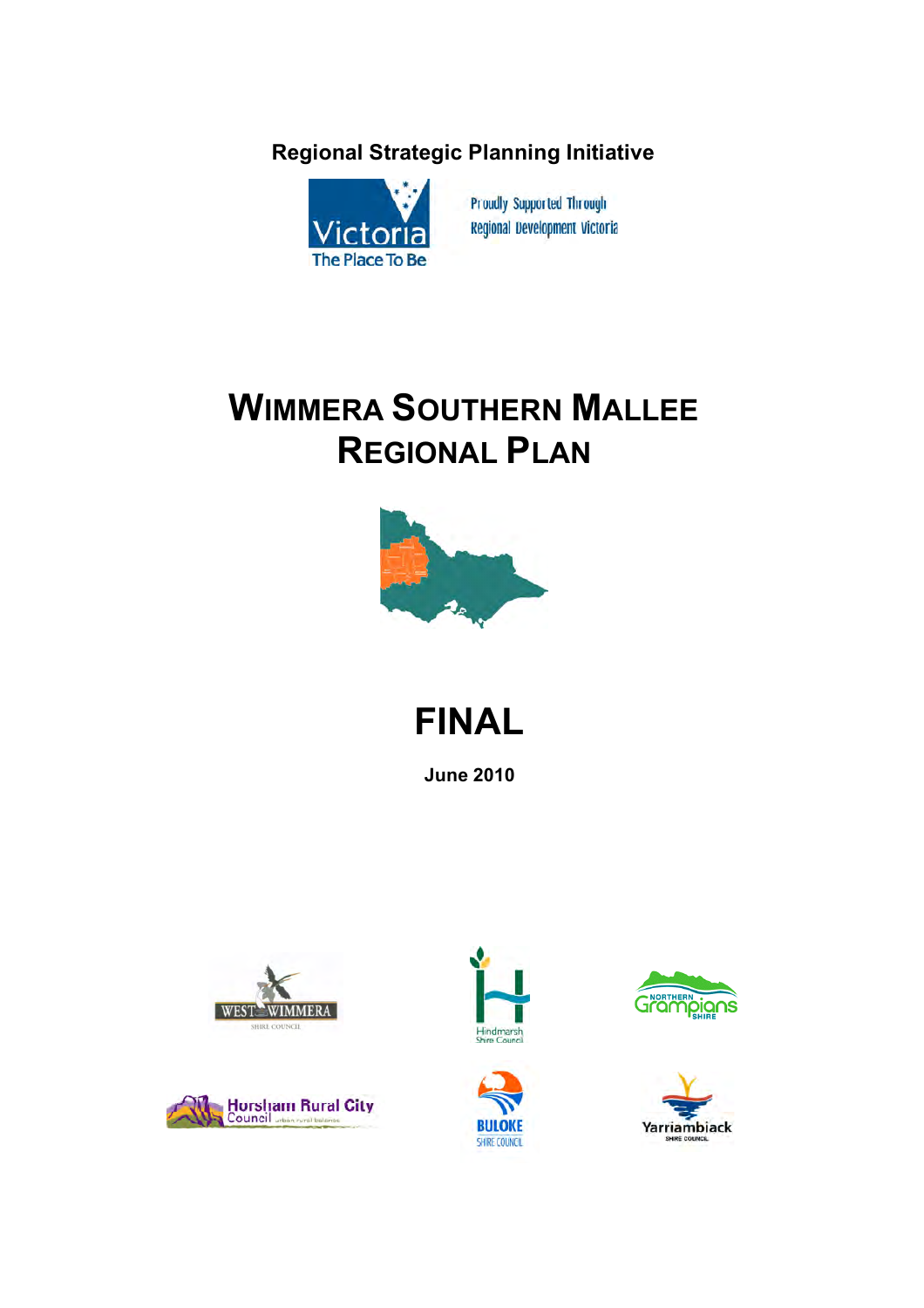| <b>Contact Details:</b> |                                                   |                                          |
|-------------------------|---------------------------------------------------|------------------------------------------|
| Name:                   | Simon McGuinness                                  |                                          |
| Title:                  | Partner                                           |                                          |
| Address:                | Suite 1, 357 Camberwell Road, Camberwell Vic 3124 |                                          |
| P:                      | (03) 9882 2670                                    | <b>OUALITY</b>                           |
| F:                      | (03) 9882 0996                                    | <b>ASSURED</b><br><b>COMPANY</b>         |
| M:                      | 0407 844 341                                      | ISO 9001                                 |
| E:                      | simonm@rmcq.com.au                                | International Standards<br>Certification |
|                         |                                                   | QAC/R61//0611                            |



#### **Document Review & Authorisation**

#### **Job Number: 20-W-16**

| <b>Document</b><br>Version | Final/<br><b>Draft</b> | Date     | Author                | Checked by<br><b>BUG</b> | Release<br><b>Approved By</b> | <b>Issued to</b>                | Copies | Comments                       |
|----------------------------|------------------------|----------|-----------------------|--------------------------|-------------------------------|---------------------------------|--------|--------------------------------|
| 1.0                        | draft                  | 06.05.10 | S.McGuinness<br>et al | M. Roston                | S.McGuinness                  | A. Hearn<br>V. Sully            | 1e     | For regional<br>consultation   |
| 2.0                        | Final<br>draft         | 17.06.10 | S.McGuinness<br>et al | M. Roston                | S.McGuinness                  | Project<br><b>Control Group</b> | 1e     | For PCG<br>meeting,<br>23/6/10 |
| 3.0                        | Final                  | 25.06.10 | S.McGuinness<br>et al | T.Reed                   | S.McGuinness                  | Project<br><b>Control Group</b> | 1e     |                                |

Note: (e) after number of copies indicates electronic distribution

#### **Disclaimer**:

This report has been prepared in accordance with the scope of services described in the contract or agreement between RMCG and the Client. Any findings, conclusions or recommendations only apply to the aforementioned circumstances and no greater reliance should be assumed or<br>drawn by the Client. Furthermore, the report has been prepared solely for use by the other parties.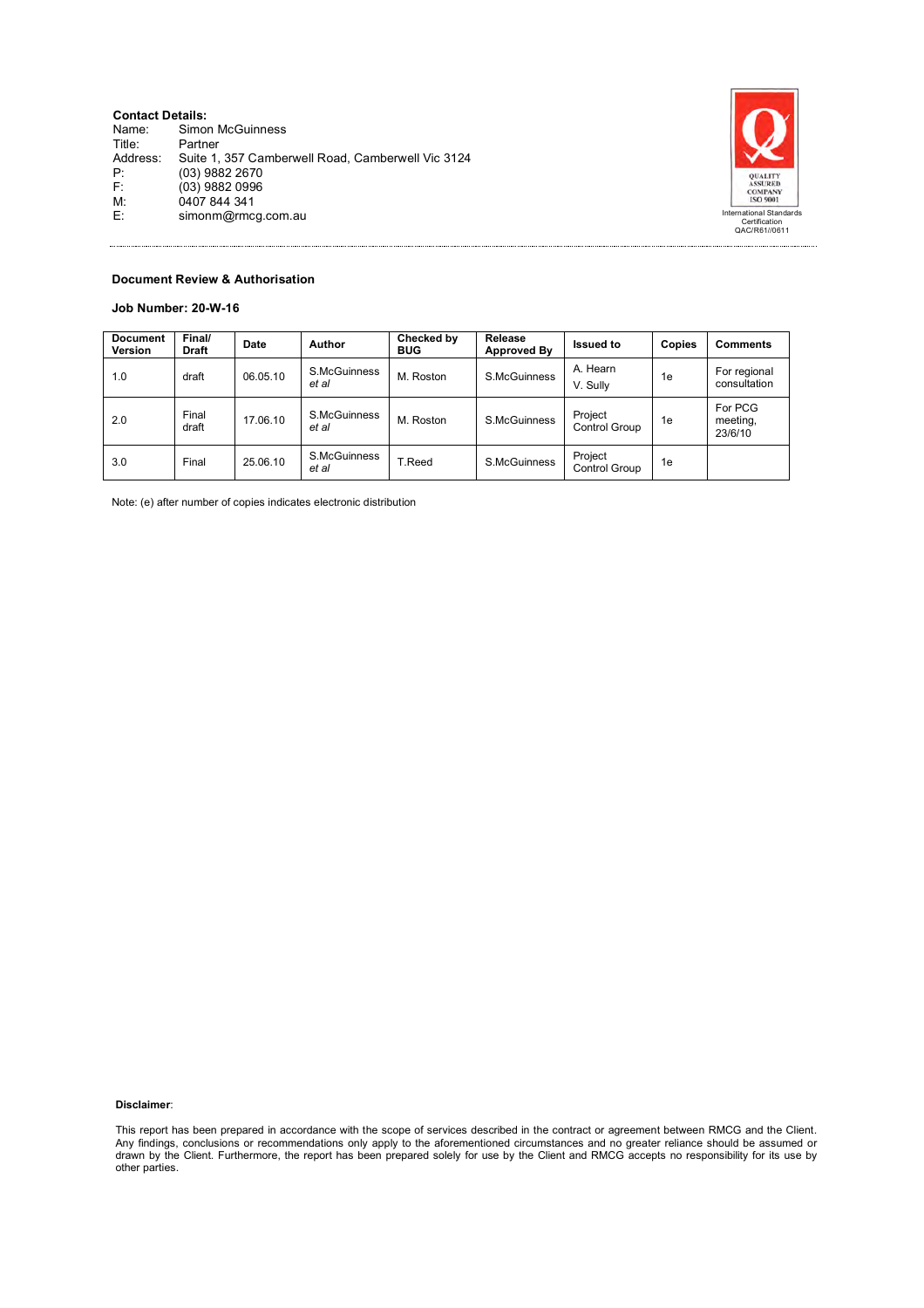## **Table of Contents**

| 1              |     | Introduction                                      | 1              |
|----------------|-----|---------------------------------------------------|----------------|
| $\mathbf{2}$   |     | The Region in Future                              | $\mathbf{2}$   |
| 3              |     | <b>Population and Drivers of Change</b>           | 3              |
| 4              |     | <b>Regional Goals</b>                             | 6              |
| 5              |     | A Competitive and Innovative Economy              | $\overline{7}$ |
|                | 5.1 |                                                   |                |
|                | 5.2 |                                                   |                |
|                | 5.3 |                                                   |                |
|                | 5.4 |                                                   |                |
| 6              |     | A Healthy and Resilient Environment               | 21             |
|                | 6.1 |                                                   |                |
| $\overline{7}$ |     | <b>Community Well-being</b>                       | 25             |
|                | 7.1 |                                                   | 25             |
| 8              |     | <b>Regional Settlements and Land Use Planning</b> | 29             |
|                | 8.1 |                                                   |                |
|                | 8.2 |                                                   |                |
| 9              |     | Plan Implementation, Monitoring and Evaluation    | 35             |
|                | 9.1 |                                                   |                |
|                | 9.2 |                                                   |                |
|                | 9.3 |                                                   |                |
|                | 9.4 |                                                   |                |
|                |     | <b>List of Acronyms</b>                           | 38             |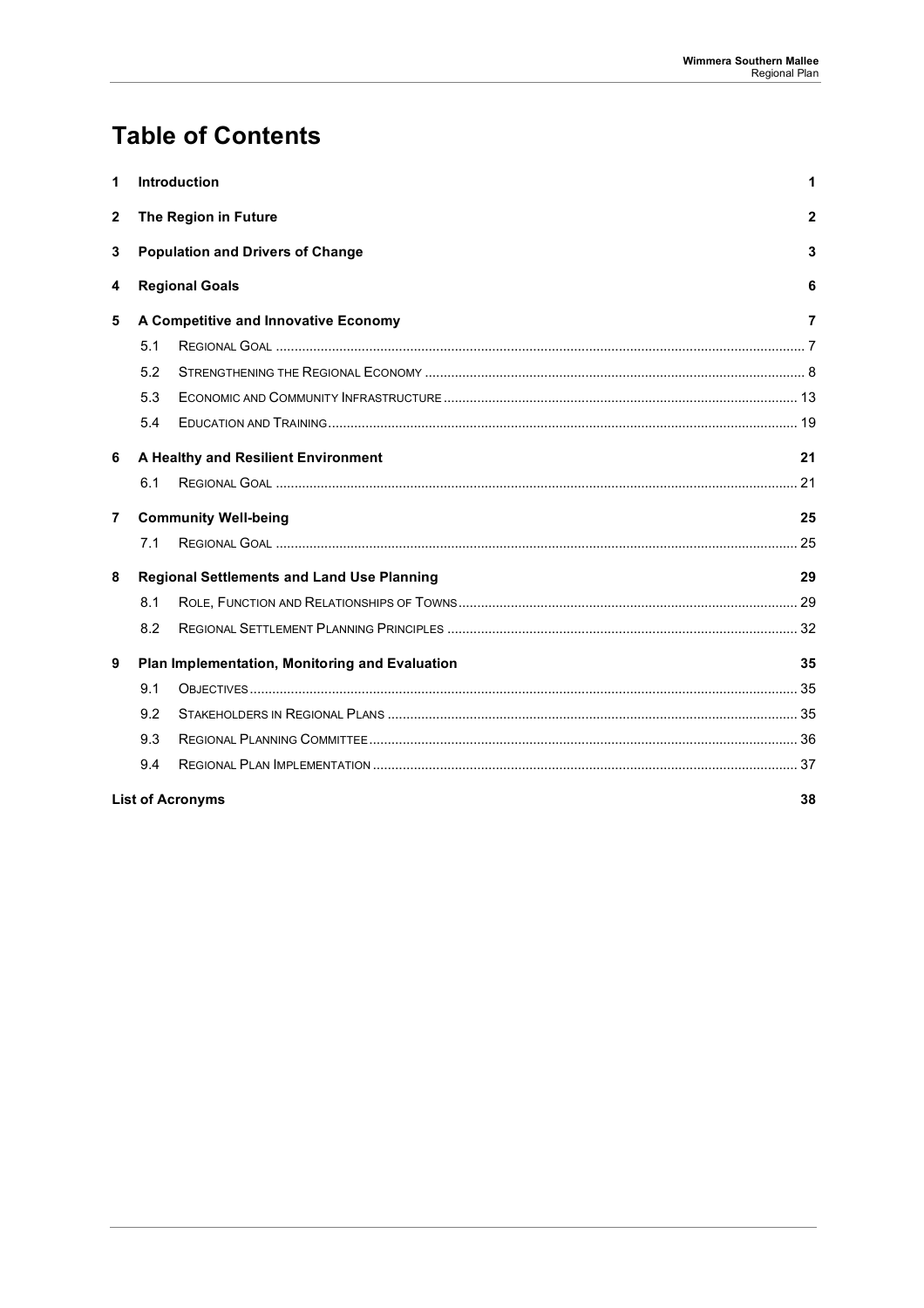## **1 Introduction**

This the first Regional Plan for the Wimmera Southern Mallee developed as part of a new statewide regional planning approach - Regional Strategic Planning Initiative (RSPI).

This Plan has been prepared in accordance with the requirements of the RSPI.

The Wimmera Southern Mallee (WSM) has a demonstrated track record of collaboration and partnership to deliver on major regional initiatives, such as the Wimmera-Mallee pipeline.

This culture provides the region with a sound platform to respond to the opportunities and challenges identified in this plan.

This plan includes:

- A statement of desired future (five years) development of the region - **The Region in Future**
- A description of the region's population and major drivers of change
- The plan's goals, strategic directions and areas for action for:
	- Economic growth, infrastructure, education and training
	- − Water, natural resources and sustainability
	- − Community well-being
	- Settlements and land use planning
- The governance and implementation of the plan

For each goal, the plan identifies a series of areas for action. Many of the actions however will contribute to other goals due to the linkages between the region's economy, environment and community well-being.

The regional plan is complemented by an informative document '*WSM Regional Plan - Discussion Paper*', which was prepared as part of the process of developing the regional plan.

The development of the Regional Plan has been led by a dedicated Project Control Group with support from specialised consultants.

The Project Control Group, chaired by Mr Philip Sabien, Clyne Foods, comprised representatives from the following organisations:

- **Local government: West Wimmera Shire** Council; Hindmarsh Shire Council; Horsham Rural City Council
- State government: Regional Development Victoria; Dept Sustainability and Environment; Dept Planning and Community Development
- **GWMWater**
- Grampians RDA (Regional Development Australia Grampians committee)
- **Wimmera Development Association**

There has been a range of input to the plan from community, industry and government via various consultative processes as well as extensive analysis of relevant plans, reports and studies.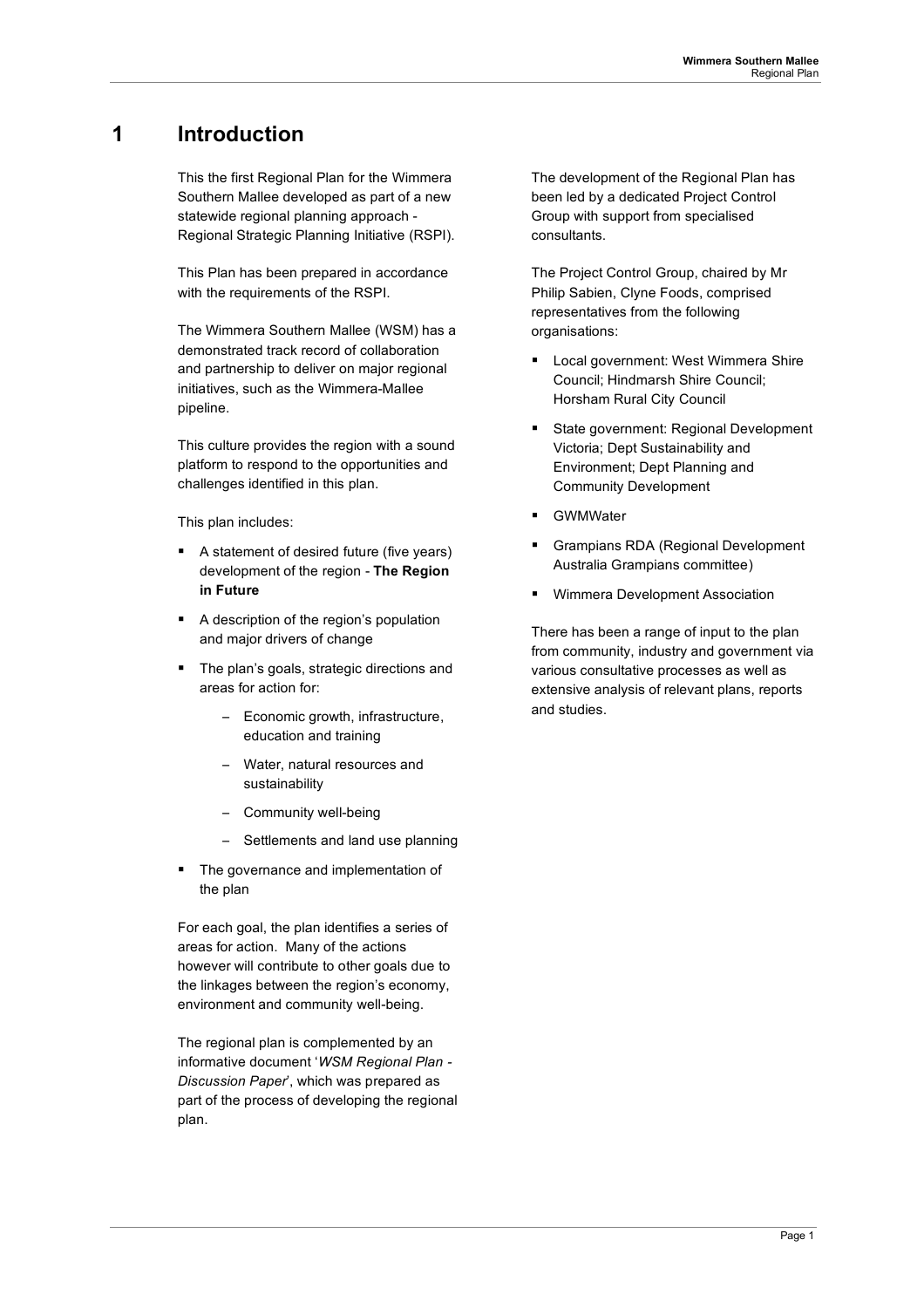## **2 The Region in Future**

The Wimmera Southern Mallee is a proud agricultural region where participating in the life of its small towns and communities has been and continues to be a defining trait of the community. This trait has been tested recently with the region being severely challenged by drought and years of low rainfall. This has impacted significantly on many aspects of the environment, community and economy.

However, the experience has positioned the region to be much better equipped to adapt to a changing climate. Now the region is moving forward and the outlook for the future is very positive.

The Wimmera Mallee pipeline has been constructed and with the implementation phase underway, the region expects to reap enormous benefits for community well-being, health of waterways and business development opportunities. Economic growth from the region's comparative advantages in grain production, mining, transport and manufacturing will continue.

Development of people is of vital importance to the region. There is a huge amount of talent at all ages in the region and so people need to be engaged and have ready access to education and training, particularly tertiary education and leadership development.

A healthy natural environment underpins the prosperity and liveability of the region. The shift to more sustainable practices by industry and communities will continue, as well as ongoing improved management of natural resources in the agricultural sector. The region is actively pursuing different renewable energy generation options and this will continue to evolve as a new industry driving energy efficiency of the region. The developing nature-based tourism sector will

play a role in increasing regional awareness of the region's superb natural environment.

Typical of many agricultural-based economies, the region has experienced population decline. However recently the region's population has grown, as Horsham continues to grow and some small towns have halted population decline and are now seeing slight growth. Local towns and communities are becoming more engaged in opportunities to plan and drive change for community benefit. The delivery of essential community services requires new approaches to meet the needs of small rural communities. A cross- government agency collaborative approach working with local communities offers a way forward.

The region recognises the important roles played by Horsham and Stawell and also the role and function of the network of other towns and smaller rural areas. Settlement planning will consider the relationships between communities of common interest, beyond shire boundaries, to maximise outcomes for each local community.

Finally, the region must and will become better connected through improved transport and telecommunications infrastructure and services. This is essential for the region to continue to be competitive as a place to live and do business.

The Wimmera Southern Mallee offers a thriving rural alternative to share in the population growth forecast for Victoria.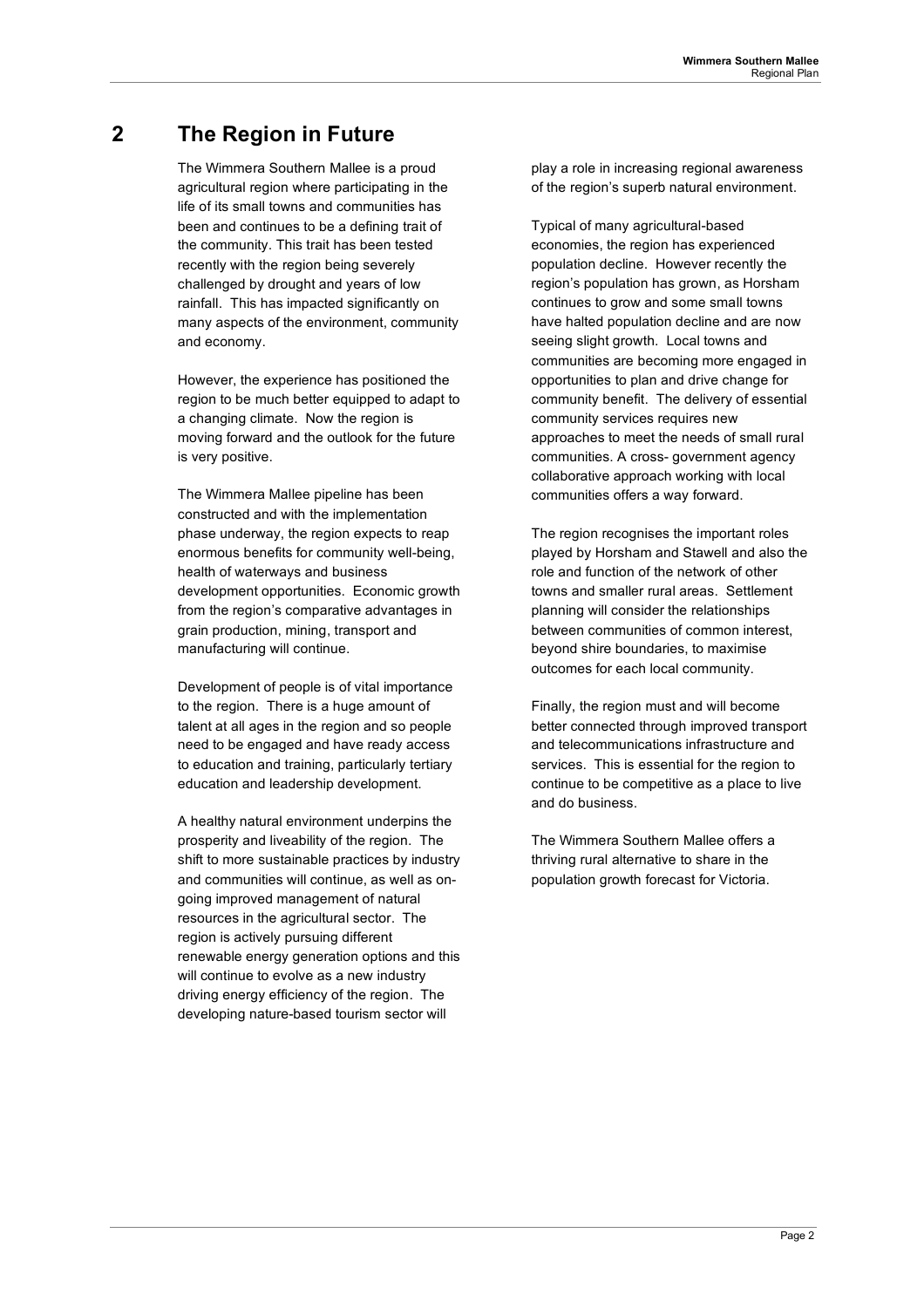## **3 Population and Drivers of Change**

The Wimmera Southern Mallee encompasses the municipalities of Buloke, Hindmarsh, Horsham, Northern Grampians, West Wimmera and Yarriambiack.

The population of the Wimmera Southern Mallee is 57,100, concentrated in and around the regional centres of Horsham and Stawell. Horsham is the region's primary service centre and has experienced steady growth in recent years. Stawell, Warracknabeal, Nhill, Charlton, Dimboola and Donald are other larger towns in the region that provide a range of services and facilities. There are numerous small towns (population less than 1000) throughout the region.

The population decline across all Wimmera Southern Mallee shires, except Horsham, is typical of a trend that has been apparent for a number of decades in dryland agricultural areas. Across Victoria, small dryland towns are the only type of town to have experienced consistent declines in population since  $1981<sup>1</sup>$ 

Recently there has been a clear slow down in population decline in some towns and growth in others with the net effect being that the region is now experiencing slight growth (Figure 3-1).

The general trend across dryland areas is that towns between one and two thousand people have experienced most population decline, due to job losses in agriculture and other sectors where services have been withdrawn, such as banking, government administration and education.<sup>2</sup>

The migration out of the region of young people for education and employment opportunities has been a key reason why the population has declined.

In the Wimmera Southern Mallee, there has been a consistent net migration out of young people to Melbourne or larger regional centres such as Ballarat for education and employment over the past thirty years.

Accompanying this loss of younger residents, for the majority of the period since 1981 there has been a net inward migration of residents in the 50-64 age bracket. Recent change is illustrated in Figure 3-2.

### **Figure 3-1 Estimated resident population Wimmera Southern Mallee 1996-20093**



*30th March 2010 and 2nd October 2007)* 

<sup>|&</sup>lt;br>1 Department of Planning and Community Development, *Towns in time*, 2008. n time, 2008.<br>Department of Planning and Community Development, *Towns* <sup>3</sup> ABS, 3218.0 Regional Population Growth, Australia (released

*in time*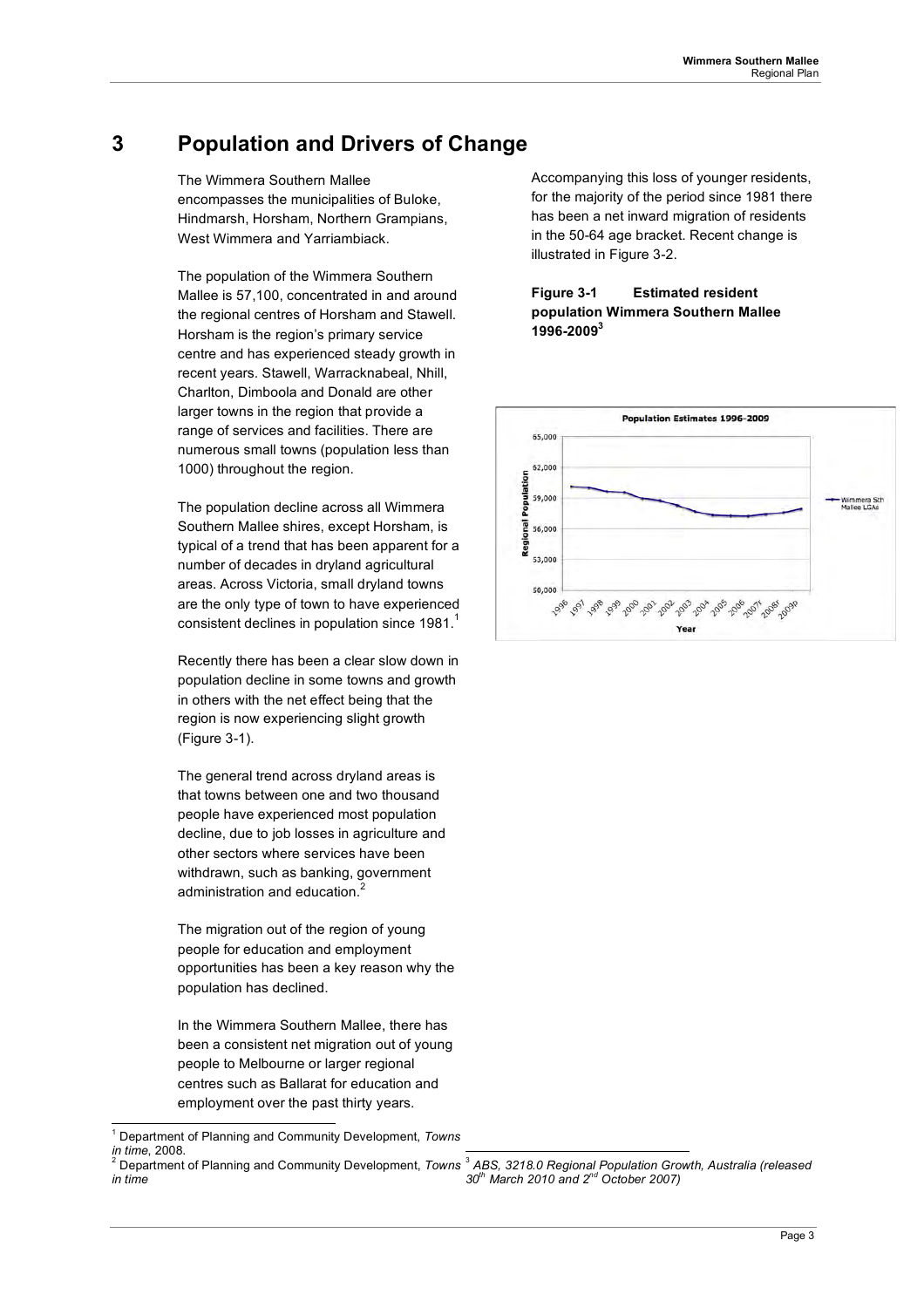



The Wimmera Southern Mallee has the oldest population of any of Victoria's regions, with Horsham the only town (and local government area) with fewer people aged 75 than the Victorian regional average. All other areas have older residents than the regional Victorian average, and at least three small towns with very high populations of people 75 and over.

It is uncertain whether the trends evident over recent years for the Wimmera Southern Mallee are likely to continue in the future. By 2021 (fifteen years from the last census), population decline had been projected for all shires except Horsham, with West Wimmera, Yarriambiack and Hindmarsh Shire likely to experience the greatest rate of population decline. Overall, the area had been expected to lose around 3500 of its residents by the year 2021.

Horsham, Stawell and other larger towns will benefit from migration from the small towns and other areas, driven by the retired farmer population in search of better services. Towns with available housing will attract people migrating from Melbourne driven by its higher housing costs.

Accompanying the fall in population will be a significant increase in the average age.

 <sup>4</sup> *Victoria in Future 2008 – Wimmera*. State Government of Victoria.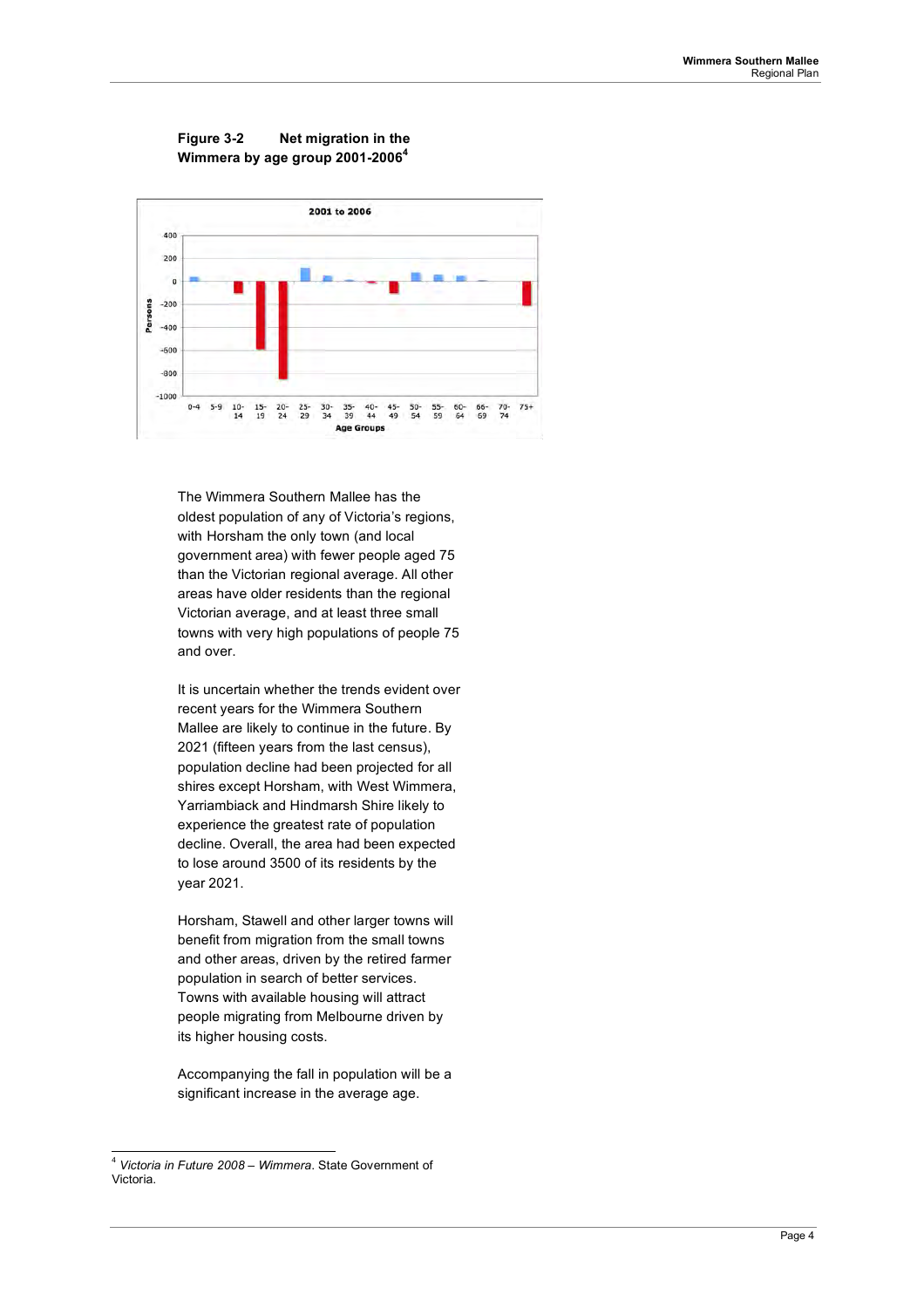### **Drivers of Change**

### *Increased agricultural productivity*

Increased agricultural productivity and larger farms has resulted in fewer farms and less demand for workers, leading to population loss. In the grains producing areas of the Wimmera Southern Mallee, this process has been particularly pronounced. Between 1971 and 2001, the number of farms fell from over 5000 to under 3000.

### *A changing climate*

Water availability is a major driver of economic growth, environmental health and liveability of the Wimmera Southern Mallee.

While the recent dry years are unlikely to continue, over the next 20 to 50 years, climate change is predicted to result in higher average temperatures, lower average rainfall, greater intensity of rainfall, and potentially an increase in the frequency of droughts.

Assuming a medium emissions future, it is predicted that by 2030 in Victoria, annual rainfall temperatures will rise between 0.6 and 1 degree and annual rainfall will fall by between 2% and 5% on current averages.<sup>5</sup> The Wimmera Southern Mallee is predicted to be among the most affected regions of Victoria.

Low rainfall is exacerbated by the fact that a reduction in rainfall leads to a proportionately greater reduction in streamflow (water flowing into storages). For example, in the Wimmera-Avon River catchments, streamflow is expected to fall by up to 20% by 2030, and as much as 50% by 2070. $^6$ 

### *Global food demand*

The expected increase in global food demand will provide opportunities for food producing regions that can successfully adapt to climate change and other factors affecting agriculture, such as energy costs.

### *Liveability factors*.

Various factors influence people's choices on where to live include availability of employment, choice and affordability of housing, education, health, cultural and lifestyle features.

The region's recent growth in population is partly attributable to the region's attractiveness as a place to live compared to Melbourne, and this is expected to continue in future.

Connectivity between regions and Melbourne is also important.

 <sup>5</sup> www.climatechangeinaustralia.com.au. Current averages based on the past thirty years.

<sup>6</sup> Victorian Government. *Climate Change in the Wimmera*.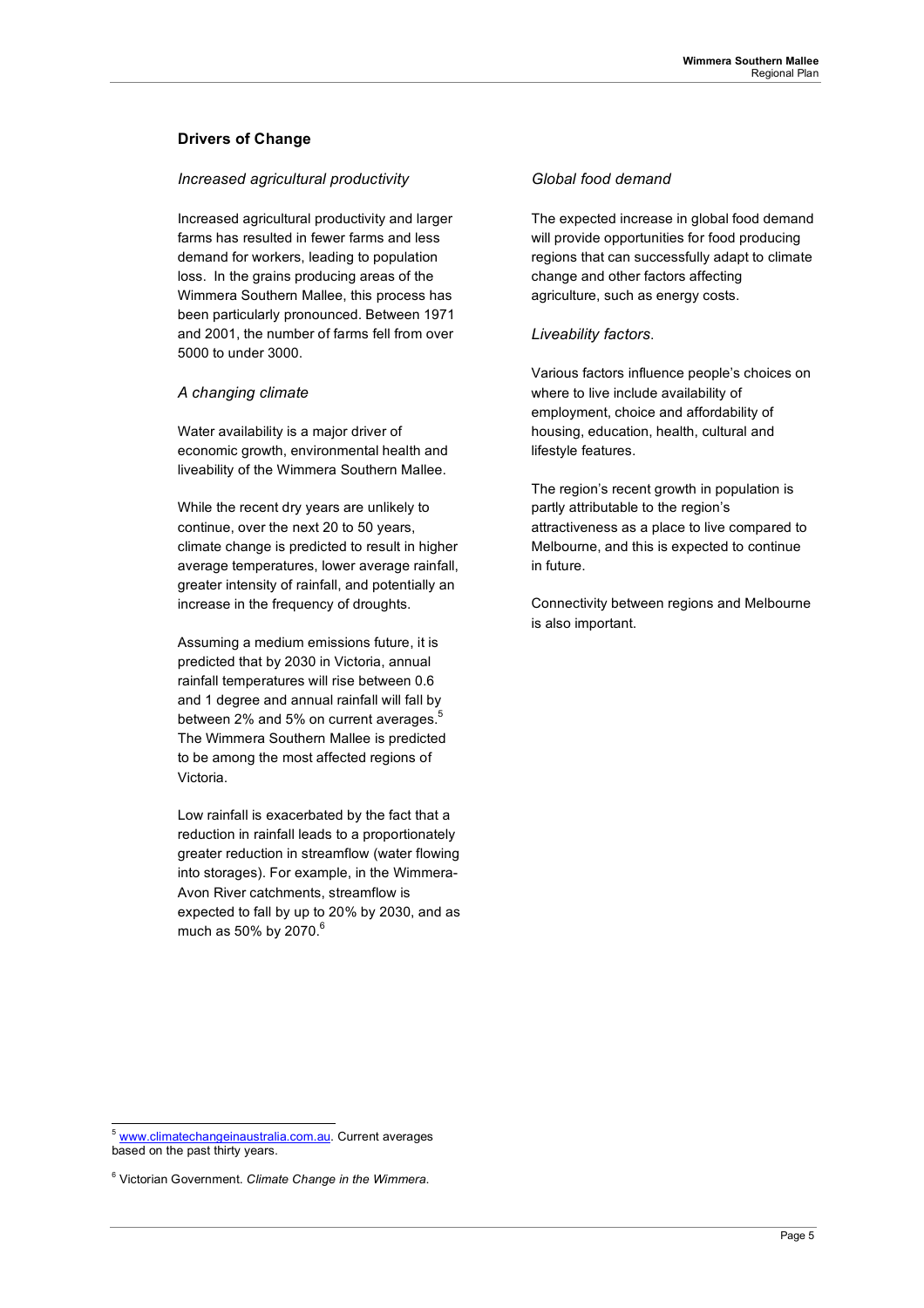## **4 Regional Goals**

### *A Competitive and Innovative Economy*

Economic growth in the Wimmera Southern Mallee will be driven by:

- **•** building on its comparative advantages in sustainable primary production and related value adding and service industries
- **E** leveraging new industry development from the Wimmera Mallee Pipeline
- implementation, marketing and operation of the Wimmera Intermodal Freight Terminal
- **n** innovative renewable energy solutions for future energy generation
- **fostering growth in industry networks and** clusters
- development of nature-based and outback experience tourism
- **Part of the system** providing essential infrastructure (including telecommunications) to support new and existing businesses
- improving education and training outcomes

### *A Healthy and Resilient Environment*

Achieving a healthy and resilient environment in the face of a changing climate will be driven by:

- the sustainable management and use of water resources
- **EXECT** effective natural resource management and sustainable agricultural practices
- $I$  improved knowledge of, and adaptation to, climate change and its impacts
- well-informed communities

### *Community Well-being*

The Wimmera Southern Mallee is a wonderful place to live and will become even more attractive for existing and new residents with:

- **innovative models of community service** delivery to meet local needs
- valued and supported volunteers
- provision of a broad range of housing choice, affordability and availability
- $\blacksquare$  improved health outcomes
- engaged and connected young people
- **thriving sports and recreation clubs and** facilities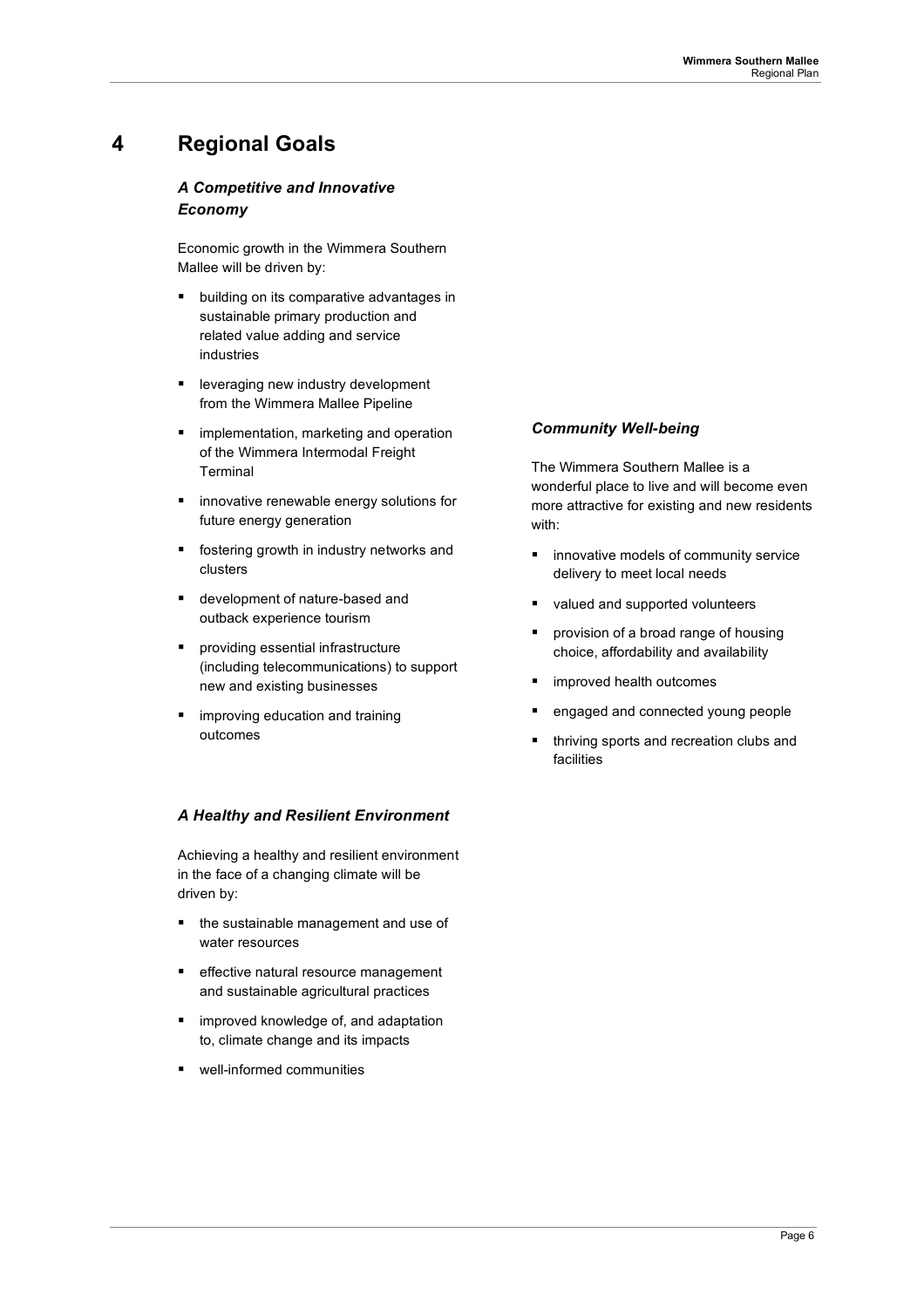## **5 A Competitive and Innovative Economy**

## **5.1 REGIONAL GOAL**

Economic growth in the Wimmera Southern Mallee will be driven by:

- building on its comparative advantages in sustainable primary production and related value adding and service industries
- leveraging new industry development from the Wimmera Mallee Pipeline
- implementation, marketing and operation of the Wimmera Intermodal Freight **Terminal**
- innovative renewable energy solutions for future energy generation
- **fostering growth in industry networks and** clusters
- development of nature-based and outback experience tourism
- providing essential infrastructure (including telecommunications) to support new and existing businesses
- improving education and training outcomes

### **CONTEXT:**

The Wimmera Southern Mallee is a strong agricultural producing region where agriculture over the last five years has accounted for close to 30% of total employment. This share of employment is projected to remain relatively steady over the next ten years<sup>7</sup>.

Other major employers include health care and social assistance, retail trade and manufacturing. In terms of relative strength compared with the Victorian average, the region is highly dependent on agriculture. In some areas such as the northern part of Yarriambiack Shire, agricultural employment can be as high as 45%.<sup>8</sup>

As with other agricultural regions, the Wimmera Southern Mallee is relatively under-represented in the likes of professional, scientific and technical services, wholesale trade and telecommunications.

The Wimmera Southern Mallee is expected to see its workforce shrink over the next ten years (-0.3% p.a.), mainly due to lack of population growth, but also lack of industry

growth. This is because the region is overrepresented in industry sectors with weaker growth profiles.

While agriculture continues to dominate the local economy, employment within the sector has been declining, falling from 26.2% in 1996, to 20.2% in 2006. There has been employment growth in other sectors, particularly in health and community services, personal and other services, and accommodation, cafes and restaurants.<sup>9</sup>

The Wimmera Southern Mallee has been identified as the most exposed to climate change in Victoria because of its relatively undiversified economy.10 To counter the risks of this exposure, it is imperative that the region's agricultural sector be well positioned to withstand a changing climate and that the region more broadly is positioned to diversify its economy.

Expansion of other sectors such as manufacturing, primarily associated with food processing and agricultural equipment, transport, mining and tourism is expected. Located between Melbourne and Adelaide with strong freight and transport capacity,

<sup>7</sup>  $7$  Access Economics (2009) Victorian Regional Economic Outlook

<sup>&</sup>lt;sup>8</sup>ABS Workforce employed in agriculture as a percentage of the total workforce, 2005.

<sup>-&</sup>lt;br>9 <sup>9</sup> ABS Census data 2006.

<sup>10</sup> State of Victoria (2009) *Victorian Climate Change Green Paper*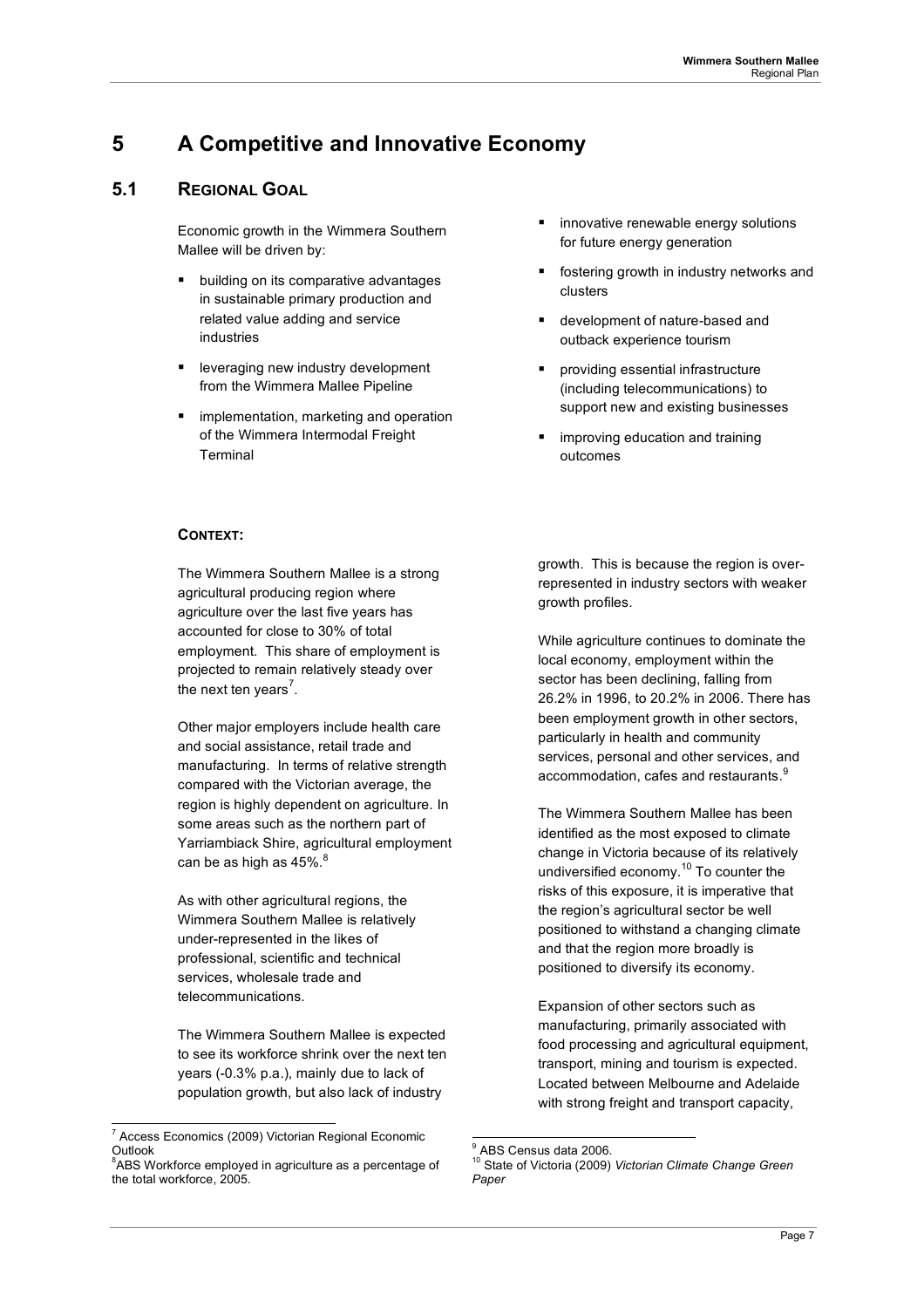the region is ideally placed as a centre for food manufacturing and grain value adding. Freight transport and associated service businesses at Horsham and Nhill are wellplaced to grow. Western Victoria is an important source of mineral sands, predominantly rutile, ilmenite and zircon, and there are prospects for growth in gold mining as well. Also the region offers significant potential for nature-based tourism, with its array of national parks and wilderness areas, and outback experiences.

Additionally, there is strong regional interest in the development of a renewable energy

industry. Sustainability Victoria identified a major part of the Wimmera Southern Mallee as the having greatest potential for producing electricity from crop biomass in Victoria and the region is also highly suited to wind and solar energy generation.

As with other agricultural regions distant from capital cities, the attraction and retention of skilled people in sectors such as health, manufacturing, education and public administration continues to be a challenge.

## **5.2 STRENGTHENING THE REGIONAL ECONOMY**

### *STRATEGIC DIRECTION 1:*

## *Strengthen the Farming Sector's Capacity to Prosper in a Changing Climate*

The Wimmera Southern Mallee is a major agricultural and food producing region. Its good soils and past history of reliable rainfall have led to the development of an agricultural industry that generates in excess of \$1.6 billion and directly supports over 5,800 jobs plus further jobs indirectly in associated manufacturing and transport. Today, the region produces more than half of Victoria's total grain crop, oilseeds and pulses. $11$ 

However, agriculture, and particularly grain production, is facing significant challenges. The industry has experienced dry conditions over the last yen years that have had flow-on effects for both employment and towns in the region. A study on the impacts of the 2006 drought<sup>12</sup> reported that the regional loss of agricultural production was estimated at \$1.05 billion of regional output with a further indirect loss of \$130 million from other sectors. This had an immediate flow-on effect of a reported loss of 245 full-time equivalent

jobs in the agribusiness sector alone in the region.

Climate change is expected to result in a continuation of these trends, although perhaps not to the same extent as the recent droughts. The region is expected to experience higher average temperatures  $(0.8^{\circ}$ C by 2030), particularly in summer, and less rainfall (-4% by 2030), particularly in spring (-11% by 2030). By 2070, under a high emissions growth scenario, Horsham's temperatures are projected to resemble those of present day Wentworth, New South Wales, while annual rainfall would be similar to present day Nhill.<sup>13</sup> This makes the Wimmera Southern Mallee one of the regions most vulnerable to climate change.

The agricultural sector will also be affected by climate change policy. The introduction of an emissions trading scheme would see, in the medium term, fuel, fertiliser and energy prices rise. However, there may be opportunities to achieve credits for changing fertiliser, livestock and crop residue practices.

<sup>&</sup>lt;sup>11</sup> REMPLAN – Regional Specific Economic Modelling (ABS) Datasets) Wimmera Southern Mallee Region 2008, Compelling Economics Pty Ltd

<sup>12</sup> RM Consulting Group & WIDCORP (2007) *Wimmera Southern Mallee drought report*

 <sup>13</sup> DSE, *Climate change in the Wimmera region,* State of Victoria, 2008, p.5.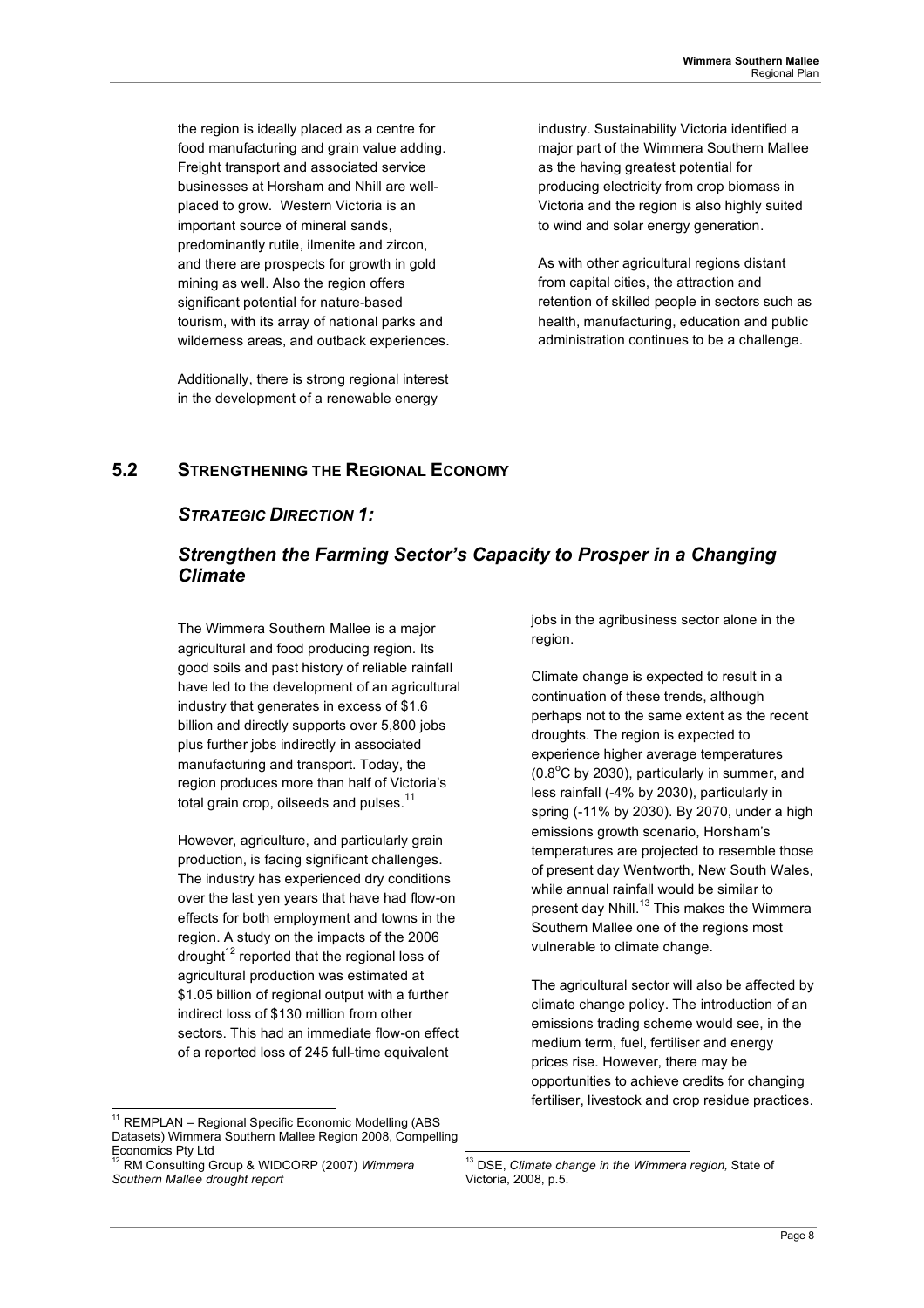Local experts believe lower yields and increased costs will likely lead to a continuation of current trends of technological development, greater mechanisation and farm amalgamation to achieve larger holdings.<sup>14</sup> As in the past, this will mean some of those that are currently farming will leave the industry and remaining properties will have fewer labour requirements. As such, agriculture and manufacturing employment is projected to fall by more than the average for regional Victoria.<sup>15</sup>

To prosper as the climate changes, farmers will need:

- plant varieties, technology and farming systems appropriate to the evolving climatic and economic conditions
- **IDCALISED AND ACCURATE WEATHER** information to enable decisions to be made as seasons unfold
- business, financial and decision-making skills for an increasingly complex and uncertain environment

• an understanding of how climate changes will affect the profitability of their current enterprises and, in some cases, assistance to plan for that.

The region is well equipped to conduct locally relevant research with strong agricultural research, development and extension expertise clustered at the Grains Innovation Park in Horsham and leading industry groups such as Birchip Cropping Group in the region. Partnering with the new Centre for AgriBiosciences being developed by the Department of Primary Industries and La Trobe University would provide these regional groups access to world-leading scientists and state-of-the-art technology, equipment and facilities

#### **INTENDED OUTCOMES**

Research and development of new plant varieties and farming systems and improved short- and long-term information will equip the agricultural sector to adapt to the climate as it changes while enhancing its production capacity.

| <b>Areas for Action</b>                                                                                                                                                                                                                     | <b>Suggested Lead Agency</b><br>(& collaborating partners)  |
|---------------------------------------------------------------------------------------------------------------------------------------------------------------------------------------------------------------------------------------------|-------------------------------------------------------------|
| Analysis of the impacts of different climate change scenarios on<br>the future productivity of the region to enable communities, the<br>industry and individual businesses to plan for the range of<br>eventualities.                       | <b>DPI</b><br>(Industry groups, local<br>governments, WMSA) |
| • Use scenario analysis information in AgFutures projects (and other<br>relevant projects) to improve farmer understanding of what climate<br>change will mean for them and expand the number of<br>communities participating in AgFutures. | <b>DPI</b><br>(DPCD)                                        |
| • Grains Innovation Park and Birchip Cropping Group expand<br>research and development of frost-, drought- and disease-<br>resistant plant varieties and sustainable farming systems.                                                       | DPL/BCG<br>(GRDC & industry groups)                         |
| • Support farming sector to adapt enterprises to make best use of<br>water provided through the Wimmera Mallee Pipeline                                                                                                                     | <b>DPI</b><br>(Industry groups)                             |
| • Promote opportunities for new agricultural investment appropriate<br>to water resource availability and land capability.                                                                                                                  | <b>DPI</b><br>(WDA, local government)                       |
| • Provide weather watch radar in the Wimmera Southern Mallee to<br>enable more timely and effective on-farm operations.                                                                                                                     | Bureau of Meteorology                                       |
| • Development of R&D partnerships with the new Centre for<br>AgriBiosciences to ensure access to leading scientists, technology<br>and facilities to progress regional priorities for agricultural R&D.                                     | <b>DPI</b><br>(Industry groups)                             |

<sup>&</sup>lt;sup>14</sup> Finding from 15 March 2010 workshop held in Horsham

titled: *Increasing the adaptive capacity of the agriculture sector* 

*to climate change.*

<sup>&</sup>lt;sup>5</sup> SGS Employment Study for RDV, 2009.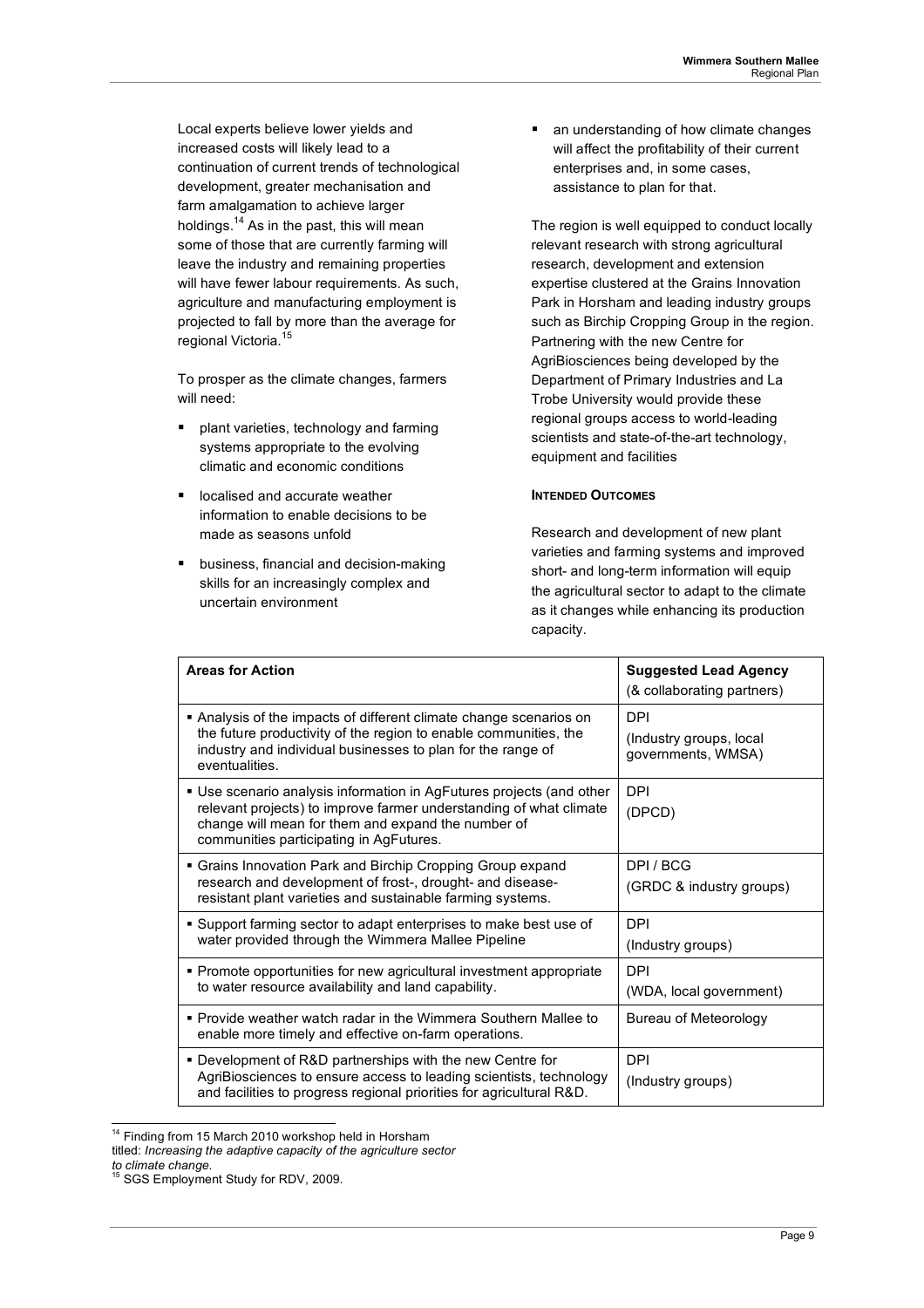## *STRATEGIC DIRECTION 2:*

## *Build the Region's Nature-based and Outback Tourism Industry*

Tourism in the Wimmera Southern Mallee is focused largely on the nature-based experiences of the region's national and state parks, which are popular for a range of outdoor activities such as bushwalking, cultural heritage, birdwatching, rock climbing, mountain biking, four wheel driving and camping.

The natural environments of Big Desert Wilderness Area, Wyperfeld National Park and Little Desert National Park offer a semiarid desert experience within easy traveling distance from Melbourne. Wetlands and lakes are another significant feature of the region. The region also is host to numerous events and festivals that are locally significant, while many parts of the region are rich in Aboriginal heritage.

A resurgence in water-based tourism and recreation is expected resulting from the water saved via the Wimmera Mallee Pipeline.

The Grampians National Park is one of Victoria's most popular holiday destinations with over 1.25 million visitor days per year of which one-quarter are from overseas (second only to Port Campbell National Park). Emerging climate trends, particularly wildfire threat, are impacting on the traditional tourism products for the region.

Mt Arapiles – Tooan State Park is widely regarded as the top rock climbing area in Australia and is world-renowned. It receives 125,000 visit days annually of which 43% are from interstate and 19% are international visitors. Of Victoria's national parks and alpine resorts, Mt Arapiles has the highest proportion of interstate visitors and the third highest proportion of international visitors<sup>16</sup>.

Grampians Tourism drives a coordinated approach to tourism in the Grampians

region. Steps are underway to develop a coordinated approach in the western and northern area of the Wimmera Southern Mallee. Tourism Alliance Victoria reported that there is potential for development of tourism based on history, cultural heritage and agriculture within the Buloke, Hindmarsh, West Wimmera and Yarriambiack shires. These aspects are, in the main, relatively under-developed as tourism products. An important first step will be to create a regional organization to develop products and marketing.<sup>17</sup> The four shires have adopted the report and will establish local tourism associations with a view to establishing a new regional body in future.

Growth of tourism in the northern and western parts of the region can be partly driven by leveraging from the strong visitor numbers to the Grampians.

### *INTENDED OUTCOMES*

This strategy will strengthen the regional economy by growing an industry sector that has competitive advantages in nature-based tourism and enabling the development of new tourism activity in the region.

 <sup>16</sup> Tourism Victoria (2008) *Victoria's Nature-Based Tourism Strategy 2008-2012*

 <sup>17</sup> Tourism Alliance Victoria (2009) *Wimmera Mallee Tourism Project.*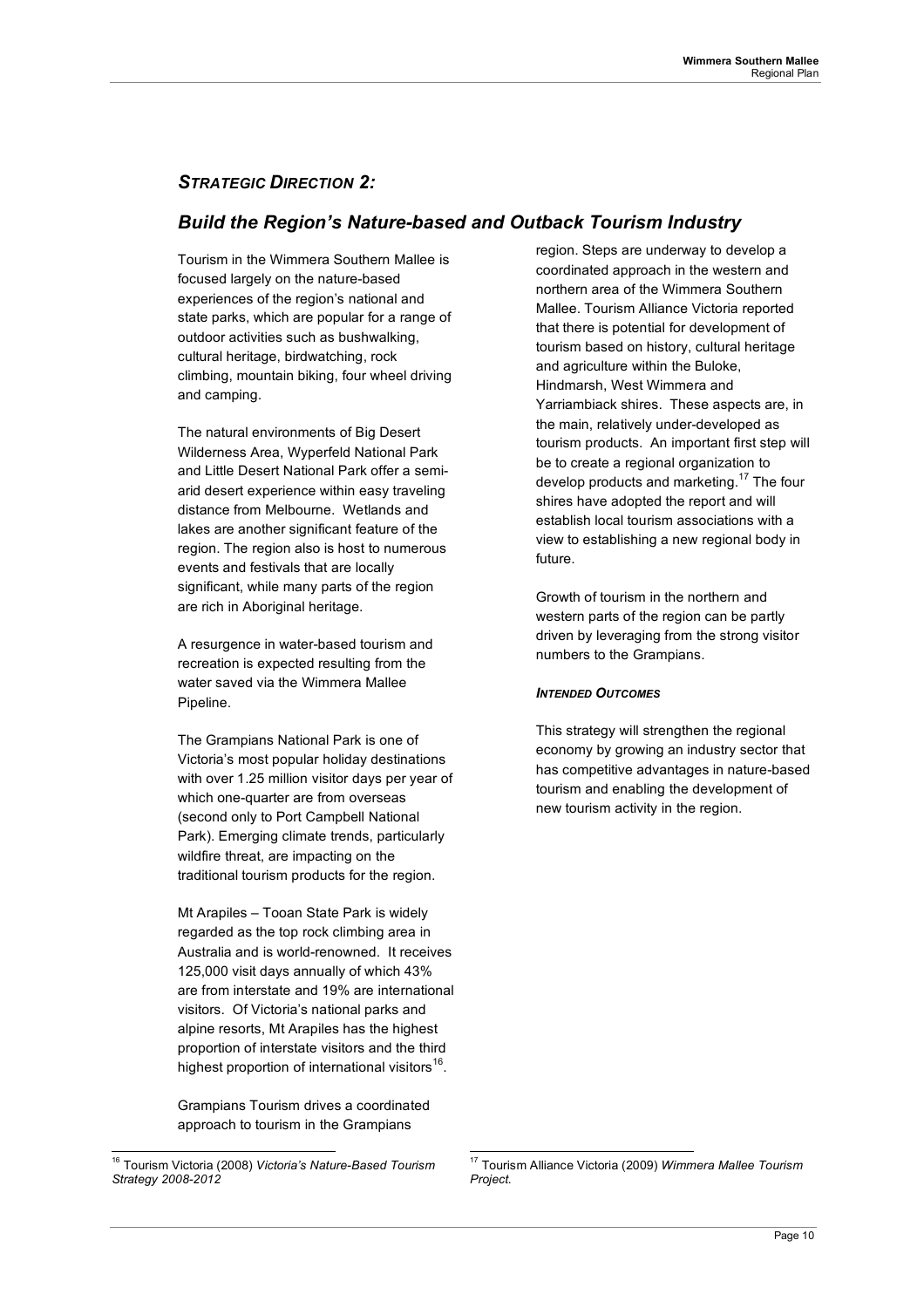| <b>Areas for Action</b> |                                                                                                                                                                          | <b>Suggested Lead Agency</b><br>(& collaborating partners)              |
|-------------------------|--------------------------------------------------------------------------------------------------------------------------------------------------------------------------|-------------------------------------------------------------------------|
| a.                      | Development of local tourism associations in the Shires of<br>Hindmarsh, Buloke, Yarriambiack and West Wimmera to form<br>the foundations for sustainable tourism growth | <b>Local Government</b><br>(Tourism Victoria)                           |
| b.                      | A regionally cooperative approach to tourism marketing<br>across the Wimmera Southern Mallee to leverage the<br>benefits from visitors to the Grampians                  | <b>Local Government</b><br>(Grampians Regional Tourism<br>Organisation) |
| C.                      | Strengthen alignment between Tourism Victoria's Regional<br>Tourism Marketing Plan and tourism industry development<br>needs in the Wimmera Southern Mallee              | <b>WDA</b><br>(Local government, Tourism<br>Victoria)                   |
| d.                      | Development of the Grampians Long-Distance Icon Walk to<br>strengthen the Grampians as a destination for nature-based<br>tourism                                         | Parks Victoria<br>(Local Government, tourism<br>groups)                 |
| e.                      | Infrastructure provision in Halls Gap, Wartook Valley and<br>Natimuk/Mount Arapiles to service existing tourism demand.                                                  | <b>Local Government</b>                                                 |
| f.                      | Assist tourism businesses in fire-prone areas to re-focus their<br>promotion and business development                                                                    | <b>RDV</b><br>(Tourism groups, Tourism<br>Victoria)                     |
| g.                      | Foster locally significant community-driven events and<br>festivals that stimulate tourism growth in the region                                                          | <b>RDV</b><br>(Local Government)                                        |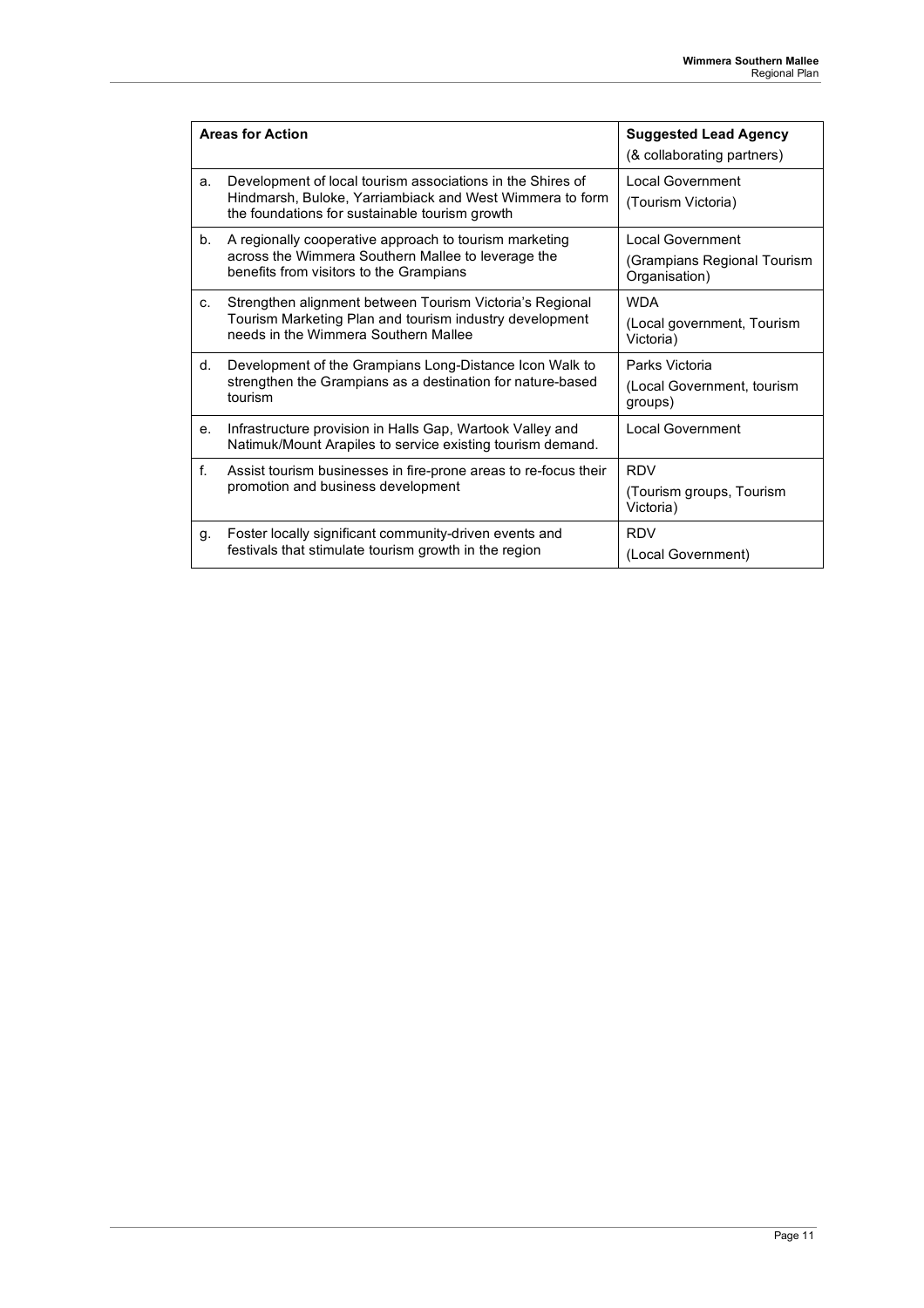## *STRATEGIC DIRECTION 3:*

## *Facilitating Industry Clusters and Building on Regional Strengths*

Expansion of industry sectors such as manufacturing, primarily associated with food processing and agricultural equipment, transport and mining is sought.

Located between Melbourne and Adelaide with strong freight and transport capacity, the region is ideally placed as a centre for food manufacturing and grain value adding. Freight transport and associated service businesses at Horsham and Nhill are wellplaced to grow. Western Victoria is an important source of mineral sands, predominantly rutile, ilmenite and zircon, and there are prospects for further growth in gold mining.

There is scope for industry cluster development to build on the specialization and comparative advantage of the region in order to attract new investment, encourage

local expansion and stimulate startup of new companies.

Business development from the Wimmera Mallee pipeline will be promoted as the pipeline becomes fully operational. Intensive livestock industries are one example of potential new business growth for the region

### **INTENDED OUTCOMES**

Capitalising on the region's strengths is a sound economic development approach that will provide secure and on-going employment.

| <b>Areas for Action</b>                                                                                                                                                                                             | <b>Suggested Lead Agency</b><br>(& collaborating partners) |
|---------------------------------------------------------------------------------------------------------------------------------------------------------------------------------------------------------------------|------------------------------------------------------------|
| ■ Expand the focus of the Wimmera Grains Cluster to incorporate<br>industry leadership, marketing and business development                                                                                          | <b>WDA</b><br>(Grains Cluster businesses)                  |
| • Foster export development opportunities through the Wimmera<br><b>Manufacturers Network</b>                                                                                                                       | <b>WDA</b><br>(Manufacturing businesses)                   |
| • Support sustainable development of the gold and mineral sands<br>mining industries                                                                                                                                | <b>DPI</b><br>(DSE, local government,<br>industry)         |
| • Investigate business development opportunities associated with<br>freight transport and other compatible industries at the Wimmera<br>Intermodal Freight Terminal, the Nhill Trailer Exchange and<br>other towns. | <b>WDA</b><br>(Local government, industry)                 |
| • Position the region to capitalise on business growth and<br>development opportunities from the Wimmera Mallee Pipeline.                                                                                           | <b>WDA</b><br>(GWMWater, Local<br>government, RDV)         |
| • Develop a regional promotion and branding strategy to<br>reposition external perceptions of the region and promote the<br>region as a place to live, work and invest                                              | <b>RDV</b><br>(Local Government)                           |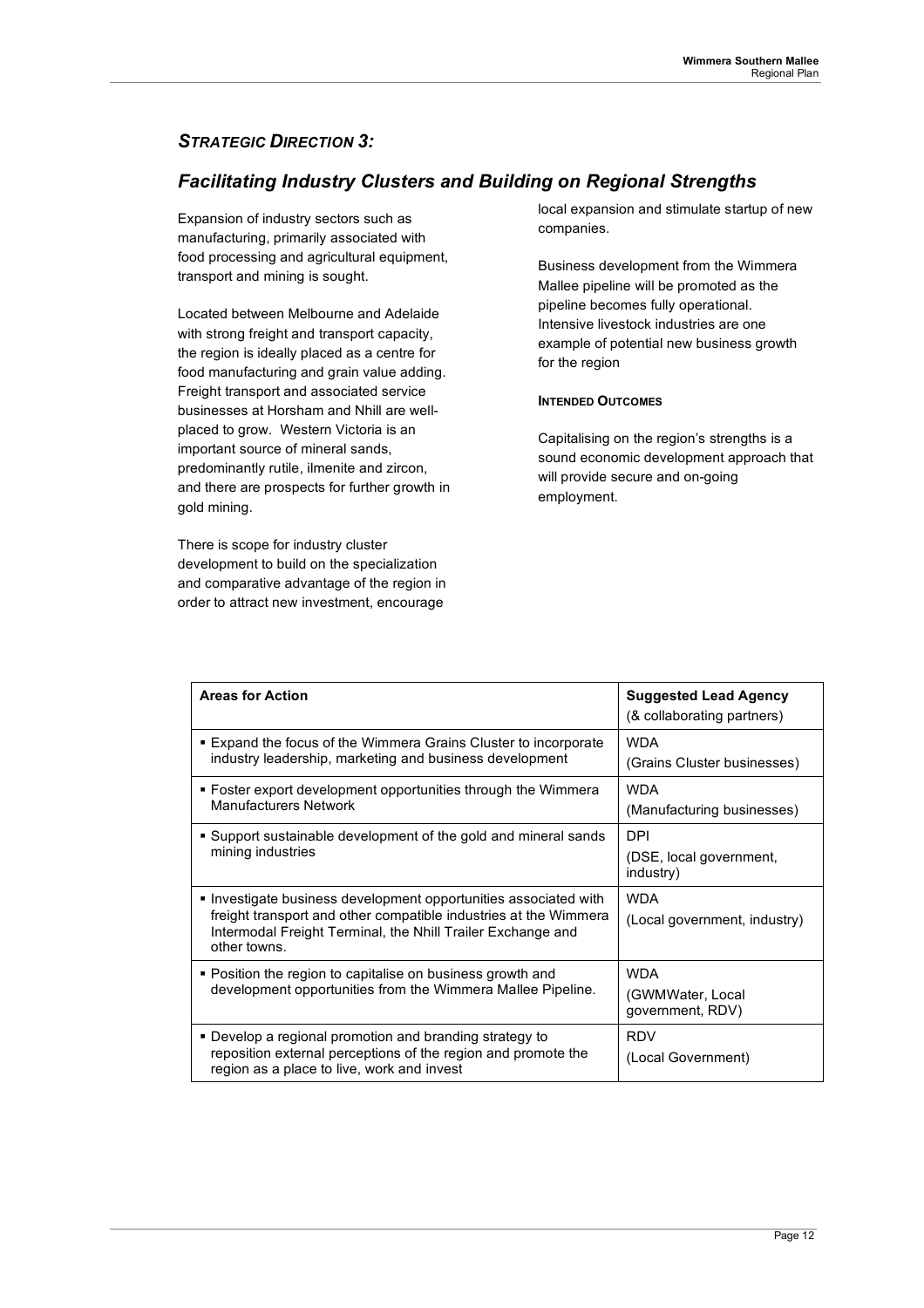## **5.3 ECONOMIC AND COMMUNITY INFRASTRUCTURE**

### **CONTEXT:**

Infrastructure is a key enabler of economic growth and community development.

In the Wimmera Southern Mallee, a critical priority is that broadband and mobile phone coverage is improved to metropolitan standard.

The Wimmera Mallee Pipeline is a major infrastructure project that will make a significant difference to the economy, environment and liveability of the region as it becomes fully operational and the benefits of water savings are realised.

Running through the Wimmera Southern Mallee, the Western Highway is the principal road link between Melbourne and Adelaide, serving interstate trade between Victoria and South Australia. Currently more than 5500 vehicles travel the highway west of Ballarat daily including 1500 trucks. This traffic is expected to double by 2025.

To improve road safety and enhance road freight efficiency, upgrading the Western Highway to a four lane highway between Stawell and the South Australian border is a long-term aspiration of the Wimmera Southern Mallee.

A feature of the Wimmera Southern Mallee is its numerous towns with populations less than 1,000. With infrastructure that varies in its adequacy to meet the current (and future) needs of those communities, it is expected that innovation will be required to make the best use of existing infrastructure. However infrastructure planning needs to consider the travelling population and tourism impacts on small towns, eg. Halls Gap, in addition to the resident population needs.

### *STRATEGIC DIRECTION 4:*

### *Innovative and Sustainable Energy Solutions*

Energy plays a vital role in the manufacturing and food processing industries in the region, and has the potential to be another industry in its own right (renewable energy).

The development of distributed or decentralised power supplies in the region has emerged as a key issue to address.

It is possible for some forms of renewable energy to more accurately meet the energy needs of local businesses and communities and thereby assist in their growth.

Local manufacturing businesses and food processors use significant amounts of energy in the form of heat from electricity and heat and flame from gas. While businesses in Horsham and Stawell have

access to natural gas, others in Nhill, Warracknabeal and St Arnaud for example rely on bottled gas, which can cost up to twice that of natural gas. Meanwhile, there is anecdotal evidence that the current electricity system is approaching its capacity and, faced with declining reliability, local businesses have implemented back-up arrangements.

Industries' energy demands are likely to increase in the future with several businesses planning expansions and Grampians Wimmera Mallee Water's needs rising in order to operate the Wimmera Mallee Pipeline. Conversely, natural gas development is unlikely to extend to new areas, instead occurring around existing supply points, and the cost of energy generally is likely to increase as a carbon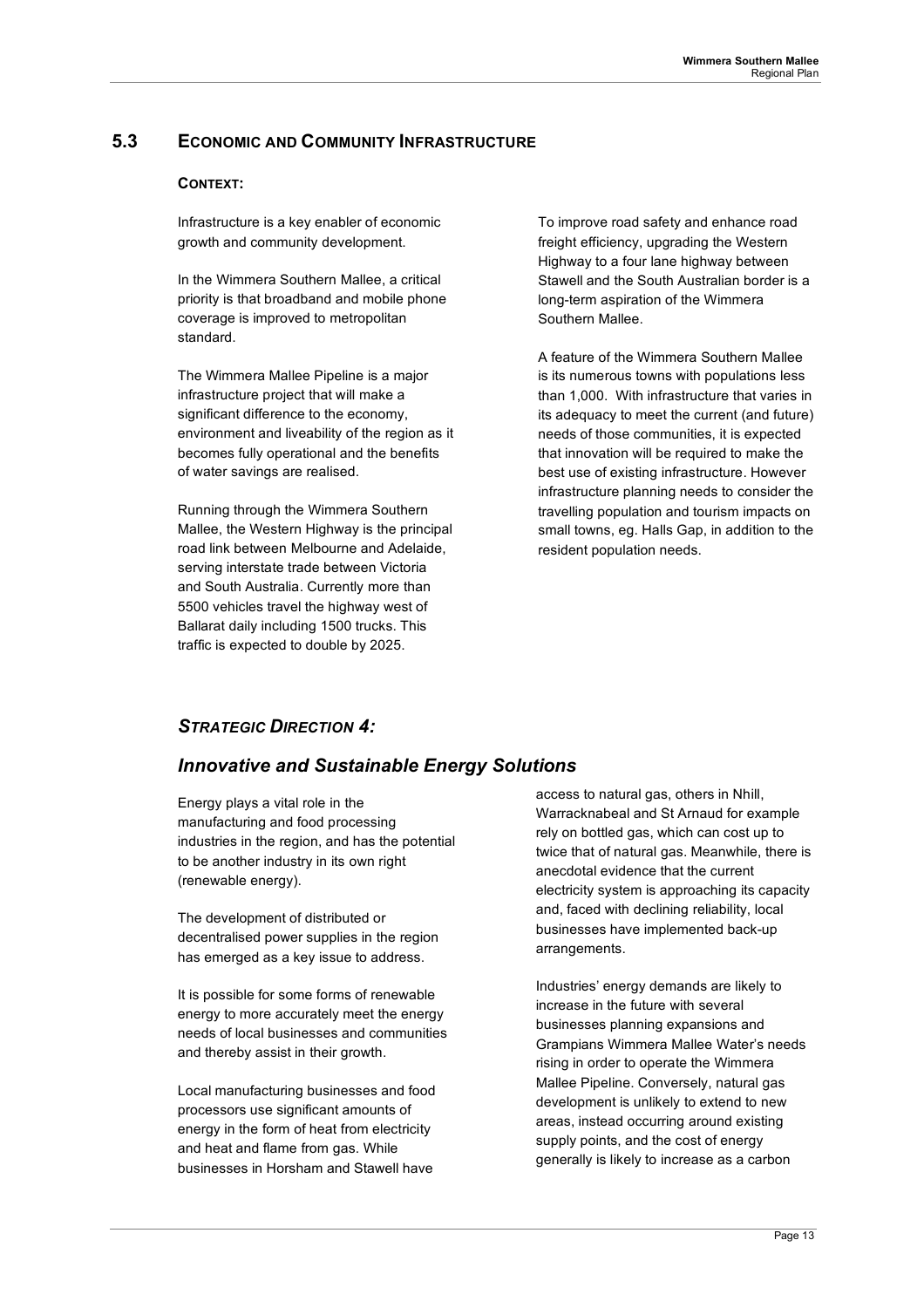price is factored into the cost of fossil fuels and transmission maintenance and augmentation become more expensive.

In this environment, it is appropriate to consider decentralised (distributed) forms of energy. Not only do these energy sources reduce transmission losses and therefore cost, they may also be able to provide a more reliable supply of energy and, in some cases, are less reliant on fossil fuels.

There are several options in the Wimmera Southern Mallee, including liquefied natural gas, biogas, biodiesel, solar, wind and biomass. These forms of energy could either be fed into the existing electricity and gas networks, or could form localised sources for individual or small groups of businesses.

At the network scale, there is concern that the approach to regulated pricing for distribution businesses provides little incentive for them to invest in (or encourage) distributed generation or demand  $m$ anagement $18$ . This disincentive is compounded by the power imbalance between small demand management or distributed generation proponents and distribution businesses<sup>19</sup> which can make it difficult for small companies to access information about the distribution costs and to achieve low cost access to the network. Although the Australian Energy Market Commission is in the process of developing dispute resolution procedures, these may not cover the power imbalance between

distribution businesses and distributed generation proponents. At the individual or combined business scale, there is little evidence of local businesses coordinating and they generally lack sufficient resources and technical skills to identify the energy source most appropriate for them. Demonstration projects at this scale would not only show local businesses what can be achieved, but would enable them to learn from each other and form relationships with experts in state government and academia.

In the immediate future, some increased supply capacity is required to provide reliability to, and enable the expansion of, existing businesses and facilitate the development of new businesses. Without augmentation of the existing networks, the only way to achieve this is through improving the energy efficiency and demand management of existing businesses and thereby freeing up network capacity.

### **INTENDED OUTCOMES**

Greater use of distributed energy generation and improved energy efficiency in the Wimmera Southern Mallee would increase the reliability of energy in the region, while reducing its costs and potentially free up existing supply capacity.

This is critical for the further development of the manufacturing and alternative industries that can help diversify the region's economy.

| <b>Areas for Action</b>                                                                                                                                                                                | <b>Suggested Lead Agency</b><br>(& collaborating partners)               |
|--------------------------------------------------------------------------------------------------------------------------------------------------------------------------------------------------------|--------------------------------------------------------------------------|
| ■ Establish a demonstration of distributed energy generation at<br>Nhill, using local sources of energy to supply the Nhill<br>Hospital, Luv-A-Duck, local silo manufacturers and Lowan<br>Wholefoods. | <b>RDV</b><br>(Sustainability Victoria, WDA,<br>Hindmarsh Council, WMSA) |
| • Distributed energy generation considered for other towns<br>(population <1,000) using solar, wastes and biomass, wind<br>and geothermal sources.                                                     | RDV<br>(WMSA, local government)                                          |
| • Seek clear and efficient approvals processes to enable small,<br>local generation businesses easier access to the distribution<br>network.                                                           | DPI<br>(WDA)                                                             |
| • Provide incentives and training for local businesses and<br>energy efficiency practitioners to improve energy efficiency in<br>the region and free up existing supply capacity.                      | Sustainability Victoria<br>(WMSA, WDA & RDV)                             |

 18 CSIRO, *Intelligent Grid: A value proposition for distributed energy in Australia,* CSIRO, Canberra, 2009.

19 Szatow 2008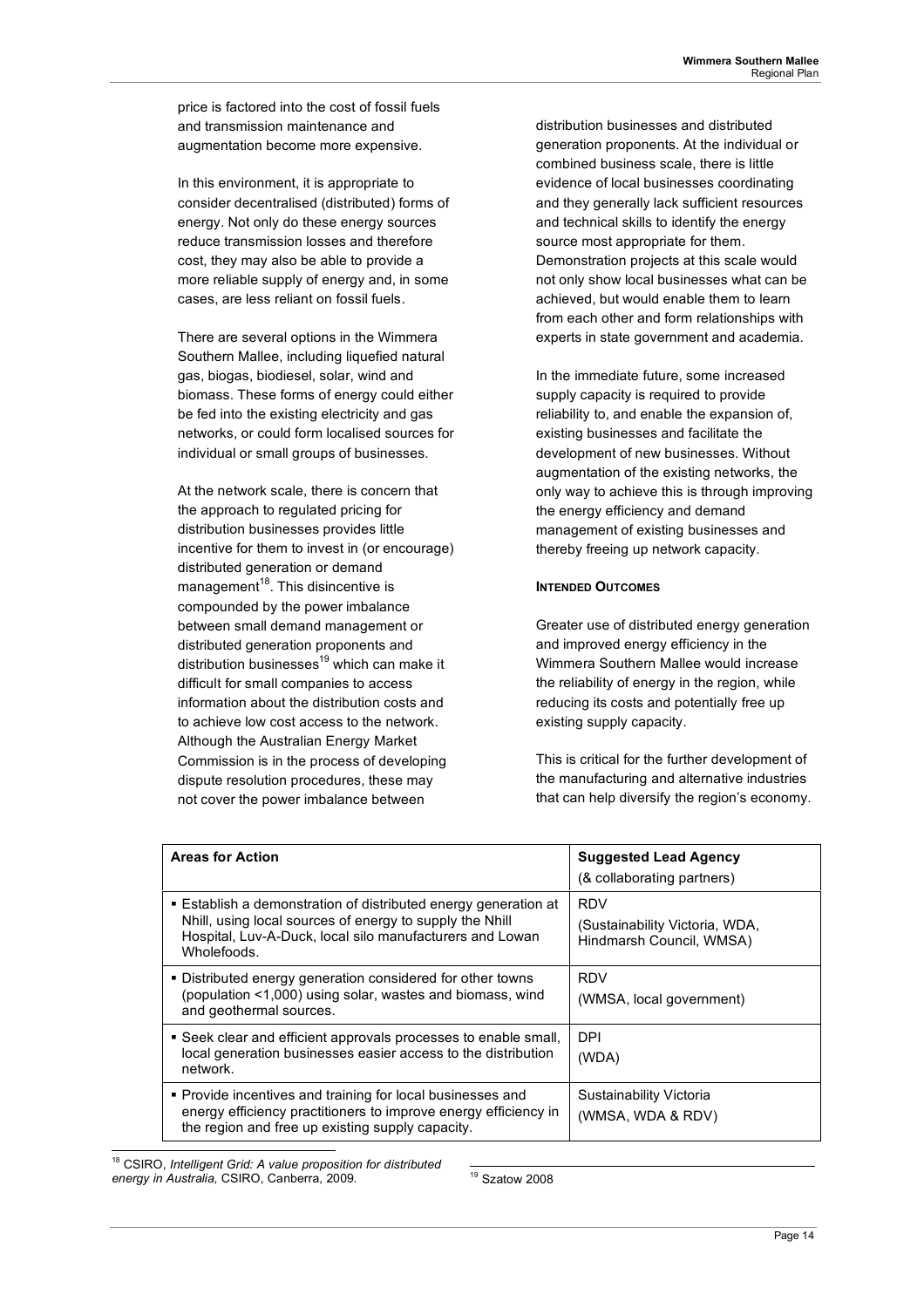### *STRATEGIC DIRECTION 5:*

### *Broadband and mobile phone coverage standards enable the whole region to be competitive and liveable*

Telecommunications, especially mobile and broadband services, are critical to improve the productivity of business and the future competitiveness of regions. Access to modern communication networks can reduce the disadvantage of remoteness faced by businesses and communities in rural areas of the Wimmera Southern Mallee.

Given its dispersed and ageing population, the Wimmera Southern Mallee is particularly dependent upon information and communications technology to improve services and liveability. The current level of broadband and mobile service provided to the Wimmera Southern Mallee is poor, disadvantaging existing residents by increasing social isolation and limiting services, and reducing the attractiveness and liveability of the region for new or potential residents.

Telecommunications improvements can play a significant role to improve emergency response. This will be particularly important in the future given climate change will bring an increase in natural disaster such as bushfire. With an ageing population, the people of the Wimmera Southern Mallee will be particularly vulnerable to events such as these, being less able to cope with and contribute to emergency management efforts. Older residents are less physically active, less able to leave their homes, and more reliant upon others to assist them. Mobile and broadband technology will enable isolated people to remain up to date with events and help them to respond, as well as assisting the emergency services to undertake prevention and response.<sup>20</sup>

The Commonwealth government will invest heavily in the National Broadband Network over the next eight years, aiming to deliver

fibre to every town over a thousand households (only eight towns in Wimmera Southern Mallee >1000 people), with remaining coverage through wireless and satellite technology. $21$  In the Wimmera Southern Mallee, towns likely to receive fibre optic from a line linking Melbourne to Adelaide would include Horsham and Stawell. Being 50km from the line, St Arnaud may receive fibre optic, however Warracknabeal, for example, is likely to be deemed too far away to obtain the service.

The State government's *Broadband Framework* 2005 aims to boost broadband access, improve affordability, develop a more competitive market, and make the most effective use of the technology. The *Victorian Innovation Statement* 2008 commits to funding NG broadband in key regions of the state where it is absent.

The Grampians Region Technology Audit and Study will assist in demonstrating regional readiness and the benefits that can be achieved as a result of an early rollout of the National Broadband Network in the Wimmera Southern Mallee and Central Highlands. The study will produce a Wimmera Southern Mallee ICT Plan that maps current ICT adoption levels and service satisfaction and identifies areas of pent up demand for ICT services. This will provide guidance for regional priority setting and investment that addresses business and community needs.

#### *INTENDED OUTCOMES*

This strategy will overcome the current disadvantage faced by industries and communities from sub-standard broadband and mobile phone coverage.

 <sup>20</sup> Commonwealth of Australia. *Regional Telecommunications Independent Review Committee Report*.

<sup>&</sup>lt;sup>21</sup> Department of Broadband, Communication and the Digital Economy. National Broadband Network: 21<sup>st</sup> century broadband

http://www.dbcde.gov.au/broadband/national\_broadband\_net work. Accessed 22 December 2009.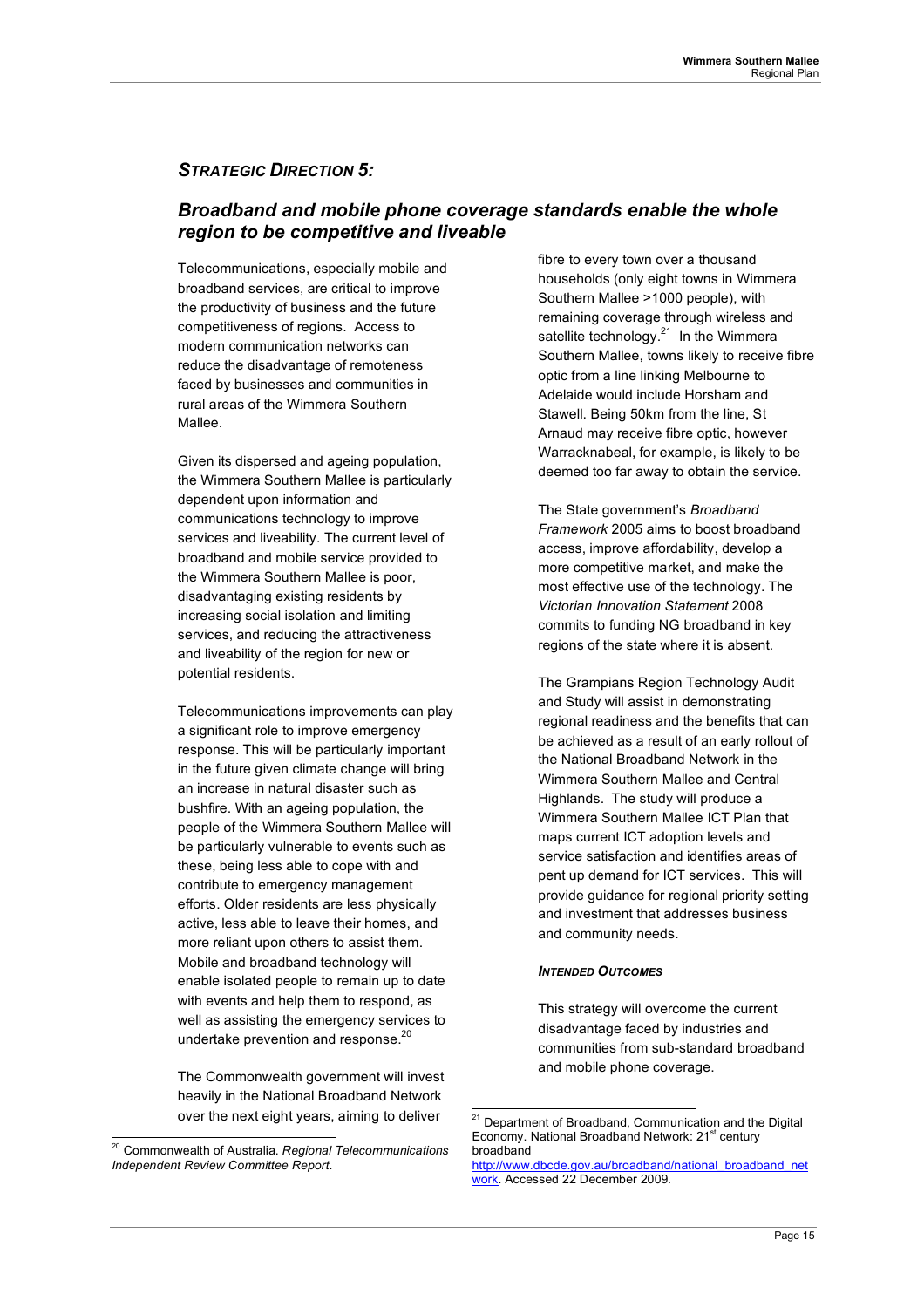| <b>Areas for Action</b>                                                                                                                                                                | <b>Suggested Lead Agency</b><br>(& collaborating partners)                       |
|----------------------------------------------------------------------------------------------------------------------------------------------------------------------------------------|----------------------------------------------------------------------------------|
| • Develop a regionally supported approach to drive improvement<br>in broadband and mobile phone coverage in the Wimmera<br>Southern Mallee for towns with populations less than 1,000. | <b>WDA</b><br>(local government, key<br>community and business<br>organizations) |
| . Wimmera Southern Mallee ICT Plan development and<br>implementation                                                                                                                   | Grampians RDA Committee<br>(WDA, local government)                               |
| • Develop innovative local ICT solutions through community<br>planning initiatives                                                                                                     | Local government                                                                 |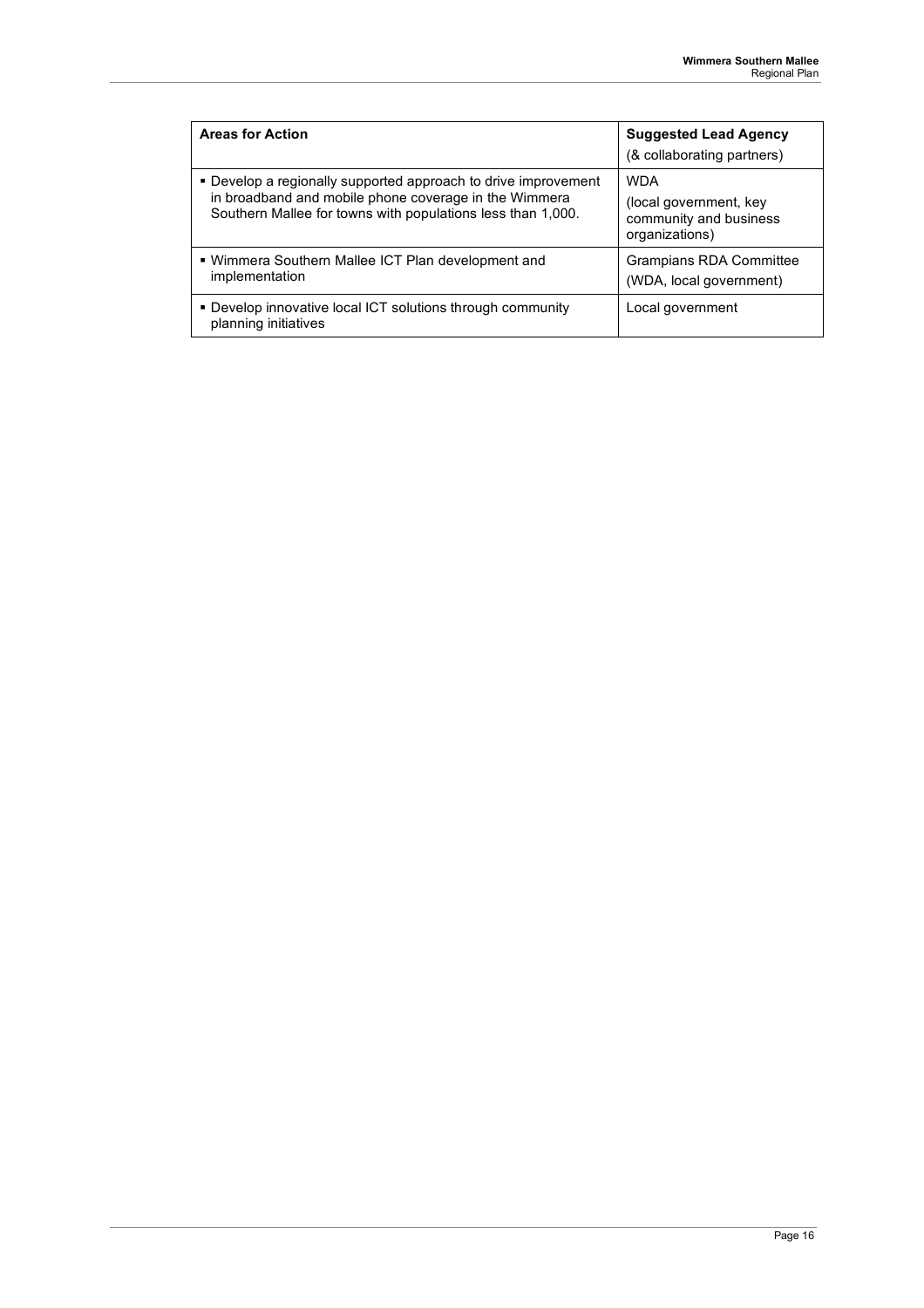## *STRATEGIC DIRECTION 6:*

## *Transport infrastructure supports the needs of the region's industries and communities*

Historically, the carriage of grain to silos and ports (Melbourne, Geelong and Portland) dominated intra- and inter-regional transport of freight in the Wimmera Southern Mallee. This however is changing.

The growth of the mineral sands industry in the north of the region and timber in the south is seeing greater transport of these goods to the Port of Portland. Additionally, recent droughts have affected grain production reducing the volume of grain being transported. Despite this, a rise in private grain marketing, the closure of grain handling facilities and a reduction in rail services have seen growth in the road transportation of grain compared with rail and the use of roads not traditionally used for that purpose in the past.<sup>22</sup>

While these trends can be expected to continue in the short term, the longer term is less certain. Government commitments to standardize the rail network and upgrade the Principal Freight Network for both rail and high performance freight vehicles may see greater use of rail freight. However, if climate change reduces the region's grain production capacity as expected, road transport of grains may increase. An analysis of these trends and the development of a regional freight strategy would ensure industries' needs are met and balanced with concerns of the community.

Horsham is also an important point on the Melbourne to Adelaide route, being approximately halfway between the two cities. The Melbourne-Adelaide rail line, which passes through Horsham and has an intermodel hub at Dooen, is part of the larger East-West corridor that includes the Sydney-Adelaide and Adelaide-Perth rail lines. Growth on the Melbourne-Adelaide rail line is projected to grow at 2.6% per annum

between 1999 and 2025, $^{23}$  while the Western Highway is expected to experience growth of 2.38% per annum, higher than any other Victorian non-urban link.<sup>24</sup>

The Wimmera Regional Transport Plan Review<sup>25</sup> noted the importance of duplicating the Western Highway to the South Australian border and establishing a Horsham bypass to reduce the safety and cost implications associated with the increased traffic.

High quality, regular and efficient passenger transport in the Wimmera Southern Mallee and to the region is essential for residents to access services and work, study and recreation opportunities and to attract people to the region.

Accessibility to Melbourne has been identified as a key factor in attracting people to regional Victoria.<sup>26</sup> There is community demand for improvements to the existing bus / train service between the region and Melbourne, particularly for a train service for the Ararat to Horsham leg of the journey

Meanwhile, air travel has significant time and accommodation savings over other transport options and is important for corporate and government travel to and from the region. Horsham Rural City Council has developed a business case to improve the north-south runway at the Horsham aerodrome, at a cost of \$1.3M. Council has committed \$300 000 to the project, with the remaining funding sought from state government. If the runway can be improved to a suitable standard, regional stakeholders believe that a regular passenger service operating five days per week between Horsham and Melbourne would become popular for corporate and government organisations similar to that between Hamilton and Melbourne.

 <sup>22</sup> Wimmera Regional Transport Group (2008) *Wimmera Regional Transport Plan – 2008 update.*

 <sup>23</sup> BTRE (2006) *Demand projects for AusLink non-urban corridors: Methodology and Projections,* Working Paper 66, Commonwealth of Australia.

<sup>&</sup>lt;sup>24</sup> Ibid.<br><sup>25</sup> Wimmera Regional Transport Group (2008) *Wimmera*<br>*Regional Transport Plan – 2008 update.* 

*Regional Transport Plan – 2008 update.* 26 State of Victoria 2008. *Victorian Transport Plan*.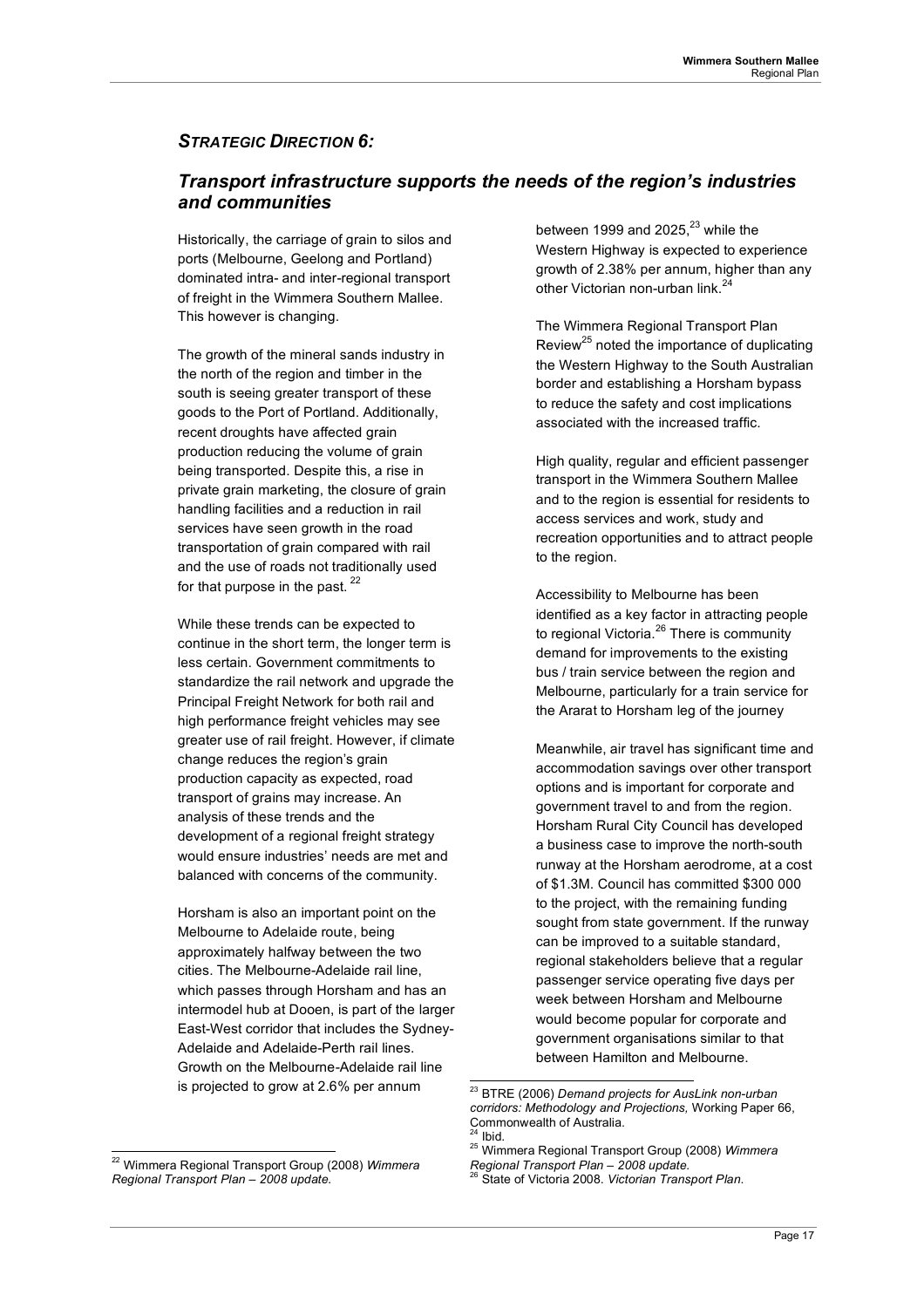The Wimmera Southern Mallee's has a welldeveloped airport network with aerodromes at Horsham, Stawell, Donald, St Arnaud Warracknabeal, Hopetoun, Nhill and Edenhope. These aerodromes are used for aviation training and servicing as well as playing a critical role to in emergency fire and ambulance services, but need continual upgrade and maintenance.

Finally, improved public transport services and maintenance of the airport network is essential to the region. Rising petrol prices (predicted to triple or quadruple by 2030) will affect residents in regional areas more so than their metropolitan counterparts given the large distances travelled and their low  $incomes<sup>27</sup>$  driving a higher demand for public transport. Additionally, the Wimmera Southern Mallee's population above 75 is expected to increase by 4000 people by 2036, doubling the number of people currently in this age bracket, and older people are less likely to drive cars. Public transport is particularly important for these elderly residents and for young people to access services, shops and entertainment.

Currently, local public transport consists of private contractors in Horsham and Stawell, taxis in Horsham, Dimboola, Stawell and Warracknabeal and local bus services between some of the region's towns. There are also trials of further bus services and volunteer taxi services. However, there are gaps in these services and some are not accessible to young people. The role of community transport in the region is another transport option that may become more necessary in future where public transport is unviable.

### *INTENDED OUTCOMES*

Improving the transport infrastructure and services within the Wimmera Southern Mallee would see better connection of people within the region to health and education services and recreation opportunities and of the region to Melbourne.

It would also address several of the safety issues associated with freight carriage within the region and the growth in traffic along the Melbourne to Adelaide transport corridor that transects the region.

| <b>Areas for Action</b>                                                                                                                                     | <b>Suggested Lead Agency</b><br>(& collaborating partners) |
|-------------------------------------------------------------------------------------------------------------------------------------------------------------|------------------------------------------------------------|
| • Development of a Western Victoria Regional Freight Strategy<br>that plans for changes in demand from the agricultural, forestry<br>and mining industries. | VicRoads<br>(Local governments)                            |
| • Successful implementation, marketing and operation of the<br>Wimmera Intermodal Freight Terminal                                                          | Horsham RCC<br>(RDV, WDA)                                  |
| • Progress Western Highway bypass at Horsham to improve<br>amenity and safety of Horsham and freight transport efficiency.                                  | VicRoads<br>(Horsham RCC)                                  |
| • Duplication of the Western Highway to the South Australian<br>border to provide a safe road transport corridor through the<br>region.                     | VicRoads<br>(WDA, Local Government)                        |
| Assessment of the social, environmental and economic value of<br>connecting the Wimmera Southern Mallee and Melbourne via<br>fast passenger train service.  | DoT<br>(DPCD)                                              |
| . Upgrade of the north-south runway at Horsham aerodrome and<br>assessment of potential for commercial passenger service.                                   | <b>RDV</b><br>(Horsham Rural City Council)                 |
| • The Transport Connections Program be expanded significantly<br>to provide appropriate and accessible services in all towns.                               | DoT<br>(DPCD)                                              |
| • Maintain the capacity of the region's aerodrome network to<br>support emergency services and other aviation requirements.                                 | DoT                                                        |

 <sup>27</sup> RSPI 2008. *Transport and Connectivity Position Paper*.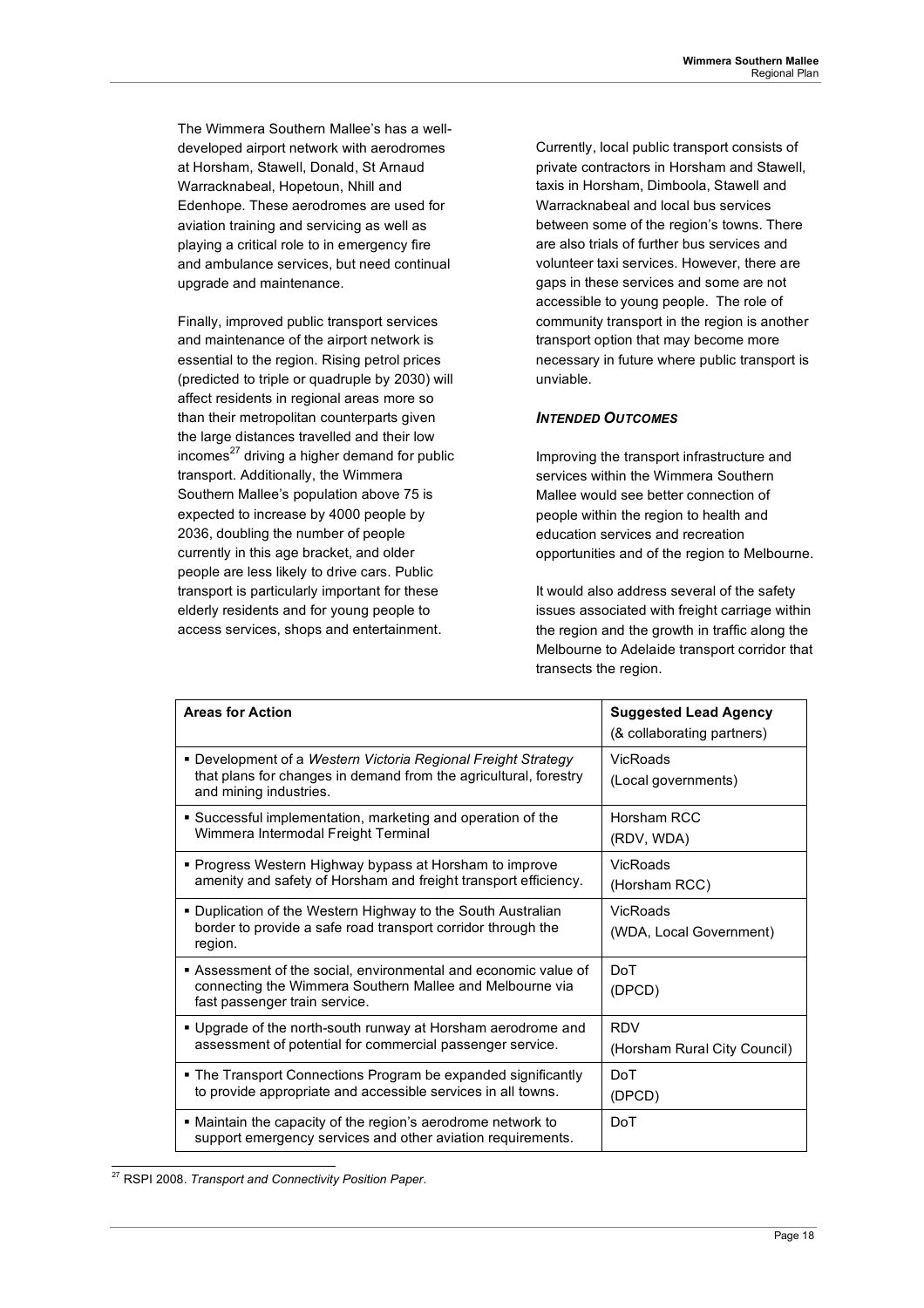## **5.4 EDUCATION AND TRAINING**

The Wimmera Southern Mallee requires a regionally specific approach to increasing skills and workforce participation because of its relatively narrow economic base, high vulnerability to the negative impacts of climate change and its small, declining and ageing population.

Total employment growth is forecast to be slow, with a major decline in employment in agriculture, however significant employment growth is forecast for health & community services, transport & storage, construction and other human services. These industries are already experiencing difficulties finding suitably qualified applicants for higher skilled jobs.

These skill shortages can be addressed by three broad strategies:

- 1. retrain workers from industries with declining employment;
- 2. attract skilled workers from outside of the region; and
- 3. train the emerging local workforce (young people) in these skill areas.

Programs have been in place to address these strategies:

- the *Rural Skills Connect Wimmera Initiative*, which aims to better utilise the skills of the 'on farm' sector and address vital skills gaps in the region;
- the *Wimmera Southern Mallee Skilled Migration Initiative*, which is attracting skilled migrants to the region; and
- the *Wimmera Trade Training Centre*, which is being established to promote and enhance training opportunities in identified skills shortage areas within the region.

However, when compared with the State average, young people within the Wimmera Southern Mallee have significantly lower participation in post secondary education and training, and significantly higher rates of deferral from such training. There are concerns within the regional community that this situation may be exacerbated by the recent trend of reduced participation in pathway programs (e.g. VETiS & SBNA) within schools.

Furthermore, the number of small schools (primary and secondary) and the number of schools with declining enrolments in the region is high and many schools are finding it difficult to attract appropriately qualified teachers to deliver a comprehensive range of learning programs.

Thus, there are increasing barriers to the provision of and access to a comprehensive range of learning opportunities at all levels of the education system. This issue must be addressed if the Wimmera Southern Mallee is to meet its needs for increased skills in the future.

#### *INTENDED OUTCOMES*

Increased education levels for all young people in the Wimmera Southern Mallee.

Increased proportion of young people undertaking post secondary education and training within the Wimmera Southern Mallee.

Growing industries within the Wimmera Southern Mallee will have greater access to skilled employees to meet their needs.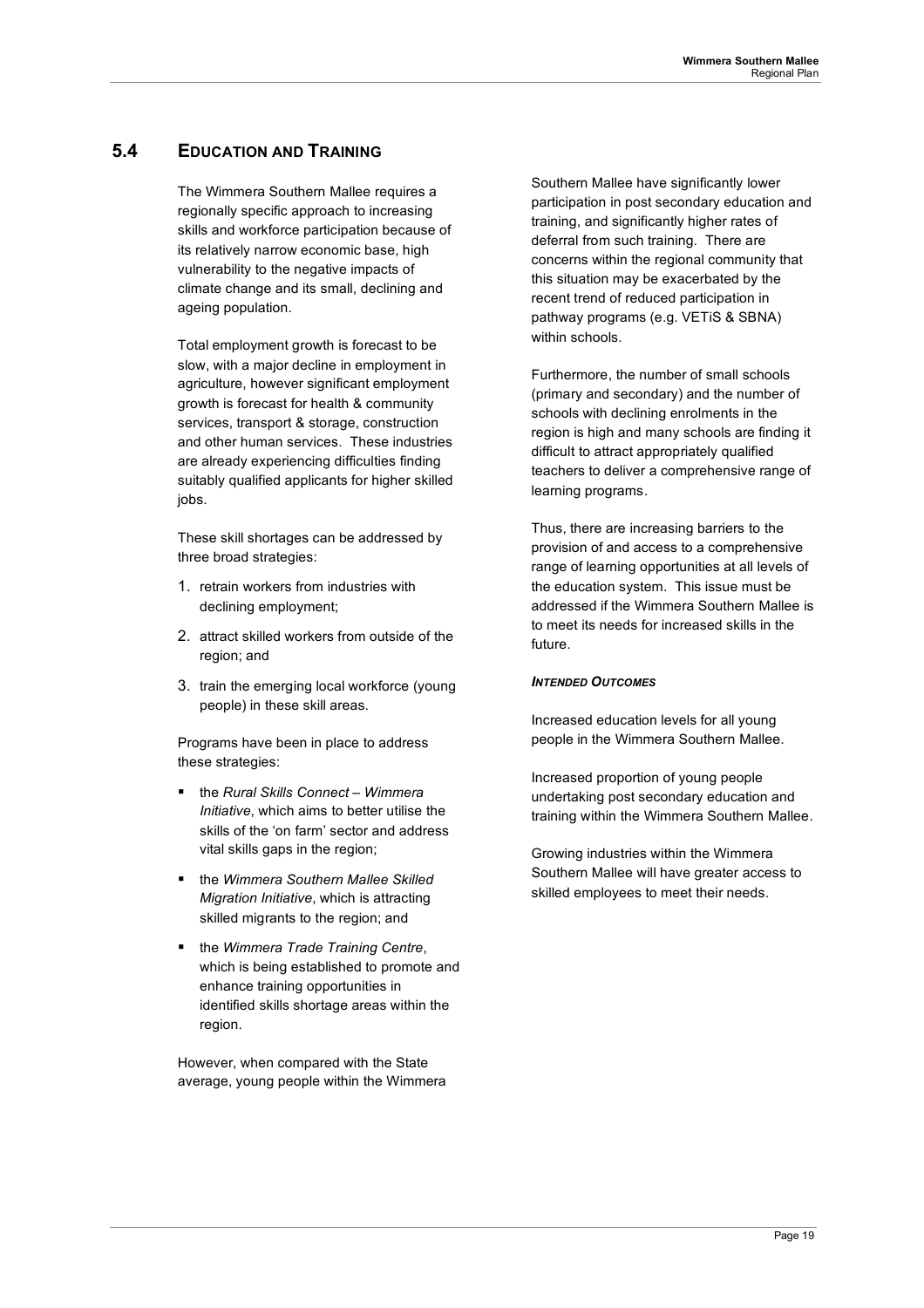## *STRATEGIC DIRECTION 7:*

## *Provide access to a comprehensive and contemporary range of learning programs from K-12, regardless of location.*

| <b>Areas for Action</b>                                                                                                                                   | <b>Suggested Lead Agency</b><br>(& collaborating partners)                  |
|-----------------------------------------------------------------------------------------------------------------------------------------------------------|-----------------------------------------------------------------------------|
| • Rationalise learning programs offered by individual schools and<br>expand access via use of ITC and shared teaching resources                           | <b>DEECD</b>                                                                |
| Attract and train trainers from within the local community to<br>develop and deliver locally relevant learning programs                                   | DEECD, ACE                                                                  |
| . Build collaborative partnerships between training providers to<br>foster and encourage alternative models of training provision in<br>small communities | WSM LLEN, DEECD<br>(Local Government, ACE,<br>TAFE, private RTOs, industry) |
| • Develop the ACE sector as a viable pathway between school<br>and TAFE/University                                                                        | DEECD, ACE                                                                  |
| ■ Extend access to Community VCAL to all communities                                                                                                      | WSM LLEN, DEECD<br>(Local Government, industry)                             |

## *STRATEGIC DIRECTION 8:*

## *Increase locally accessible post secondary education and training opportunities.*

| <b>Areas for Action</b>                                                                                                                                                                                           | <b>Suggested Lead Agency</b><br>(& collaborating partners)                                   |
|-------------------------------------------------------------------------------------------------------------------------------------------------------------------------------------------------------------------|----------------------------------------------------------------------------------------------|
| • Review impact of State Government policy, Securing Jobs for<br>your Future - Skills for Victoria, on the delivery of post<br>secondary education and training in 'thin' markets, eq. Wimmera<br>Southern Mallee | Skills Victoria<br>(UB, WorkCo/Longerenong &<br>other regional providers)                    |
| • Seek Government, industry and community support to increase<br>course offerings at existing campuses within the Wimmera<br>Southern Mallee                                                                      | UB, WorkCo/Longerenong<br>(Skills Victoria, ACE, WSM<br>LLEN, Local Government,<br>industry) |
| • Develop outreach programs to extend delivery of course<br>offerings to those communities beyond the existing campuses                                                                                           | UB, WorkCo / Longerenong,<br>(WSM LLEN, ACE, Local<br>Government, industry)                  |

### *STRATEGIC DIRECTION 9:*

### *Attract and retrain workers to meet immediate workforce needs.*

| <b>Areas for Action</b>                                 | <b>Suggested Lead Agency</b><br>(& collaborating partners) |
|---------------------------------------------------------|------------------------------------------------------------|
| • Retain and expand the Wimmera Southern Mallee Skilled | <b>WDA</b>                                                 |
| <b>Migration Initiative</b>                             | (Local Government)                                         |
| • Retain and expand the Rural Skills Connect – Wimmera  | WDA and Local Government)                                  |
| Initiative                                              | (RDV)                                                      |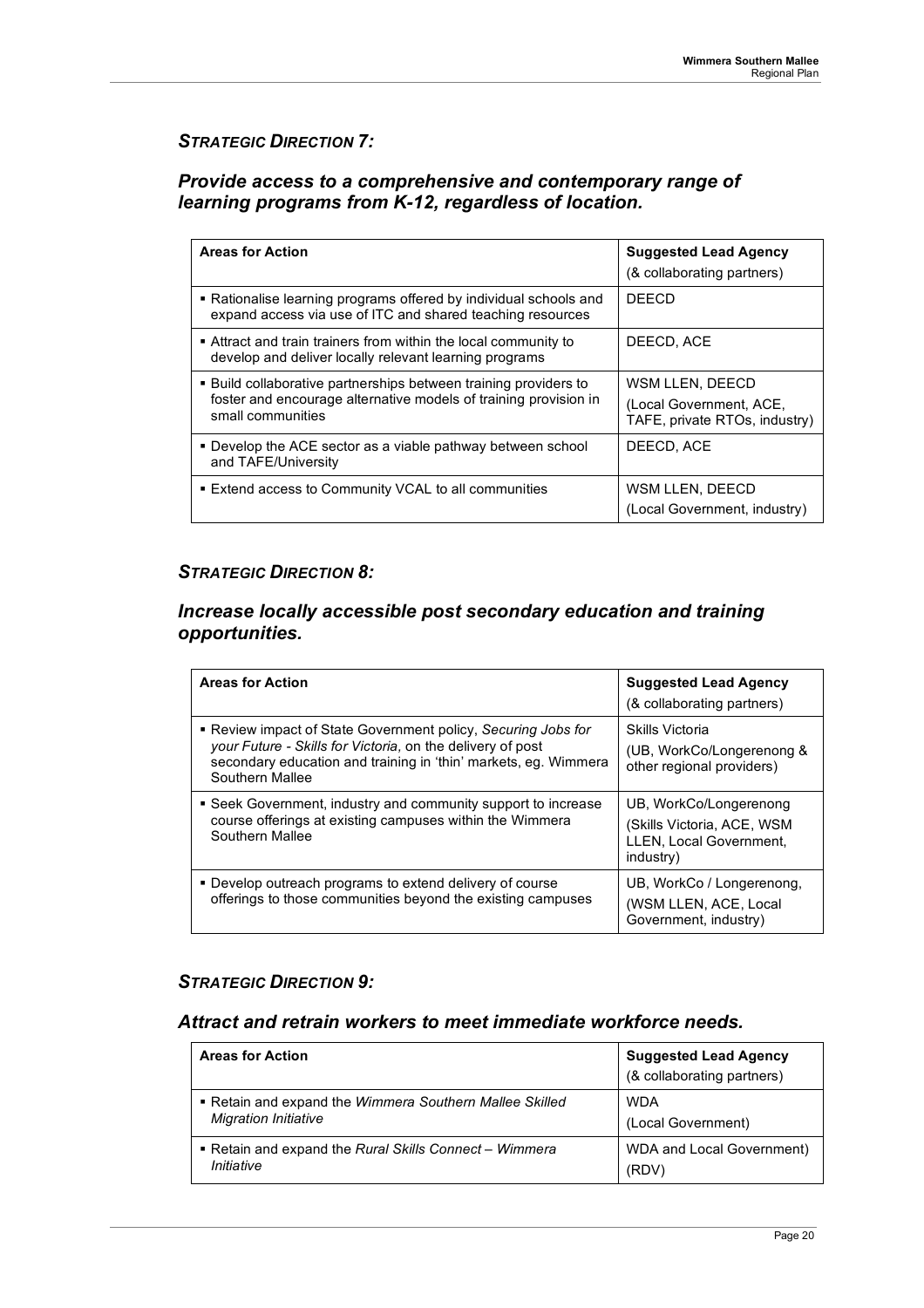## **6 A Healthy and Resilient Environment**

### **6.1 REGIONAL GOAL**

Achieving a healthy and resilient environment in the face of a changing climate will be driven by:

- the sustainable management and use of water resources
- effective natural resource management and sustainable agricultural practices
- improved knowledge of, and adaptation to, climate change and its impacts
- well-informed communities

### *STRATEGIC DIRECTION 10:*

### *Sustainable Management and Use of Water*

Recent droughts and climate change are key drivers of change in the Wimmera Southern Mallee. Whilst the construction of the Wimmera Mallee Pipeline will deliver significant water savings and a better quality secure water supply, the CSIRO project that water availability will decrease by as much as 62% under a high climate change scenario by 2055. This level of reduction in inflows to storages may reduce the amount of water savings that can be achieved, thus creating further challenges for water allocation and sustainable use.

A huge community investment (local, State and Commonwealth) has been made to construct the pipeline, now the priority for the region is to determine how best to utilise this resource for the future productivity, sustainability and liveability of the region. Water for river health and for recreation are just two examples of the many critically important roles that water has in people's lives.

A significant challenge is determining how to manage the balance between water availability (allocation) and security.

The *Western Region Sustainable Water Strategy,* in development, examines the needs of the region's towns, industry, agriculture and the environment over the next 50 years under a range of possible

climate scenarios, and sets water resource management priorities and actions.

The Draft Western Region Sustainable Water Strategy raises the following questions about water sharing in the Wimmera Southern Mallee:

- Do you think the reliability should be the same for all entitlements supplied from the pipeline?
- **If different entitlements receive different** reliability as water availability declines, what uses should have priority?
- How should we manage the water for growth in a dry future?

A thorough community engagement process to examine these questions will be important to guide the management of water in future

Groundwater is a vital resource in the west of the region. The *West Wimmera Groundwater Management Strategy* is currently being developed by GWMWater in consultation with stakeholders to address concerns about reducing levels in some parts of the region and the desire for new groundwater use in some other parts of the  $reqion<sup>28</sup>$ .

The strategy will cover the West Wimmera Groundwater Management Area (GMA),

 $28$  091214 West Wimmera Groundwater MSD.web.pdf retrieved from http://www.gwmwater.org.au/ on 18/01/10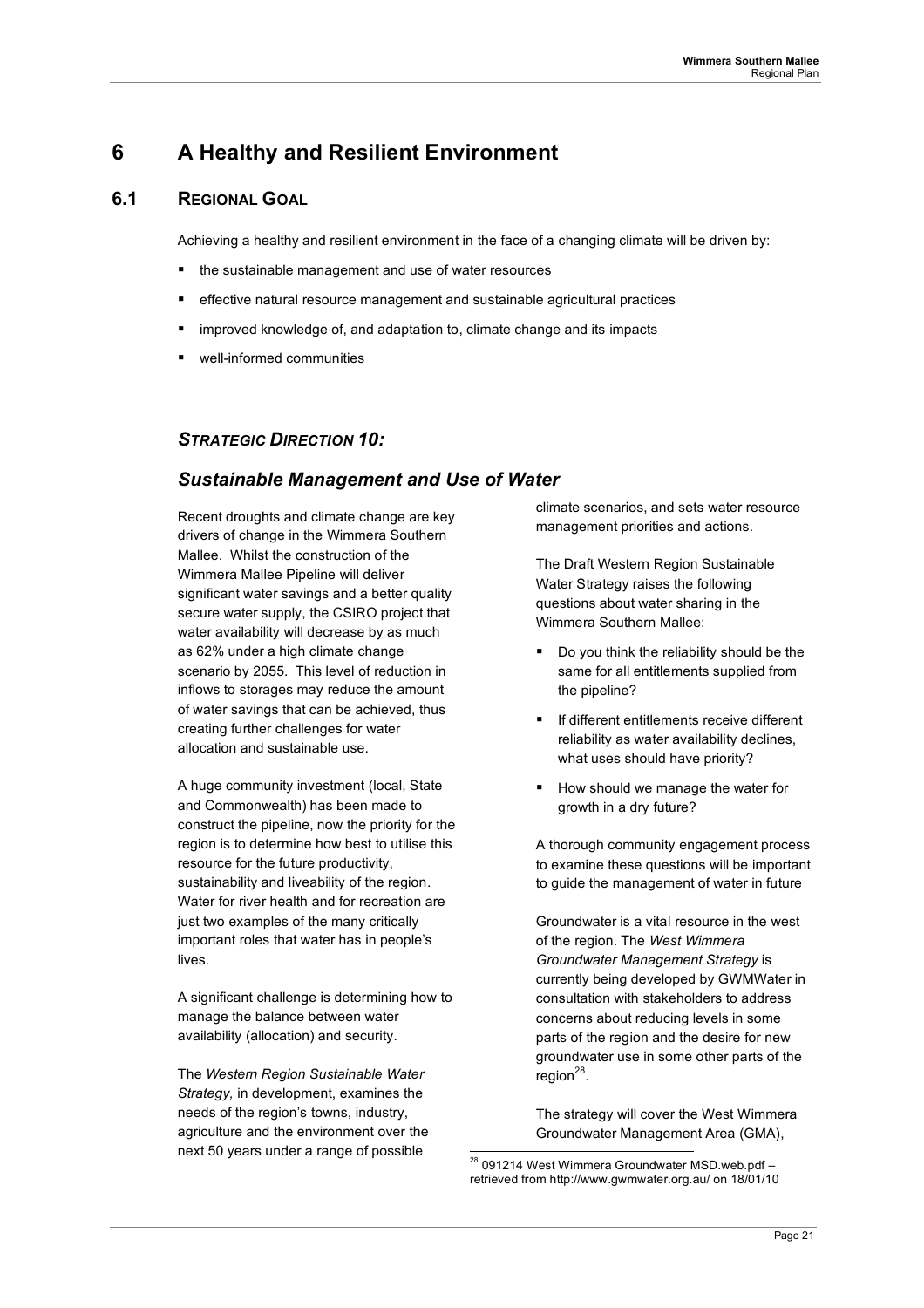which includes existing Water Supply Protection Areas of Apsley, Neuarpurr, Kaniva and Telopea Downs, the Nhill GMA and the proposed Gymbowen GMA and surrounding areas. The strategy will address the future management of this resource, which has significant implications for industry development and sustainability in the West Wimmera.

At a local town level, there is an opportunity to improve the efficiency of use and management of all water resources through integrated water management planning, eg. Nhill integrated water management plan.

### *INTENDED OUTCOMES*

Local ownership of the actions required to ensure sustainable water use in the Wimmera Southern Mallee.

The available water resource is utilised to maximise the future productivity, sustainability and liveability of the Wimmera Southern Mallee.

| <b>Areas for Action</b>                                                                                                                                                                         | <b>Suggested Lead Agency</b><br>(& collaborating partners) |
|-------------------------------------------------------------------------------------------------------------------------------------------------------------------------------------------------|------------------------------------------------------------|
| ■ Ensure the process for establishing equitable water share of the<br>available water supply in the Wimmera Southern Mallee enables<br>wide community input.                                    | GWMWater                                                   |
| ■ Review the bulk entitlement shares for all water users in the<br>Wimmera Southern Mallee                                                                                                      | <b>DSE</b><br>(GWMWater, Wimmera CMA)                      |
| • Develop a water trading system for consumptive entitlements<br>that will facilitate economic development by encouraging use for<br>high value production.                                     | GWMWater<br>(DSE)                                          |
| lnvest in research into the risks and localised impact of climate<br>change on the water supply and the interaction between<br>groundwater and surface water in the Wimmera Southern<br>Mallee. | <b>DSE</b><br>(GWMWater)                                   |
| • Prepare Integrated Water Management Plans for priority<br>communities of the Wimmera Southern Mallee                                                                                          | GWMWater<br>(Local Government, DSE,<br>WCMA)               |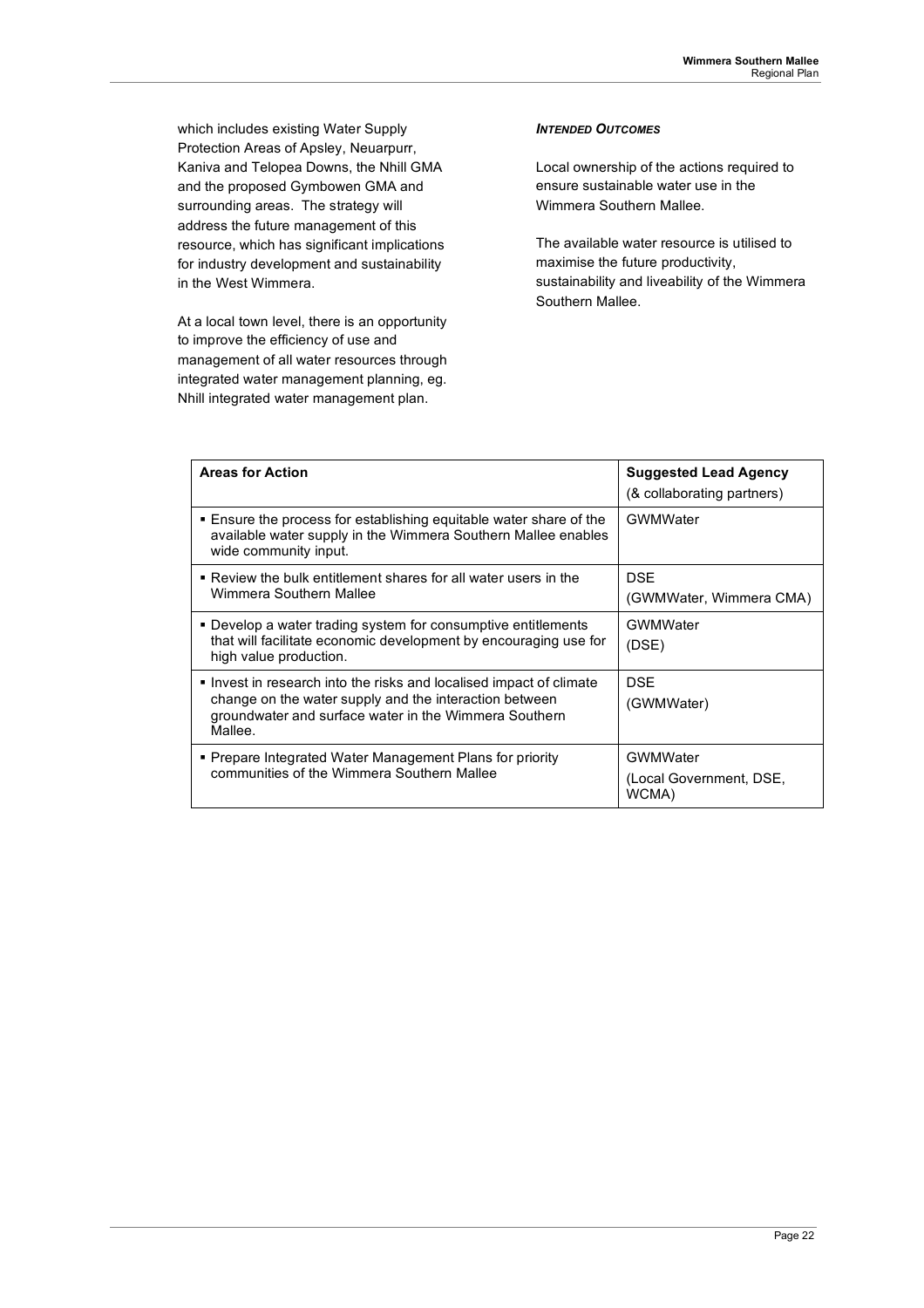## *STRATEGIC DIRECTION 11:*

## *A Healthy Catchment*

The Wimmera Southern Mallee is diverse with plains, desert and mountains. woodlands, grasslands, moist foothill forest and box ironbark forest, Mallee heath and Mallee woodlands. Average annual rainfall varies from up to 1000mm in the Grampians National Park to as low as 300mm in the northern plains. Features of the region include the many wetlands and lakes, the heritage listed Wimmera River, groundwater resources, indigenous and European heritage and over 600 parks and reserves.

The condition of the natural environment varies considerably. The major rivers and tributary creeks are all in very poor to moderate condition. The only waterways in good or excellent condition are located in the forested areas in the Grampians National Park. Recently, there has been some positive impact from environmental flows in the Wimmera River and some of its tributaries, such as Yarriambiack Creek, resulting from savings from the Wimmera Mallee pipeline.

Given most of the region has been cleared for agriculture, the region has 15% of its native vegetation remaining, most of which is in parks and State Forests. There are approximately 320 plant species and about 80 animal species that are rare or threatened. There are several bioregions of note, including the Little Desert and northern part of the Greater Grampians bioregion.

Improving the health of the catchment requires action in:

- **Strategically protecting and returning** native vegetation to the landscape
- Working to improve the condition of waterways
- Supporting farmers in farming sustainably
- Controlling the impacts of introduced pests and weeds
- **Providing information to the community** about local environmental systems<sup>29</sup>

The Landcare communities of the Wimmera Southern Mallee have been very active in protecting and enhancing the natural environment. Continued support of Landcare is critical if the achievements of the past are to be maintained and built upon further.

The new State policy on land health directs investment towards flagship areas, biolinks and resilience of ecosystems. The Wimmera Southern Mallee is well placed to respond to the policy objectives.

| <b>Areas for Action</b>                                                                                                                                                 | <b>Suggested Lead Agency</b><br>(& collaborating partners) |
|-------------------------------------------------------------------------------------------------------------------------------------------------------------------------|------------------------------------------------------------|
| • Support development of biolinks in Wimmera Southern Mallee to                                                                                                         | Wimmera CMA                                                |
| improve extent and quality of native vegetation                                                                                                                         | (DSE)                                                      |
| • Support of the Landcare networks and groups to help achieve                                                                                                           | Wimmera CMA                                                |
| catchment management objectives                                                                                                                                         | (DSE, DPI)                                                 |
| • Support for Landcare groups and networks as well as farmers<br>and farmer industry groups to promote awareness and adoption<br>of improved land management activities | Wimmera CMA<br>(DSE, DPI)                                  |
| • Maintain and enhance condition of flagship areas in the                                                                                                               | Parks Victoria                                             |
| Wimmera Southern Mallee                                                                                                                                                 | (DSE, Wimmera CMA)                                         |

 <sup>29</sup> Wimmera CMA Corporate Plan 2009-2014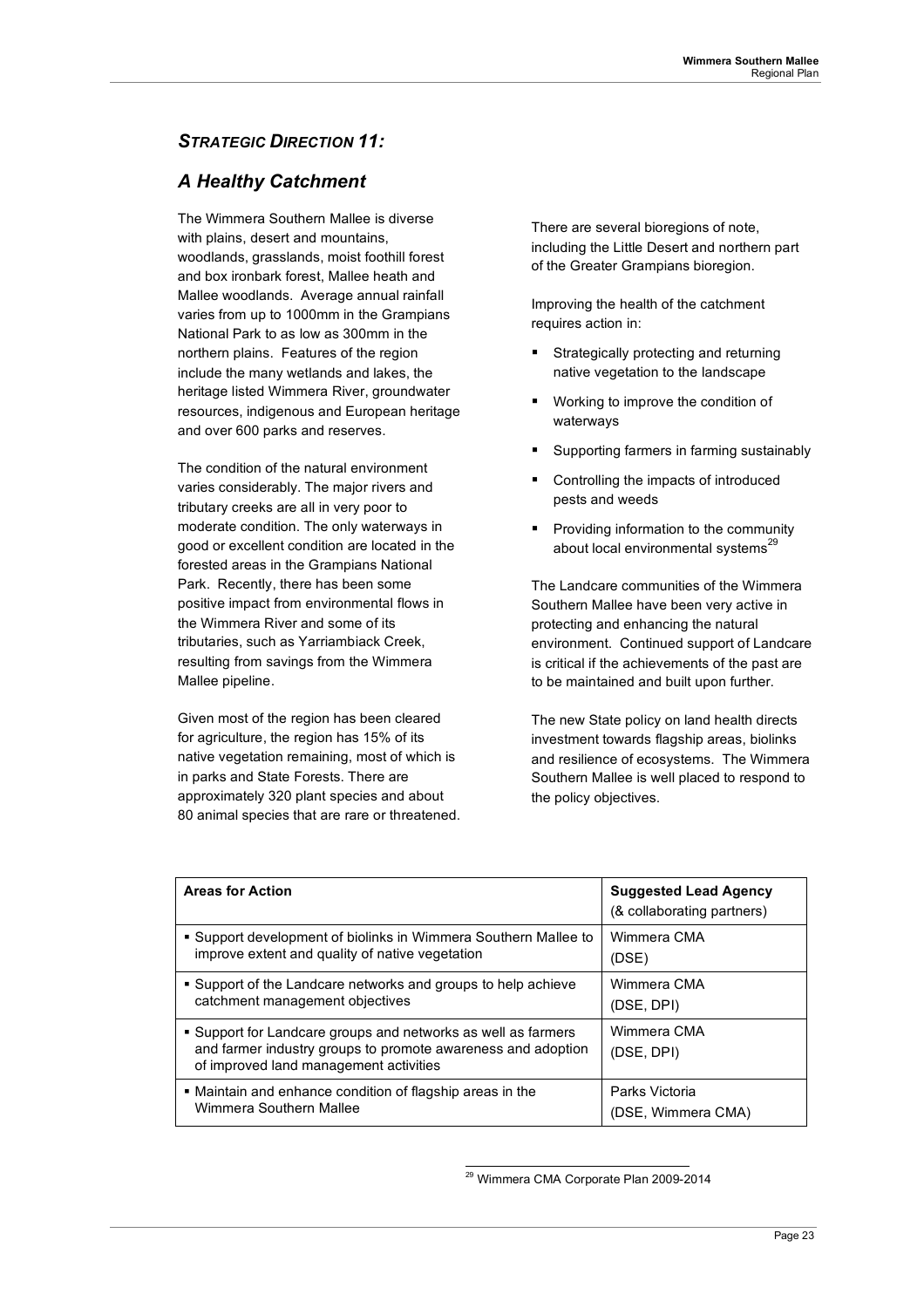## *STRATEGIC DIRECTION 12:*

## *A Community Living More Sustainably*

All Councils of the Wimmera Southern Mallee are concerned about, and taking action on, a range of environmental issues. The most common are measures designed to mitigate and adapt to climate change, including the reduction of energy use and consideration of alternative energy sources.

The Wimmera Mallee Sustainability Alliance represents six councils, the Wimmera CMA

and other local institutions and is making a contribution to tackling local and regional environmental issues. The group has highlighted climate change adaptation and mitigation among the key issues for the region. It is in the process of developing a Sustainability Strategy for the Wimmera Mallee.

| <b>Areas for Action</b>                                                | <b>Suggested Lead Agency</b><br>(& collaborating partners)          |
|------------------------------------------------------------------------|---------------------------------------------------------------------|
| • Strengthen regional understanding of climate change and              | <b>WMSA</b>                                                         |
| associated risks to enable communities and institutions to             | (Local Government, state                                            |
| develop mitigation and adaptation responses                            | qovernment)                                                         |
| • Support implementation of Local Government Sustainability<br>Accords | <b>Local Government</b><br>(WMSA, Sustainability)<br>Victoria, DSE) |
| . Embed climate change information and understanding into local        | <b>WMSA</b>                                                         |
| community planning processes                                           | (Local Government)                                                  |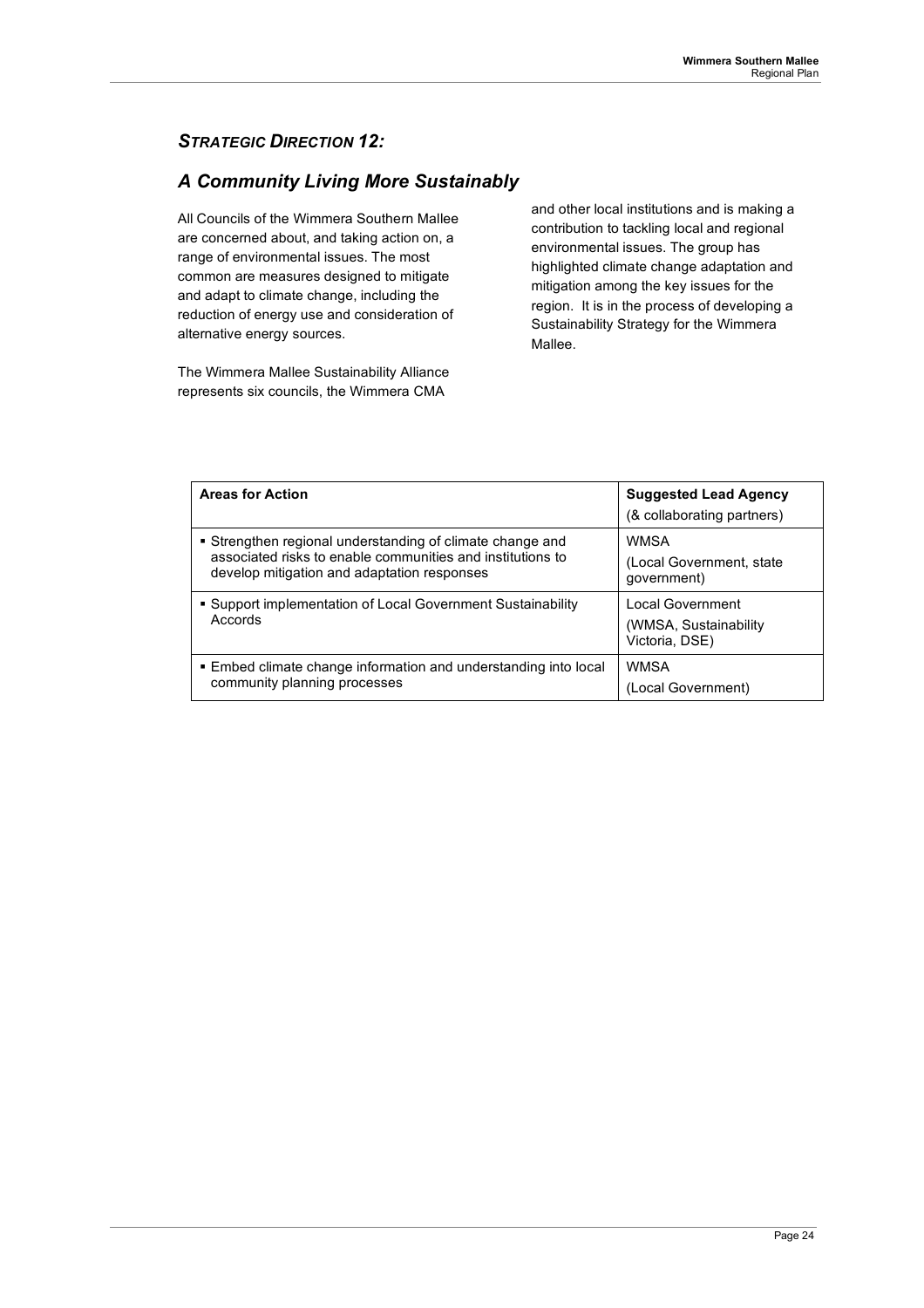## **7 Community Well-being**

### **7.1 REGIONAL GOAL**

The Wimmera Southern Mallee is a wonderful place to live and will become even more attractive for existing and new residents with:

- **I** innovative models of community service delivery
- valued and supported volunteers
- provision of a broad range of housing choice, affordability and availability
- engaged and connected young people
- improved health outcomes
- thriving sports and recreation clubs and facilities

### *STRATEGIC DIRECTION 13:*

## *Strengthening local communities*

The Wimmera Southern Mallee has a number of characteristics that are highly valued by the community $30$ :

- There is a strong feeling of community connectedness, with higher than average satisfaction with feeling part of the community, social network support, volunteering, and parental participation in schools compared to country Victoria
- Personal and community safety is strong surrounding perceptions of safety, crime and family violence
- Financial stress is lower in Wimmera LGAs, compared to country Victoria
- **Housing affordability is considerably** higher in the six Wimmera LGAs
- Higher proportion of citizenship engagement, with contribution to important issues and membership of decision-making boards or committees higher than the regional Victoria average

There are however other indicators of community well-being where the region performs less well. These are mainly health related, however the region's youth are over-represented in incidence of road trauma, property damage and assaults.

Addressing youth involvement in crime, traffic and public order is a complex issue.

Addressing the disadvantage experienced by many Indigenous people in the region continues to be a focus for government and the community on issues as diverse as maternity and early childhood development, heritage and Native Title, health, welfare, education, training, housing, justice, family violence, and employment.

Flowing from the impacts of recent drought conditions, there is continuing need to strengthen community connectedness and reduce reliance on government assistance.

The changing nature of local communities, brought about in-migration of newcomers to the region, is cause for concern to many existing residents. Maintaining community cohesiveness will be an important challenge to a number of communities.

 <sup>30</sup> Community Indicators Victoria*,* 2009, VicHealth & McCaughey Centre, University of Melbourne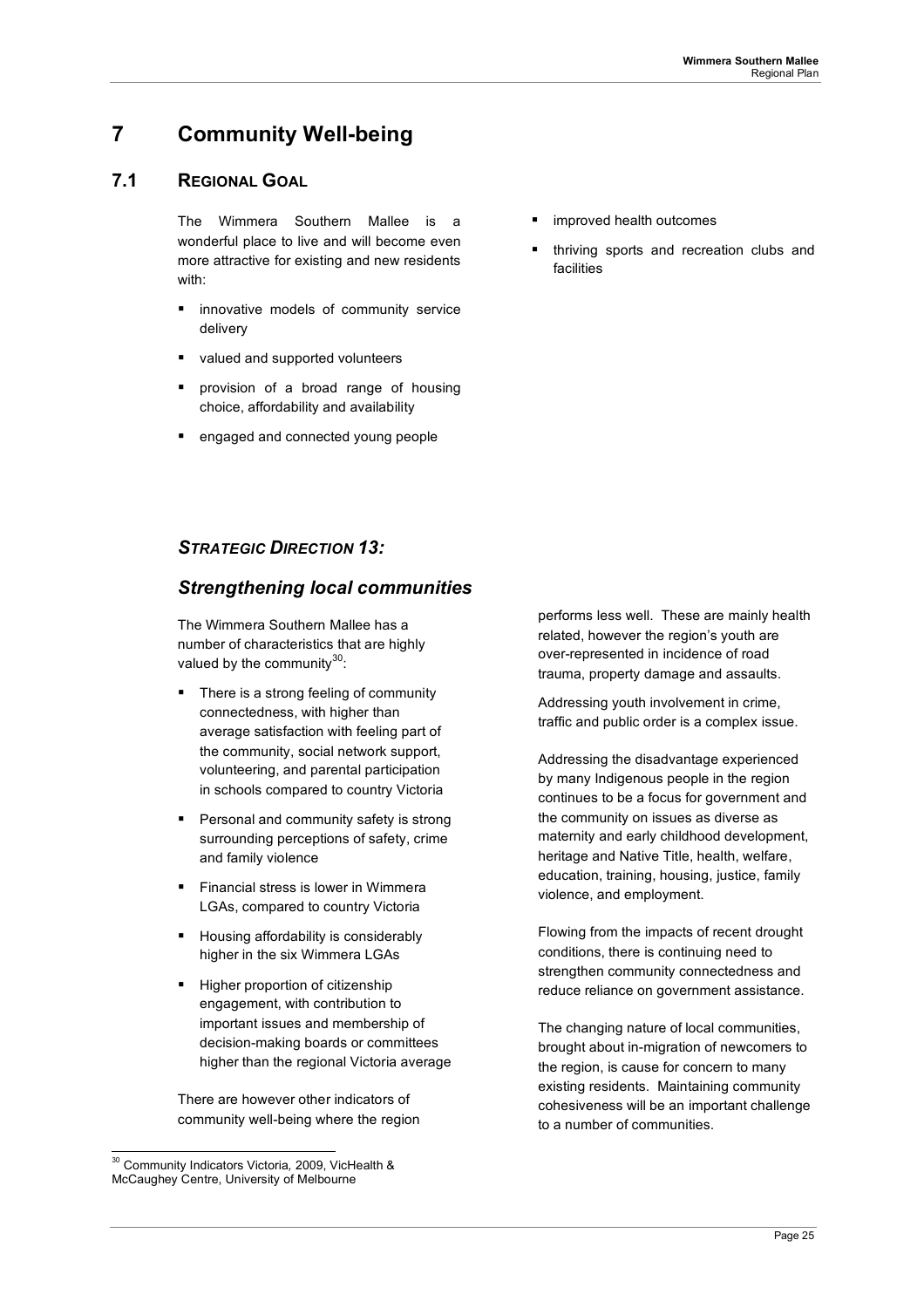There is a growing demand for improved community service delivery which is being partly addressed through community planning initiatives. However the level of community dissatisfaction with service delivery indicates that much more is needed to be done.

The Department of Human Services, in partnership with local, state and federal partners such as the Wimmera Primary Care Partnership, has been instrumental in developing new models of service delivery such as service hubs where a range of family services, child care, community services and business services are colocated and made accessible within small rural communities.

Climate change impacts will pose various risks for members of the community, eg. elderly people and heat-related problems. Ensuring that people from all socioeconomic backgrounds are not disadvantaged or 'left behind' as the region seeks to adapt to climate change will be important.

Volunteerism is a vital part of communitywell-being particularly in smaller and

geographically-isolated areas but volunteers are demanding more support to avoid burnout. With an aging demographic, the gap between community expectations for services provision is likely to expand and place greater requirements on volunteers to bridge the gap. The development of sustainable models of volunteering are required. A new model being piloted with Neighborhood Houses in Yarriambiack Shire is an innovative approach that aims to be responsive to limited volunteer resources.

Building leadership capability in the region has been successful through the Wimmera Leadership program. Its continuation is sought to enable more people, especially young people, to be assisted to develop their leadership roles in the region.

The contribution of arts and cultural activities to community well-being and liveability of regions is well-understood, and is reflected in Council plans. Local government is involved in supporting the delivery of arts and cultural programs and services, plus art galleries and performing arts venues.

| <b>Areas for Action</b>                                                                                                                                                                                                                        | <b>Suggested Lead Agency</b><br>(& collaborating partners)   |  |
|------------------------------------------------------------------------------------------------------------------------------------------------------------------------------------------------------------------------------------------------|--------------------------------------------------------------|--|
| • Review the capacity of volunteers to service community needs<br>and consider additional volunteer support programs. Assess<br>whether reliance on volunteers is sustainable in future and the<br>need for innovative models of volunteering. | <b>DPCD</b><br>(Wimmera Volunteers Inc.<br>Local Government) |  |
| • Support the on-going delivery of the Wimmera Community<br>Leadership Program and alumni network to contribute to the<br>region                                                                                                               | <b>RDV</b><br>(WDA)                                          |  |
| • Community planning and development be undertaken in<br>Wimmera Southern Mallee communities with populations less<br>than 1000 to improve local community outcomes.                                                                           | Local governments<br>(DPCD, DHS, DEECD)                      |  |
| • Youth issues of crime, road trauma and public order addressed<br>through multi-agency approaches                                                                                                                                             | DoJ, DHS, Victoria Police<br>(Local Government)              |  |
| • Support the continued development of arts and cultural activities<br>throughout the region                                                                                                                                                   | Local Government<br>(Arts Victoria)                          |  |
| • Develop a regional housing strategy to address need for<br>appropriate housing choice, availability and affordability                                                                                                                        | <b>Local Government</b><br>(RDV, DPCD, DHS)                  |  |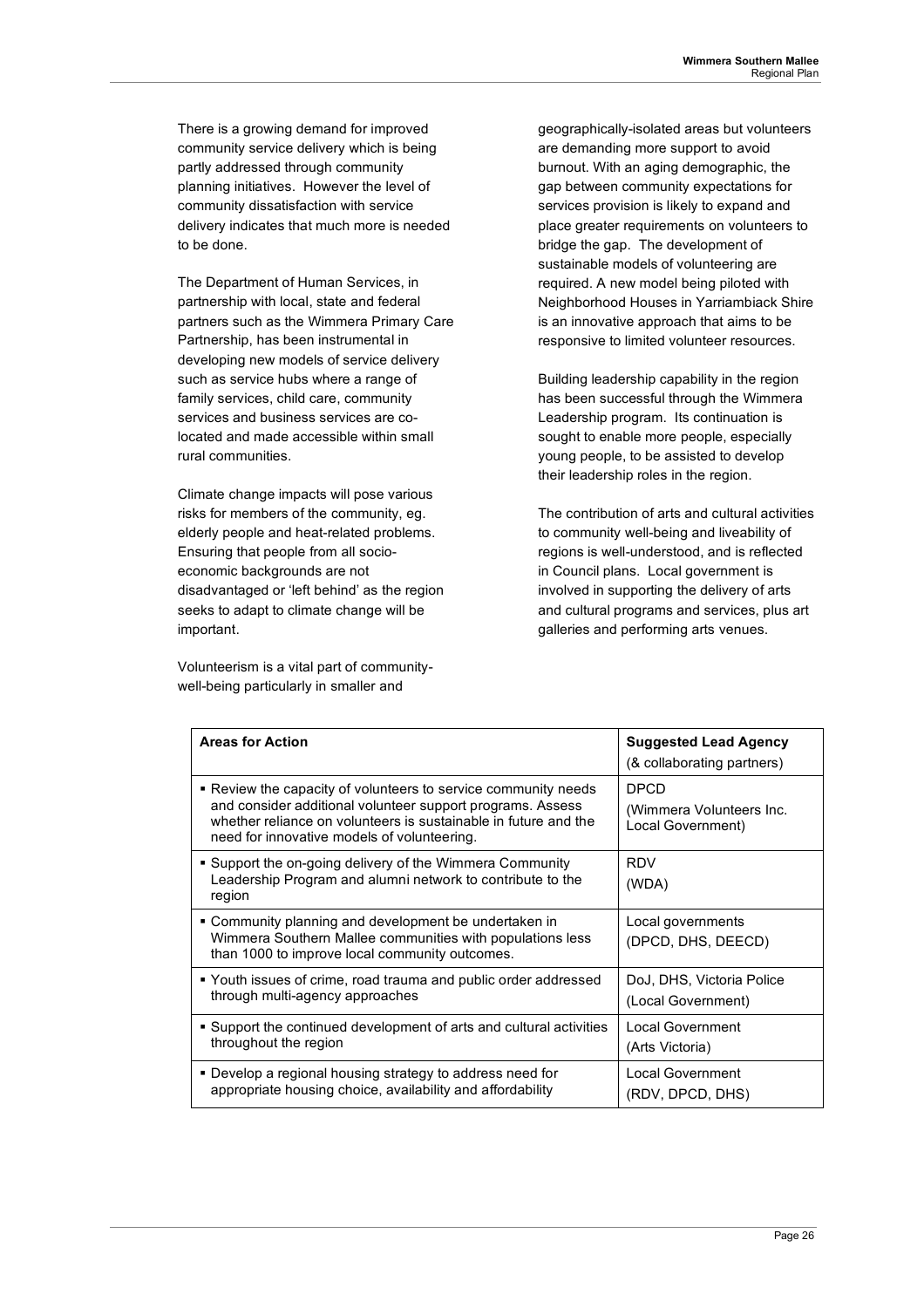## *STRATEGIC DIRECTION 14:*

## *Health and community services delivery responds to population change.*

Like many parts of rural Victoria, health outcomes in the Wimmera Southern Mallee are below those of metropolitan Melbourne and Victoria as a whole.

Similarly, levels of disability are higher, with more people in all municipalities, except Horsham, reporting that they needed assistance with core activities than those in Melbourne.<sup>31</sup> Additionally, all councils have more people receiving the Disability Support Pension than the Victorian average.

Fewer health services and more difficulty accessing them, increased stress, distance and social isolation and lower access to a healthy diet, healthy environments and exercise programs are all likely to contribute to this.

Local hospitals and health care providers report that they experience many of the difficulties experienced in other rural areas in providing their services:

- a difficulty in attract medical practitioners – with small agencies struggling to attract GPs and the larger agencies having difficulty attracting specialist medical staff
- a need to pay premiums to attract these staff placing pressure on budgets
- an inability to fund the infrastructure required for the changing demographics – particularly aged care infrastructure.<sup>32</sup>

This is experienced at a local level by a loss or lack of doctors, mental health counselling services and specialists such as dentists and speech pathologists, the need to travel large distances to reach hospitals and a rarity of visits of maternal and child health nurses that mean some issues go unaddressed.<sup>33</sup>

Where the services do exist, accessing them can be difficult where transport services do

not having enough volunteer drivers or are not coordinated with the medical services and where telecommunications are poor. This is particularly a problem for the elderly and young people and is likely to become increasingly problematic as the Wimmera Southern Mallee's population ages and if a reduction in medical services requires people to travel to the larger centres of Horsham, Edenhope, Nhill and Stawell to access them.

Despite these difficulties, several services and programs are highly valued by the communities that have them and desired by communities that don't. These include:

- Neighbourhood Houses and Men's Sheds
- the district health nurses
- the preventative health activities offered by agencies such as Dunmunkle Health Services and Harrow Bush Nursing Service.

The recent drought and rising fuel prices have also had a deleterious effect on the health of the Wimmera Southern Mallee community. Financial stress on farms increases workloads and creates stress for farmers and their families, puts financial pressure on local businesses and affects the general outlook of the community. Rising fuel costs and financial hardship increase social isolation, especially for people on farms.

The tyranny of distance is similarly evident in access to and ability to use childcare services. Access to childcare services, especially occasional and flexible care, is low in the Wimmera Southern Mallee. Its absence in smaller towns can make it difficult for parents to drop their kids off at childcare and then travel to another town for work. The Take a Break program operating in Warracknabeal, Rupanyup and Murtoa (which provides occasional care so parents could attend to business, appointments or

<sup>&</sup>lt;sup>31</sup> ABS, *Census of Housing and Population,* 2006.<br><sup>32</sup> C. Scott, pers comm. (1 March 2010)<br><sup>33</sup> Wimmera Primary Care Partnership, *Evidence to inform planning for our region*, 2009, p.27.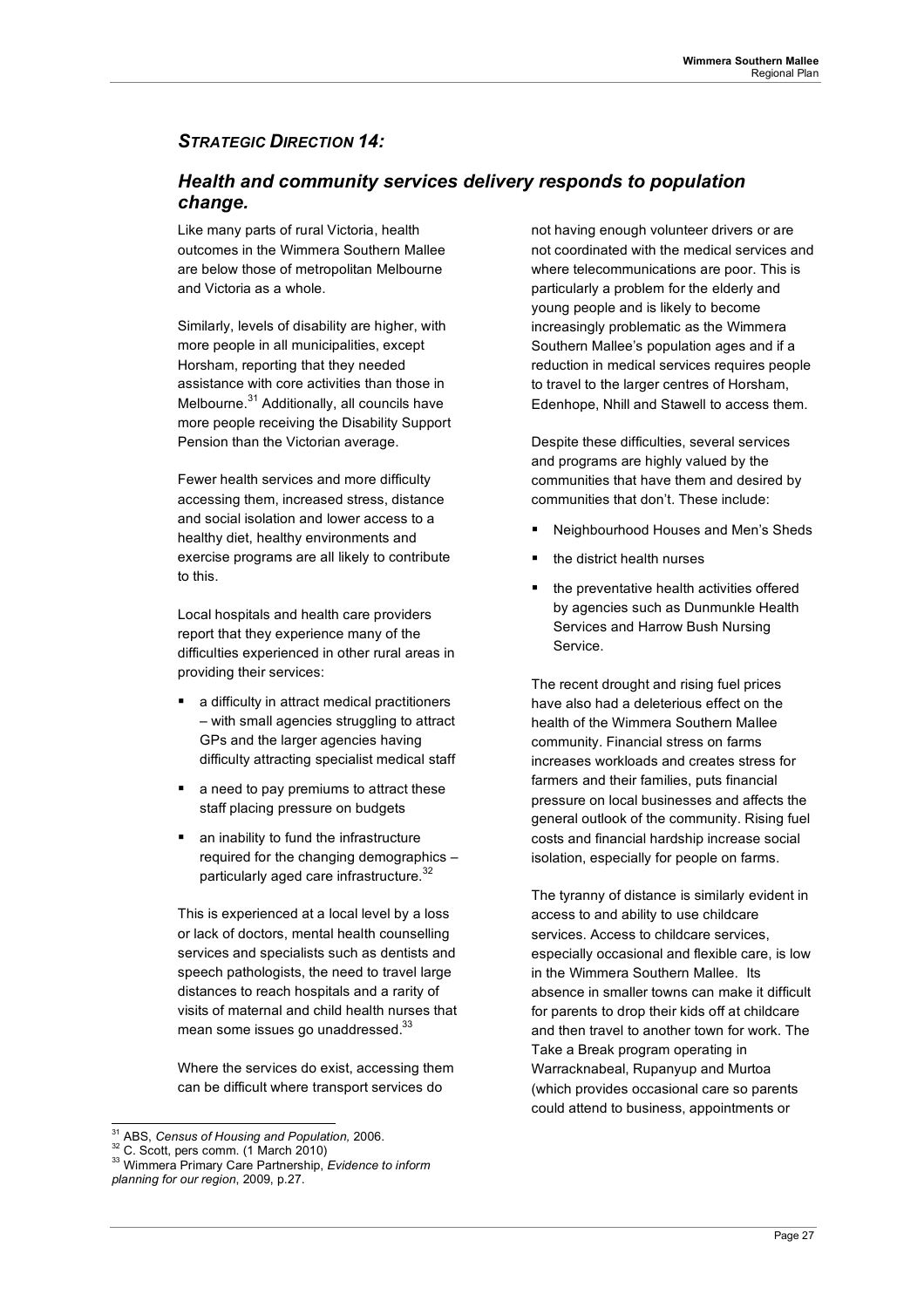shopping) has been very popular and could be expanded to more towns.<sup>34</sup>

At the other end of the age spectrum, the Wimmera Southern Mallee's ageing population is placing increasing demands on the region's aged care facilities, some of which were built in the 1970s or earlier and are in need of renovation. The ageing population is also changing the housing needs of the region, with a need for smaller houses with less maintenance requirements and good physical access. As the number of people in the over 75 age bracket continues to grow (by an additional 4000 people by 2036 – double current numbers), these demands will similarly continue to grow.

Without a shift in infrastructure and service delivery, it seems unlikely that most rural and remote communities with declining populations will be able to address poor health and meet the needs of their ageing populations. Innovation and collaboration in service delivery is needed to meet the critical challenge of maintaining services and facilities where there are diminishing economies of scale.

The Department of Human Services, in partnership with local, state and federal partners such as the Wimmera Primary Care Partnership, has been instrumental in developing new models of service delivery such as service hubs where a range of health care, child care, community development and business services are co-located and made accessible within small rural communities.

The Department of Health is undertaking regional planning of health services and infrastructure. The Wimmera Health Services Plan will identify the funding, staffing and infrastructure required to provide the services the community needs and define roles for the different service providers. The plan is expected to be comprehensive, covering the breadth of public health services from acute, subacute and primary care, through ambulatory and aged care.

The impact on the Wimmera Southern Mallee of the Federal Government's intention to create a National Health and Hospitals Network, consisting of Local Hospital Networks paid directly and largely by the Federal Government is unclear at this stage.

### *INTENDED OUTCOMES*

Finding ways to meet the service needs of small and/or declining communities could have a range of immediate benefits such as improving people's health and wellbeing, and longer term benefits of attracting and retaining people within the small towns of the region.

| <b>Areas for Action</b>                                                                                                                                              | <b>Suggested Lead Agency</b><br>(& collaborating partners) |
|----------------------------------------------------------------------------------------------------------------------------------------------------------------------|------------------------------------------------------------|
| . Engage in the development of the Wimmera Health Services                                                                                                           | Department of Health                                       |
| Plan to ensure local community issues and needs are                                                                                                                  | (Health sector, Local                                      |
| communicated effectively.                                                                                                                                            | governments)                                               |
| . Expand the DHS service hubs program to identified priority                                                                                                         | <b>DHS</b>                                                 |
| towns                                                                                                                                                                | (other government agencies)                                |
| • Community planning and development be undertaken in<br>Wimmera Southern Mallee communities with populations less<br>than 1000 to improve local community outcomes. | Local governments<br>(DPCD, DHS, DEECD)                    |

 <sup>34</sup> Wimmera Primary Care Partnership, *Evidence to inform planning for our region*, 2009, p.28.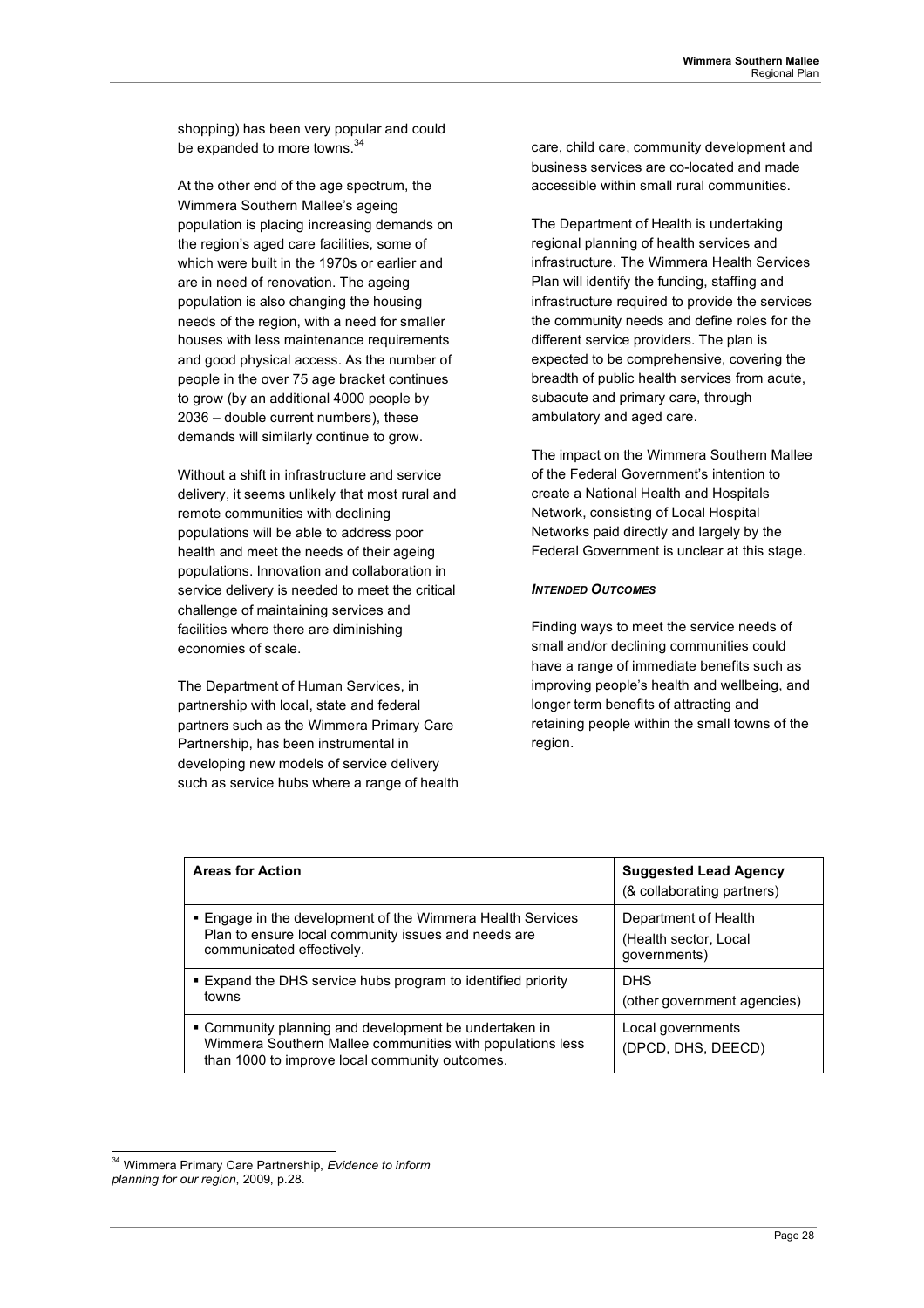## **8 Regional Settlements and Land Use Planning**

## **8.1 ROLE, FUNCTION AND RELATIONSHIPS OF TOWNS**

The regional map (Fig 8-1) shows that Horsham is the main regional centre servicing the rural hinterland. Horsham is the only town predicted to experience growth over the next 20 years. Outside the Wimmera Southern Mallee, Ballarat and Bendigo are the nearest Provincial Centres.

The roles and functions of towns also requires an understanding of the relationships between towns related to place of work, sporting districts, location of health services, education facilities and amenity etc.

### **St Arnaud, Donald Charlton community of common interest**

- St Arnaud, Charlton and Donald form a triangle with each town around 40km from each other. St Arnaud and Donald are around 100km from Horsham and Charlton 132 km. St Arnaud and Charlton are 100km from Bendigo and Donald is 145 Km.
- There is significant movement between the towns related to education (North Central Schools Cluster) and place of employment;

#### **Stawell, Ararat, Halls Gap community of common interest**

- Stawell, Ararat and Halls Gap form a triangle with each around 30km from each other. Stawell is 64km and Ararat, 95 km along the Western Highway from Horsham.
- Stawell and Halls Gap are within Northern Grampians and Ararat is in Ararat City, part of the Central Highlands region;
- Stawell is the largest town (population of 5,700) apart from Horsham in Wimmera Southern Mallee and Ararat has a population of over 7,000. Combined they have a population close to that of Horsham
- **There is significant movement between** the towns particularly related to location of employment.
- Halls Gap is a focus for tourism associated with the Grampians and provides employment to residents in Stawell and Ararat. These towns also act as gateways to the Grampians.

Discussion with stakeholders suggested that there were a number of other groups of towns that have the potential to work together as communities of common interest. These would provide a basis for settlement planning to address future aspirations of residents, liveability and community belonging and service provision and sharing. These communities of common interest are shown in Fig 8-1.

### **Nhill, Kaniva community of common interest**

- Nhill and Kaniva are approximately 40 km apart on the Western Highway, 76 km and 116km from Horsham respectively
- They are located in the corridor between the Big Desert and Wyperfeld National Parks to the north and the Little Desert National Park to the south
- They are in separate municipalities yet Nhill is a key service centre for Kaniva and the wider rural community in regard to retail, health and education;
- Kaniva has community relationships into South Australia e.g. local football and netball teams compete in a SA based association
- Nhill has a population around three times that of Kaniva.
- Nhill has the main Hindmarsh Shire Council office while Kaniva has a service centre for the West Wimmera Shire Council.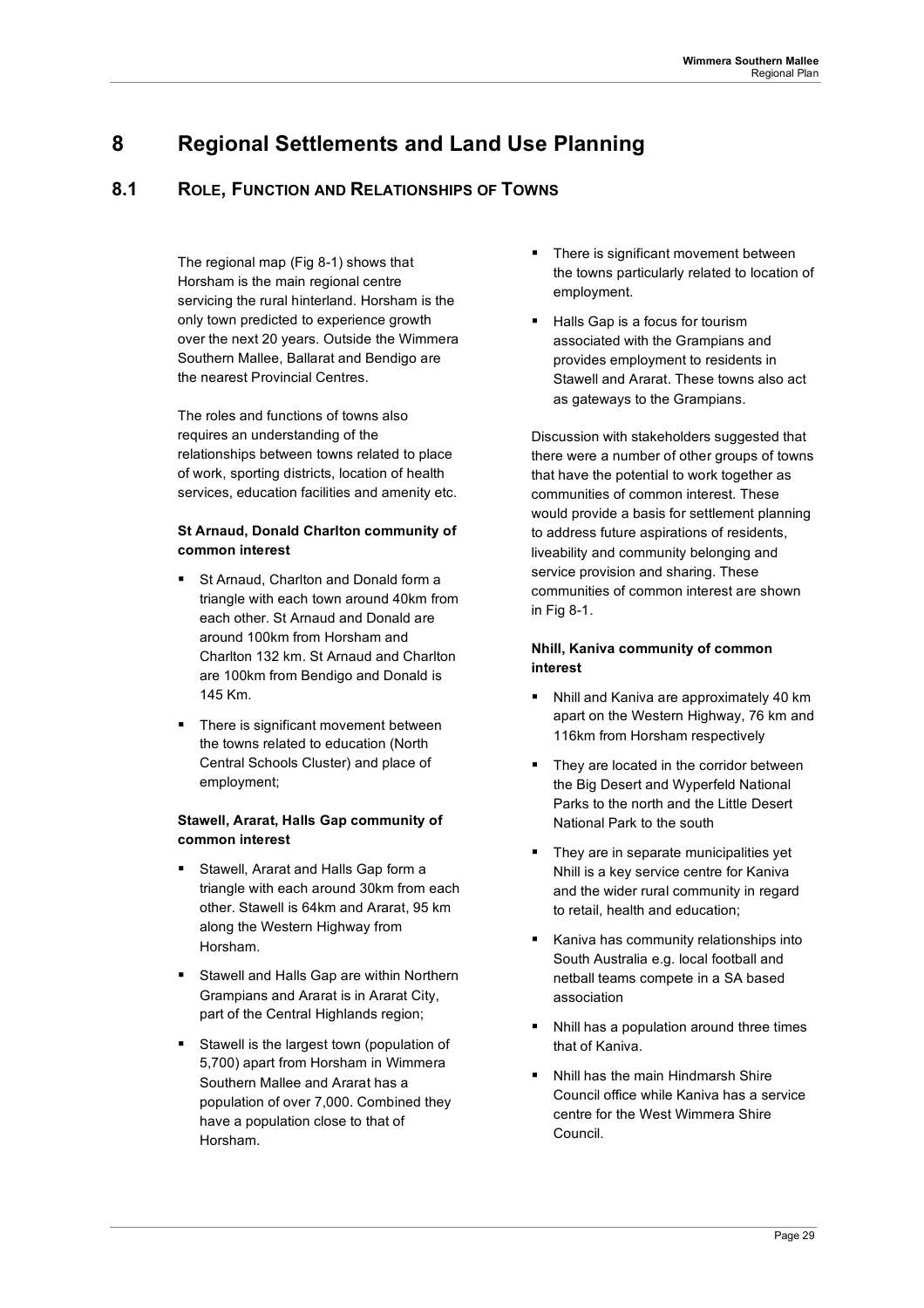#### *Issues*

- *Lack of good quality housing in Hindmarsh Shire*
- *There is a need for housing more suited to an ageing population*

#### **Edenhope community of common interest**

- Edenhope is located 99km south west of Horsham on the Wimmera Highway;
- It has a population of 733 which has shown some modest growth associated with employment opportunities in Naracoorte;
- It provides a service role for the wider rural community;
- **While there is a strong employment link in** to South Australia, residents do travel to Horsham or Hamilton for more significant retail expenditure and local sporting football and netball teams compete in the Horsham Association

#### *Issues*

*More rental accommodation is required* 

### **Warracknabeal community of common interest**

- Warracknabeal is located 56km north of Horsham on the Henty Highway and has a population of 2,421
- It provides services to the wider community including the towns of Minyip, Hopetoun, Birchip, Jeparit and Rainbow. Some of the more northern towns also draw on Swan Hill to some extent.
- Horsham is the main centre for services not provided by Warracknabeal
- New migrants from Melbourne are reported to be moving to Warracknabeal partly attracted by low house prices

#### *Issues*

- *Integration of new migrants into the community*
- *Meeting service needs of new migrants and existing community*

### **Horsham, Dimboola, Murtoa community of common interest**

- **Dimboola and Murtoa are just over 30km** and Natimuk 25km from Horsham and these towns while being communities in their own right, also to some extent act as dormitory suburbs of Horsham;
- The Wimmera River flows through Dimboola and along with its proximity to Horsham, makes it attractive for rural residential development;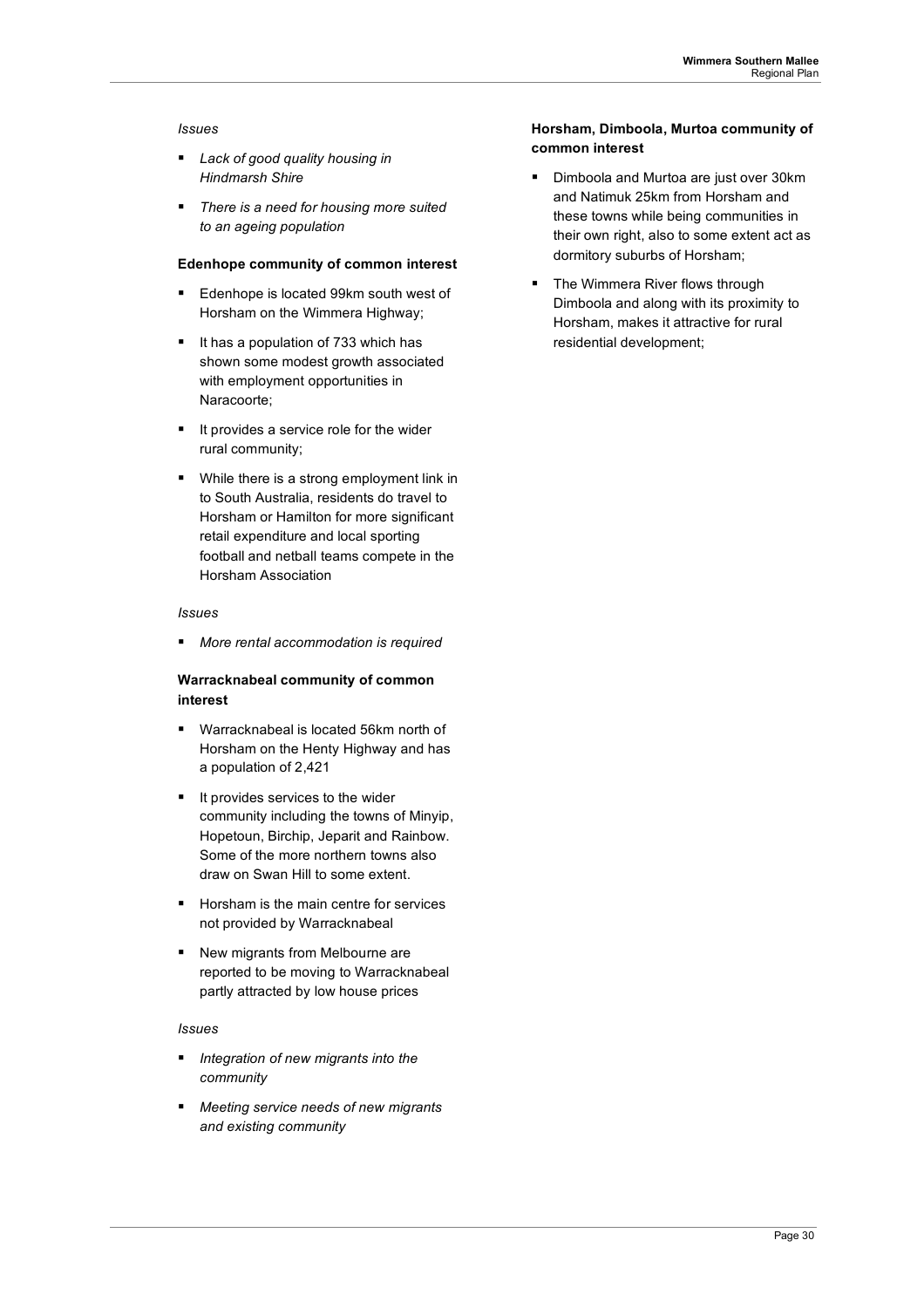### **Figure 8-1: Wimmera Southern Mallee**

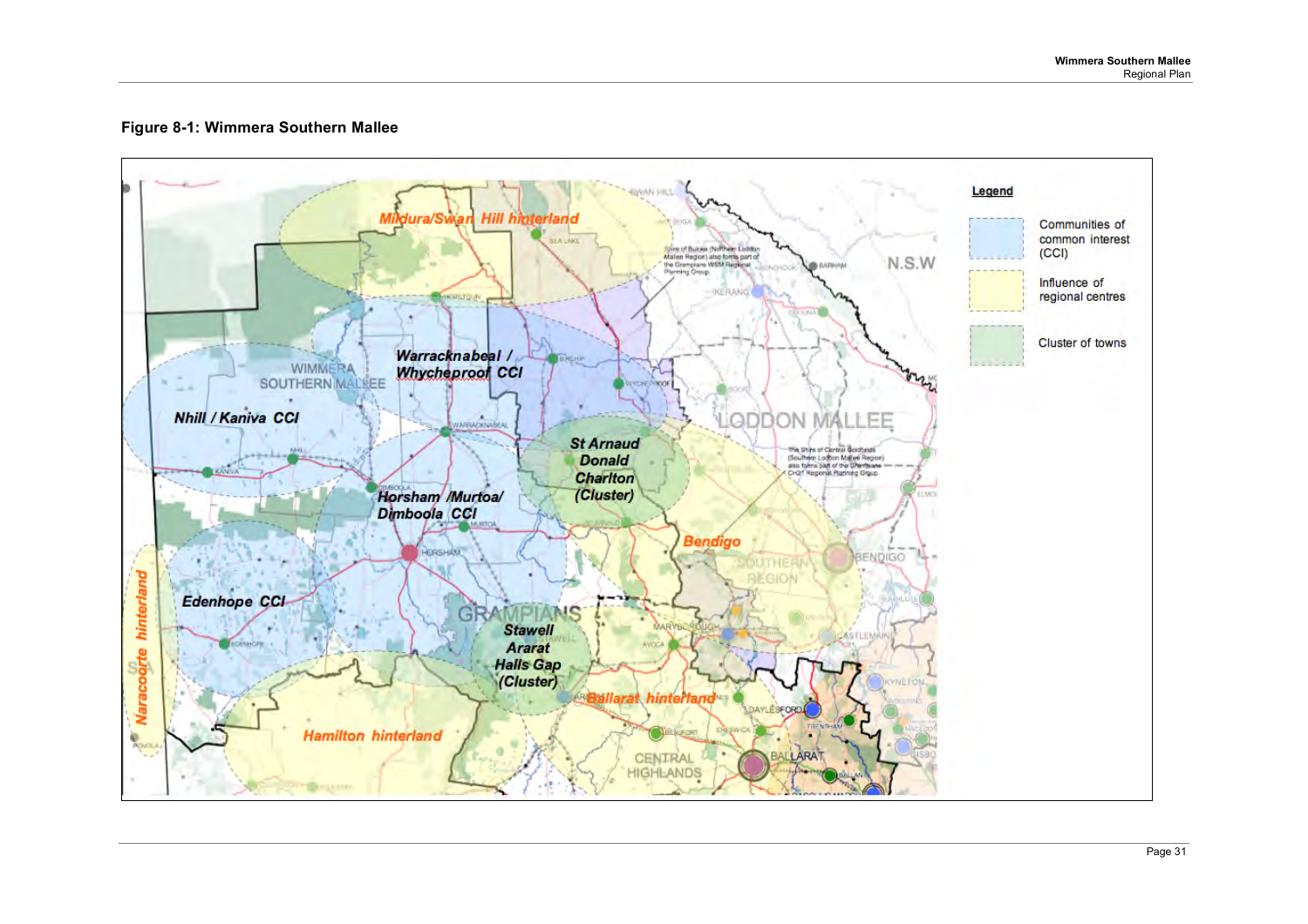## **8.2 REGIONAL SETTLEMENT PLANNING PRINCIPLES**

An assessment of settlement and land use planning issues was undertaken against the Draft Regional Settlement Planning Principles.

### **Principle 1 – Support a network of integrated and prosperous regional settlements.**

The focus of this principle is to encourage growth and development across a network of inter-related settlements with sufficient capacity to share economic prosperity and growth demands across a region.

### *Issues and Opportunities*

- **Horsham Rural City is the only** municipality predicted to experience significant population growth over the next 20 years. Most of this is likely to be concentrated in the town of Horsham itself. There have been some towns where small levels of growth have been experienced such as in Warracknabeal, Halls Gap, and in Edenhope associated with employment opportunities in Naracoorte in South Australia. Elsewhere, population is expected to remain steady or decline and have an increasing proportion of aged people.
- The housing stock in towns across the Wimmera Southern Mallee is typified by separate multi-bedroom dwellings on a quarter acre allotment. Municipalities report though that the demand is for affordable, alternative housing in appropriate locations for an older demographic and for quality rental accommodation for professional workers.
- Vacant shops and shop tops, particularly in smaller towns where retail has relocated to larger centres, provides an opportunity for alternative accommodation that is central and has the potential to be refitted to provide a range of residential options. Current planning policy restricts Council capacity to facilitate this transition.
- House prices are generally lower in regional areas and significantly lower in more remote towns. House owners

looking to downsize or relocate, such as the elderly, are 'trapped' in their housing because the value of the house is less than the replacement value of an appropriate alternative<sup>35</sup>

- In this context of declining and ageing population and low property values, there is market failure in the Wimmera Southern Mallee. The driver of settlement diversity is community need.
- The map of communities of common interest highlights that these are not confined by municipal boundaries. Settlement planning should be based on communities of common concern that reflects community aspirations and facilitates discussion around resource sharing, location of services, infrastructure investment, economic development initiatives that maximise efficiency and outcomes for each community;
- Municipalities in the Wimmera Southern Mallee, apart from Horsham Rural City, do not have the resources to undertake preparation of a housing and settlement strategy.

### **Principle 2 – Maintain and provide for the enhancement of environmental health and productivity within rural and hinterland landscapes.**

The focus of this principle is to ensure that the impacts of settlement growth and development on the productivity, ecological value and biodiversity of adjacent rural land and hinterland and landscapes is understood, managed and protected.

### *Issues and Opportunities*

 Sustainability of agriculture is critical for prosperity of the region and its contribution to a more sustainable region.

<sup>&</sup>lt;sup>35</sup> SGS Economic and Planning (2009) Housing supply issues in regional areas. A survey of possible solutions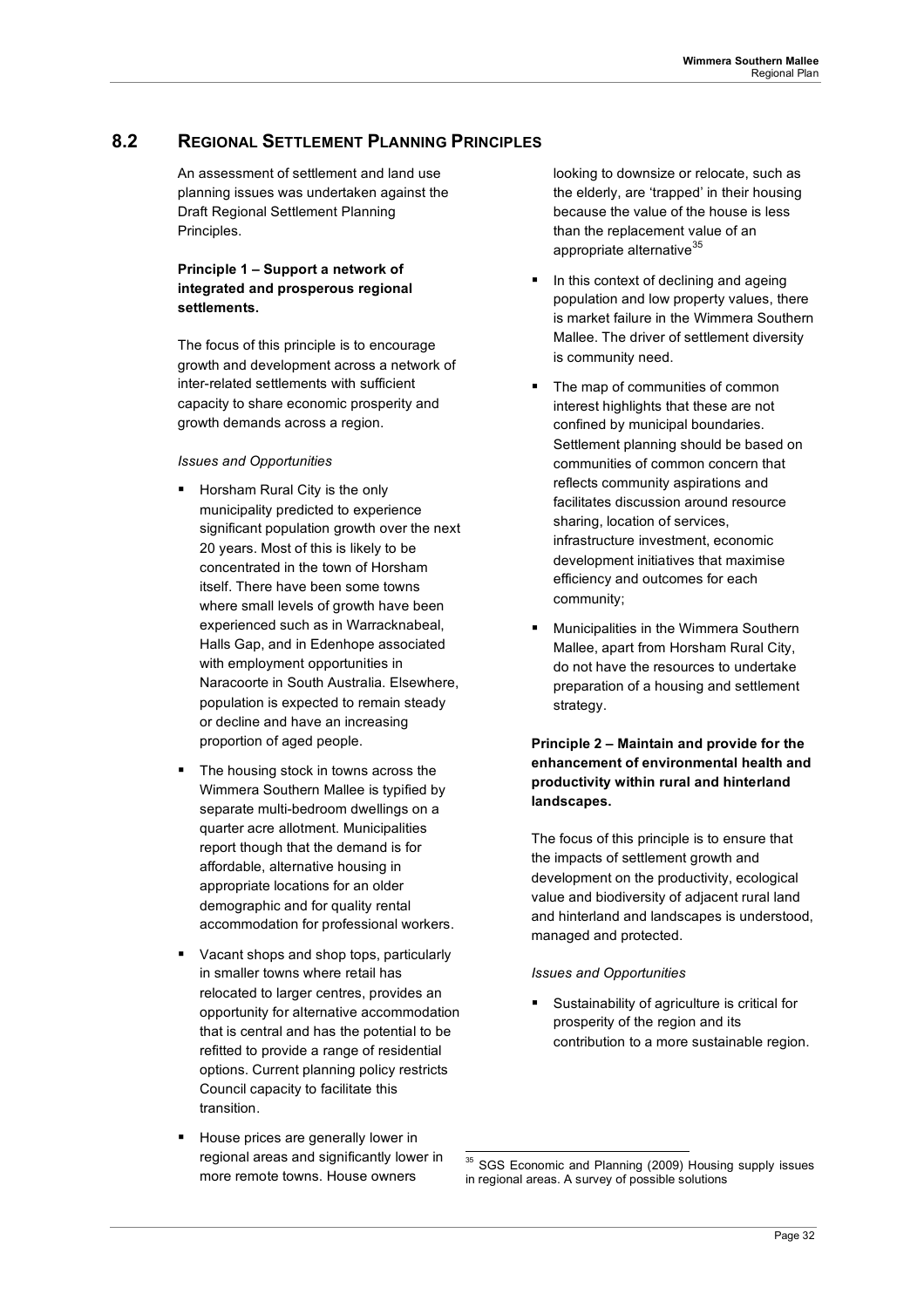### **Principle 3 – Maintain and enhance regional Victoria's competitive advantages.**

This principle seeks to ensure that the growth and development of settlements is conducted in an orderly manner, and linked with existing or proposed investments in infrastructure and services to maximise return and encourage ongoing efficiencies.

### *Issues and Opportunities*

- There is potential for significant development and land use change associated with the completion of the Wimmera Mallee pipeline. A number of studies have investigated opportunities for industry development associated with the pipeline, which included intensive animal husbandry and horticulture.
- **Intensive agricultural industries should be** located to minimise offsite impacts as well as having proximity to skilled labour and infrastructure such as roads. None of the municipalities has a rural strategy to provide guidance on appropriate locations for intensive agriculture.
- The Wimmera Southern Mallee is attracting new industries to the region, particularly small businesses looking for affordable land and proximity to services. The cost and lengthy time to receive a planning permit means that opportunities for a small business to relocate to a small town are often lost. These small businesses are extremely important in the local context bringing another family to town, employment opportunities as well as increased local expenditure.
- Slow or no development of land earmarked for industrial use is reducing the capacity of towns to attract new industry;
- The inter-modal freight hub at Dooen provides opportunity for new business and industry;

### **Principle 4 – Respond to the impacts of climate change and natural hazards and promote community safety.**

The focus of this principle is to reduce the unnecessary effects and unmanaged risks of climate change and natural hazards on the existing and future growth and development of settlements and communities

### *Issues and Opportunities*

 Climate change and associated impacts, such as a whole range of issues such as increased risk of wild fire, higher incidence of hot days, etc. will need to be factored into planning and development decisions

### **Principle 5 – Support the growth and development of distinct and diverse regional settlements.**

The aim of this principle is to ensure the growth and development of existing settlements respects and enhances each settlement's unique character and identity.

### *Issues and Opportunities*

- Need to foster a sense of community and belonging that reflects long established communities with strong identity, that can be inclusive of new migrants and attract and secure young professionals
- The Skilled Migration program does focus on making the whole family welcome.
- Volunteers have a big role in the region however there are limits to how much they can or should be reasonable expected to do

### **Principle 6 – Promote liveable regional settlements and healthy communities.**

The focus of this principle is to ensure that the future growth and development of settlements enhances their liveability and supports social equity and the changing needs of communities.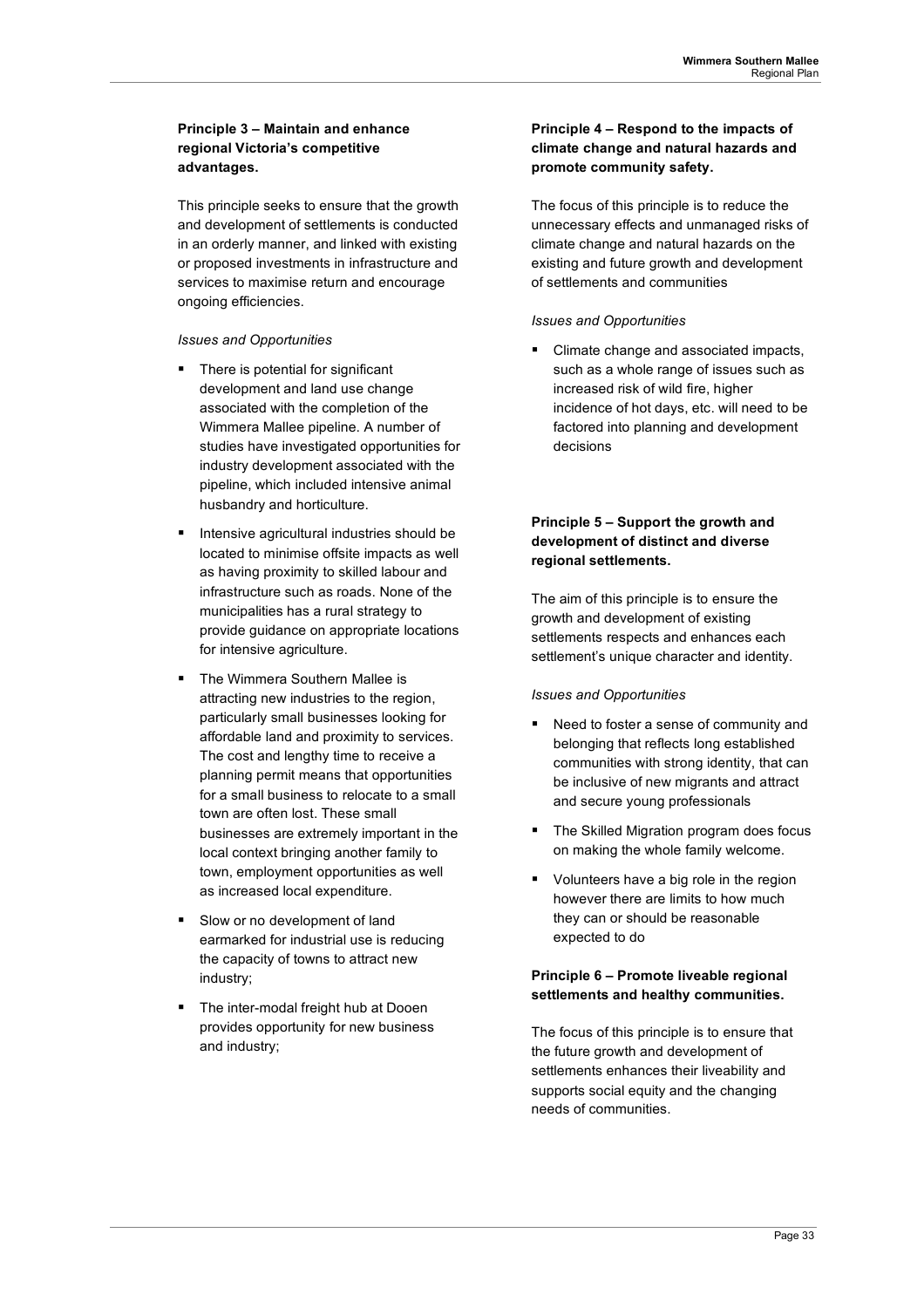### *Issues and Opportunities*

- Achieving this principles will require innovation and adaptation to fit the Wimmera Southern Mallee and its unique needs/circumstances
- A strong driver should be optimising use of available infrastructure and resources
- $\blacksquare$  Fxpect that some small towns will become more commuter towns as employment reduces in those towns and employment opportunities are either outside the town or in adjoining regions
- **Public transport in the region is generally** poor and is a source of discontent.
- **Provision, access and maintenance of** recreation and leisure facilities is critical to the liveability of rural towns but an increasing cost burden on municipalities with population spread across a number of small towns

### **Principle 7 – Encourage regional integration and implementation of policy and regional strategies.**

This principle aims to encourage planning for growth and development for each region at a regional rather than local level to ensure efficiencies, coordination of investment and operational activity

### *Issues*

- This is a critical issue for the Wimmera Southern Mallee, though the driver is not growth pressures but the challenges of declining and ageing population and ensuring that future investment maximises the wider region.
- The resources required to review and change planning schemes are significant and beyond the capacity of many smaller rural Councils. This is exacerbated when the planning issues in these Councils do not warrant such significant planning effort (ie. there is not the level of competing demand for land as occurs in regions with high growth and land use change).

| <b>Areas for Action</b>                                                                                                                                                                                                                   | <b>Suggested Lead</b><br>Agency<br>(& collaborating<br>partners) |
|-------------------------------------------------------------------------------------------------------------------------------------------------------------------------------------------------------------------------------------------|------------------------------------------------------------------|
| • Develop a regional settlement strategy based on communities of<br>common interest to articulate community aspirations and address<br>liveability, community identity and belonging.                                                     | <b>DPCD</b><br>Local government                                  |
| • Develop a regional housing strategy that addresses market failure and<br>changing community needs and reflects direction of the overarching<br>settlement strategy                                                                      | <b>DPCD</b><br>Local government                                  |
| • Develop a regional industrial land strategy that addresses traditional<br>models of industrial land but also planning policy to facilitate small<br>scale industry and reflects the direction of the overarching settlement<br>strategy | <b>DPCD</b><br>Local government                                  |
| • Develop a regional rural land strategy that amongst other rural issues<br>considers new intensive agriculture opportunities from the Wimmera<br>Mallee Pipeline and impacts of climate change on agriculture                            | <b>DPCD</b><br>Local government                                  |
| Investigate and implement alternative models for delivery of planning<br>services in the region to address the long term shortfall in capacity                                                                                            | <b>DPCD</b><br>Local government                                  |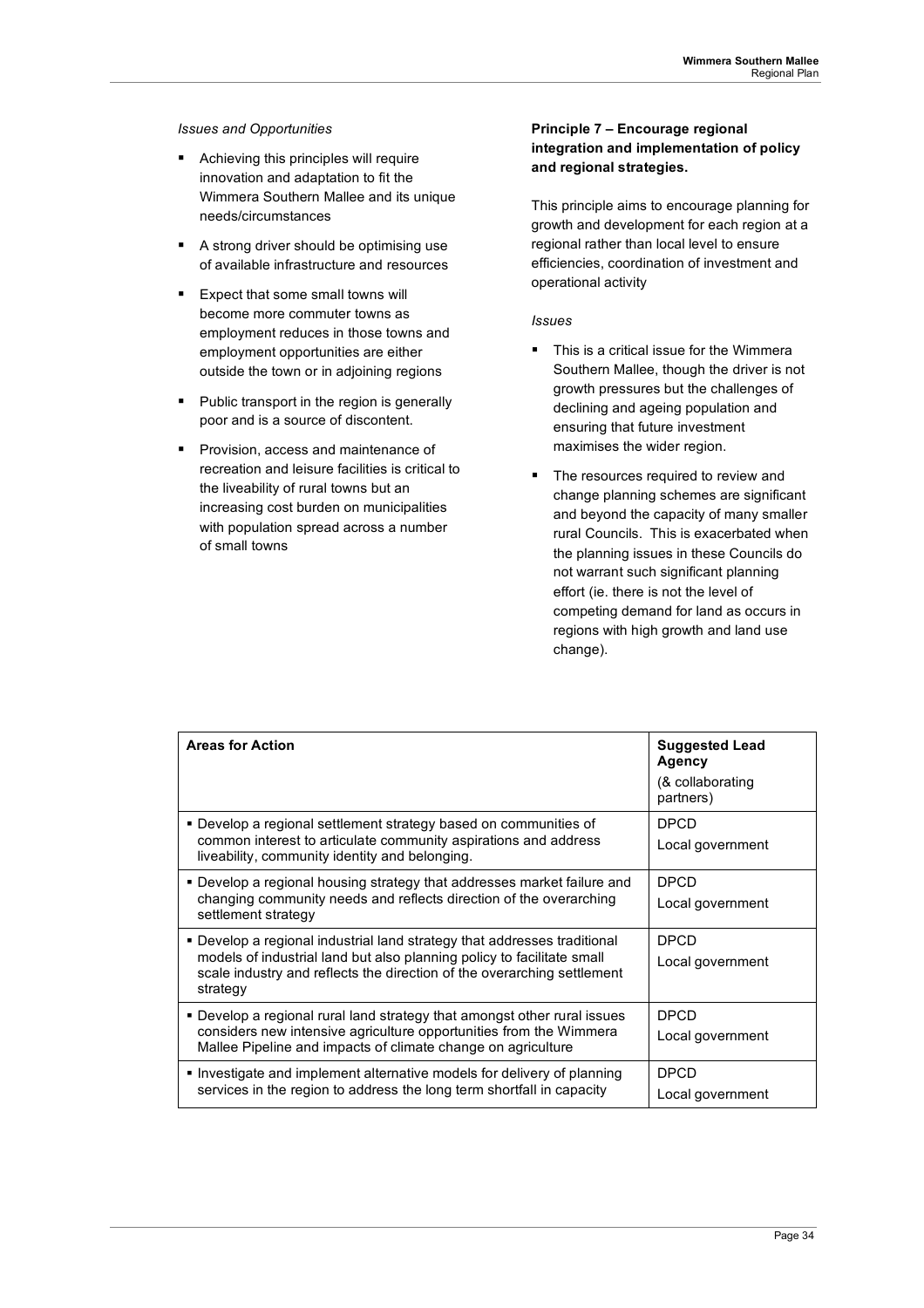## **9 Plan Implementation, Monitoring and Evaluation**

## **9.1 OBJECTIVES**

Effective implementation and governance arrangements for the regional plan will require enhanced collaboration and coordination between all levels of government and related advisory bodies

These arrangements will be guided by the following objectives.

### **Clear roles**

The regional plan contains a range of areas for action over the life of the plan  $($  - five years). Responsibility for the areas for action lies with numerous government agencies and other organizations, none of whom however have sole responsibility for the overall implementation of the plan.

Consequently, a governance arrangement is required to ensure that the roles of the various levels of government and other organisations in implementation, monitoring and review of the plan are clearly understood.

### **Build on existing structures**

Secondly, a governance arrangement is required that, ideally, builds on an existing structure(s) in the region that has a track record of facilitating a collaborative and coordinated approach to regional and/or cross-sectoral issues. Note: A new structure may be established if existing structures are unsuitable.

### **Shared voice**

Finally, it is recognized there is a need for a shared voice across government, community and industry to enhance the region's prosperity, community well-being and sustainability. This requires a governance arrangement that engages the key stakeholders of the region to:

- collectively understand issues impacting on the region, and
- cooperatively develop the most appropriate responses.

## **9.2 STAKEHOLDERS IN REGIONAL PLANS**

The roles of the major stakeholders are described as follows (and shown in Fig 9-1):

### **Grampians Regional Development Australia (RDA) Committee**

Grampians RDA will use the Wimmera Southern Mallee and Central Highlands regional plans as a framework for providing advice to the State and Federal Governments on the Grampians region's priorities for regional development. The committee will support implementation of the regional plan where appropriate.

The committee will participate in the processes for monitoring and review of the regional plan.

Grampians RDA will have membership of the Wimmera Southern Mallee *Regional Planning Committee*.

### **Grampians Regional Management Forum (RMF)**

The Grampians Regional Management Forum will support the implementation of the Wimmera Southern Mallee (and Central Highlands) regional plan through its role in linking regional and state planning activities.

More specifically, the RMF will monitor the implementation of the State Government endorsed priorities within the plan.

Through membership of the Wimmera Southern Mallee *Regional Planning Committee*, the RMF will participate in the ongoing monitoring and review of the regional plan.

### **Regional Planning Committee (RPC)**

A Wimmera Southern Mallee Regional Planning Committee (RPC) is proposed to succeed the existing Project Leadership Group once the plan has been endorsed and the implementation phase commences.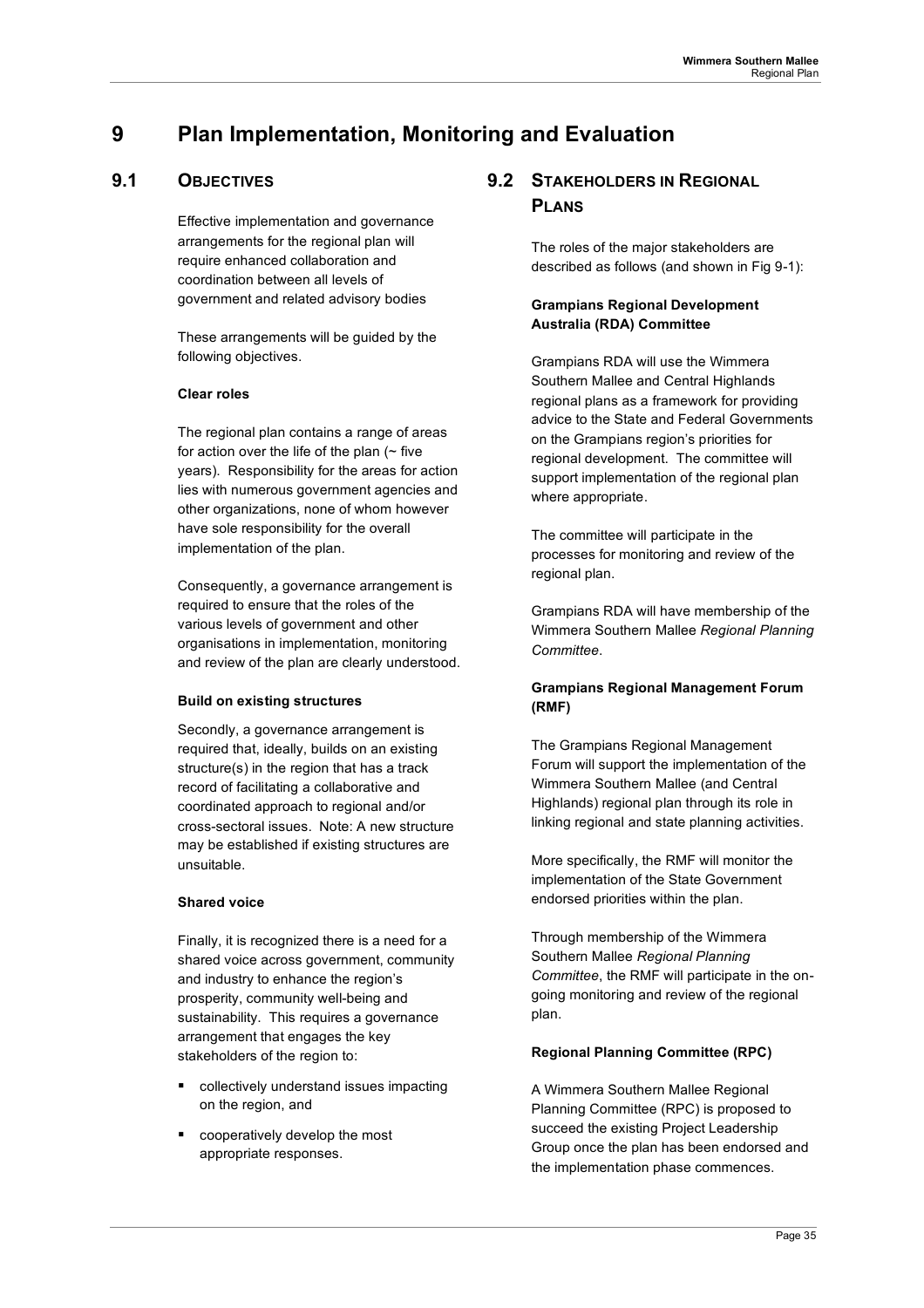The Committee will act on behalf of the Wimmera Southern Mallee to promote and monitor the implementation of the regional plan. It will assist the plan partners (ie. those with direct responsibility for implementation) to align their activities with the regional plan, where appropriate.

### **Local Government**

The Councils of the Wimmera Southern Mallee will have a key role in implementation, monitoring and review of the plan through membership and/or participation on the RDA, RMF and Regional Planning Committee.

It is expected that Councils will consider the regional plan to inform the development of Council plans in future.

### **Other Stakeholders**

There are numerous state agencies, regional and sub-regional bodies, networks and coordination groups within the Wimmera Southern Mallee that will have roles in different aspects of the regional plan.

Some of these players are currently actively involved in the development of the regional plan, such as:

- Grampians Wimmera Mallee Water
- Wimmera Development Association
- Wimmera Mallee Sustainability Alliance

There are many others that have important roles in the region but are not closely connected to the current governance of the plan. These include (list is not meant to be exhaustive):

- Wimmera Uniting Care
- Wimmera Southern Mallee Health Alliance
- Grampians Health Alliance
- Wimmera Regional Sports Assembly
- Wimmera Volunteers Inc
- Wimmera Catchment Management Authority
- Birchip Cropping Group
- **Wimmera Transport Connections**
- Grampians Community Health
- Wimmera Primary Care Partnership
- Wimmera Southern Mallee Local Learning and Employment Network
- Wimmera Grains Cluster
- Wimmera Manufacturers Network

## **9.3 REGIONAL PLANNING COMMITTEE**

The regional plan is a new and bold initiative for the Wimmera Southern Mallee. It has a broad scope covering economic development, environmental sustainability and community well-being that requires coordinated action to be effective.

A Regional Planning Committee is proposed to take the lead role within the region for promoting implementation of the plan – similar to the role of the Project Control Group which has taken responsibility for developing the plan on behalf of the region.

Criteria to guide the establishment of a Regional Planning Committee are proposed as:

- Represents all of the local government areas of the WSM region
- **Strong links with and involvement of state** government
- **Focus on productivity, sustainability and** liveability of the region
- Strong leadership
- Able to create and maintain partnerships with government, industry and community groups
- Resource capability to undertake relevant administrative functions
- Is a sustainable and on-going structure.

### **Interim Arrangement**

An assessment by the Project Control Group has concluded that further time is required to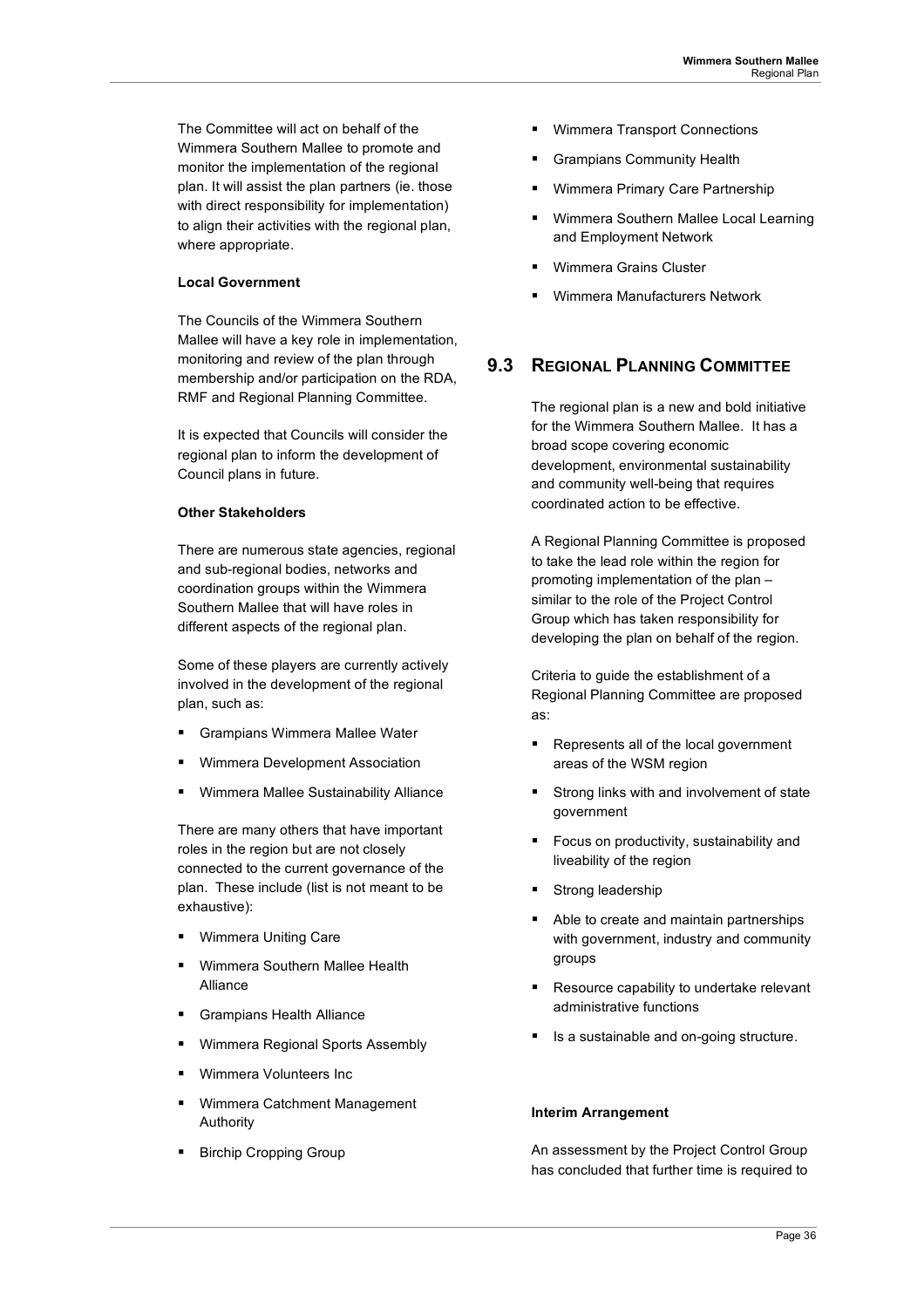determine the most appropriate arrangement for the formation of the Regional Planning Committee.

It is therefore proposed that the Project Control Group remains in place, as an interim measure, until an agreed governance arrangement is in place (timeframe 6 months).

It is also proposed that the current membership of the Project Control Group be reviewed to ensure it can effectively fulfill its role in the interim period.

## **9.4 REGIONAL PLAN IMPLEMENTATION**

The rate of progress against the regional plan (Strategic Directions and Areas for Action) will be assessed after 12 months of implementation to identify opportunities for improvement.

The review will also consider the role of the key stakeholders in implementation.

### **Fig 9-1 Stakeholder relationships in regional planning**